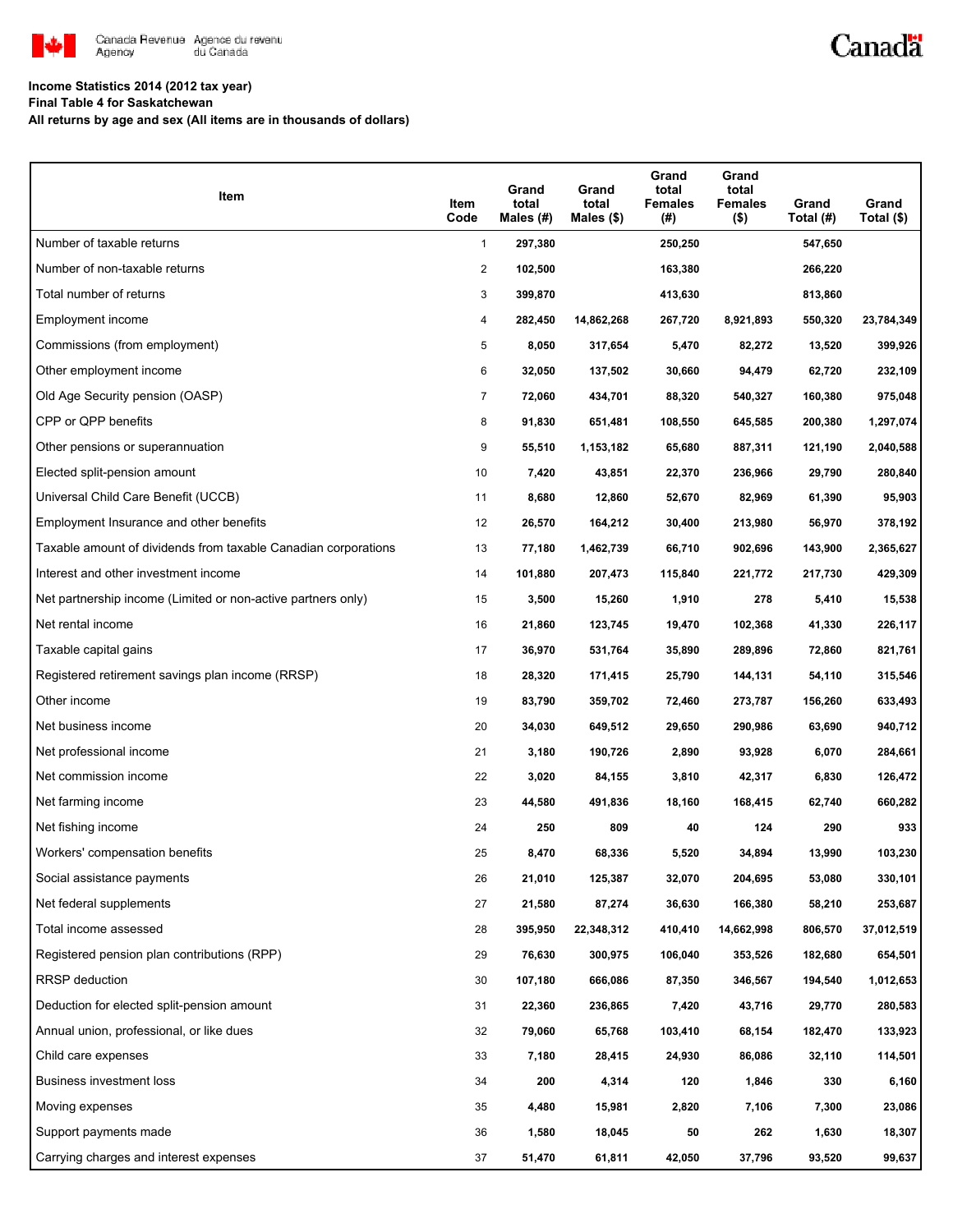

# Canadä

#### **Income Statistics 2014 (2012 tax year)**

**Final Table 4 for Saskatchewan**

**All returns by age and sex (All items are in thousands of dollars)**

| Item                                                                                           | Item<br>Code | Grand<br>total<br>Males (#) | Grand<br>total<br>Males $($)$ | Grand<br>total<br><b>Females</b><br>(#) | Grand<br>total<br><b>Females</b><br>$($ \$) | Grand<br>Total (#) | Grand<br>Total (\$) |
|------------------------------------------------------------------------------------------------|--------------|-----------------------------|-------------------------------|-----------------------------------------|---------------------------------------------|--------------------|---------------------|
| Deductions for CPP/QPP contributions on self-employment and other<br>earnings                  | 38           | 36,820                      | 38,017                        | 26,030                                  | 17,027                                      | 62,850             | 55,051              |
| Deductions for provincial parental insurance plan (PPIP) premiums on<br>self-employment income | 39           |                             |                               |                                         |                                             |                    |                     |
| Exploration and development expenses                                                           | 40           | 2,590                       | 23,950                        | 1,270                                   | 7,819                                       | 3,860              | 31,769              |
| Other employment expenses                                                                      | 41           | 18,160                      | 95,083                        | 6,740                                   | 21,855                                      | 24,910             | 116,938             |
| Clergy residence deduction                                                                     | 42           | 1,120                       | 13,644                        | 300                                     | 3,017                                       | 1,420              | 16,661              |
| Other deductions                                                                               | 43           | 9,940                       | 17,683                        | 10,410                                  | 31,547                                      | 20,350             | 49,231              |
| Total deductions before adjustments                                                            | 44           | 242,240                     | 1,586,734                     | 223,180                                 | 1,026,824                                   | 465,440            | 2,613,599           |
| Social benefits repayment                                                                      | 45           | 10,580                      | 28,424                        | 4,360                                   | 13,055                                      | 14,940             | 41,478              |
| Net income after adjustments                                                                   | 46           | 394,210                     | 20,765,057                    | 408,930                                 | 13,634,902                                  | 803,350            | 34,401,136          |
| Canadian Forces personnel and police deduction                                                 | 47           | 30                          | 664                           |                                         |                                             | 30                 | 696                 |
| Security options deductions                                                                    | 48           | 500                         | 23,745                        | 110                                     | 2,188                                       | 610                | 25,933              |
| Other payments deductions                                                                      | 49           | 45,370                      | 280,828                       | 65,890                                  | 405,861                                     | 111,260            | 686,740             |
| Non-capital losses of other years                                                              | 50           | 360                         | 3,393                         | 390                                     | 2,334                                       | 750                | 5,728               |
| Net capital losses of other years                                                              | 51           | 7,480                       | 14,730                        | 6,500                                   | 10,453                                      | 13,980             | 25,264              |
| Capital gains deduction                                                                        | 52           | 5,090                       | 340,068                       | 2,970                                   | 178,127                                     | 8,060              | 518,196             |
| Northern residents deductions                                                                  | 53           | 4,450                       | 11,988                        | 2,830                                   | 6,830                                       | 7,280              | 18,818              |
| Additional deductions                                                                          | 54           | 880                         | 2,888                         | 1,240                                   | 7,574                                       | 2,120              | 10,466              |
| Farming/fishing losses of prior years                                                          | 55           | 1,360                       | 14,657                        | 350                                     | 2,232                                       | 1,710              | 16,931              |
| Total deductions from net income                                                               | 56           | 63,520                      | 693,101                       | 78,600                                  | 615,719                                     | 142,130            | 1,309,002           |
| Taxable income assessed                                                                        | 57           | 386,760                     | 20,075,828                    | 401,220                                 | 13,020,785                                  | 788,190            | 33,097,608          |
| Basic personal amount                                                                          | 58           | 399,870                     | 4,305,338                     | 413,620                                 | 4,456,035                                   | 813,850            | 8,764,819           |
| Age amount                                                                                     | 59           | 67,100                      | 391,768                       | 85,750                                  | 528,834                                     | 152,870            | 920,665             |
| Spouse or common-law partner amount                                                            | 60           | 44,500                      | 313,910                       | 12,700                                  | 94,464                                      | 57,220             | 408,520             |
| Amount for eligible dependant                                                                  | 61           | 4,710                       | 48,005                        | 25,950                                  | 269,068                                     | 30,650             | 317,073             |
| Amount for children 17 and under                                                               | 62           | 65,080                      | 277,515                       | 52,530                                  | 209,712                                     | 117,630            | 487,342             |
| Amount for infirm dependants age 18 or older                                                   | 63           | 240                         | 1,153                         | 220                                     | 1,043                                       | 460                | 2,196               |
| CPP or QPP contributions through employment                                                    | 64           | 244,880                     | 422,649                       | 224,310                                 | 311,690                                     | 469,200            | 734,342             |
| CPP or QPP contributions on self-employment and other earnings                                 | 65           | 36,820                      | 38,017                        | 26,030                                  | 17,027                                      | 62,850             | 55,051              |
| Employment Insurance premiums                                                                  | 66           | 244,220                     | 155,939                       | 232,160                                 | 123,060                                     | 476,390            | 279,000             |
| PPIP premiums paid                                                                             | 67           |                             |                               |                                         |                                             |                    |                     |
| PPIP premiums payable on employment income                                                     | 68           |                             |                               |                                         |                                             |                    |                     |
| PPIP premiums payable on self-employment income                                                | 69           |                             |                               |                                         |                                             |                    |                     |
| Volunteer firefighters' amount                                                                 | 70           | 1,630                       | 4,875                         | 120                                     | 360                                         | 1,750              | 5,235               |
| Canada employment amount                                                                       | 71           | 277,340                     | 297,750                       | 257,360                                 | 275,118                                     | 534,710            | 572,884             |
| Public transit amount                                                                          | 72           | 8,620                       | 2,900                         | 11,160                                  | 3,587                                       | 19,790             | 6,490               |
| Children's fitness amount                                                                      | 73           | 31,280                      | 17,901                        | 21,560                                  | 10,984                                      | 52,830             | 28,885              |
| Children's arts amount                                                                         | 74           | 10,950                      | 5,593                         | 7,180                                   | 3,437                                       | 18,140             | 9,034               |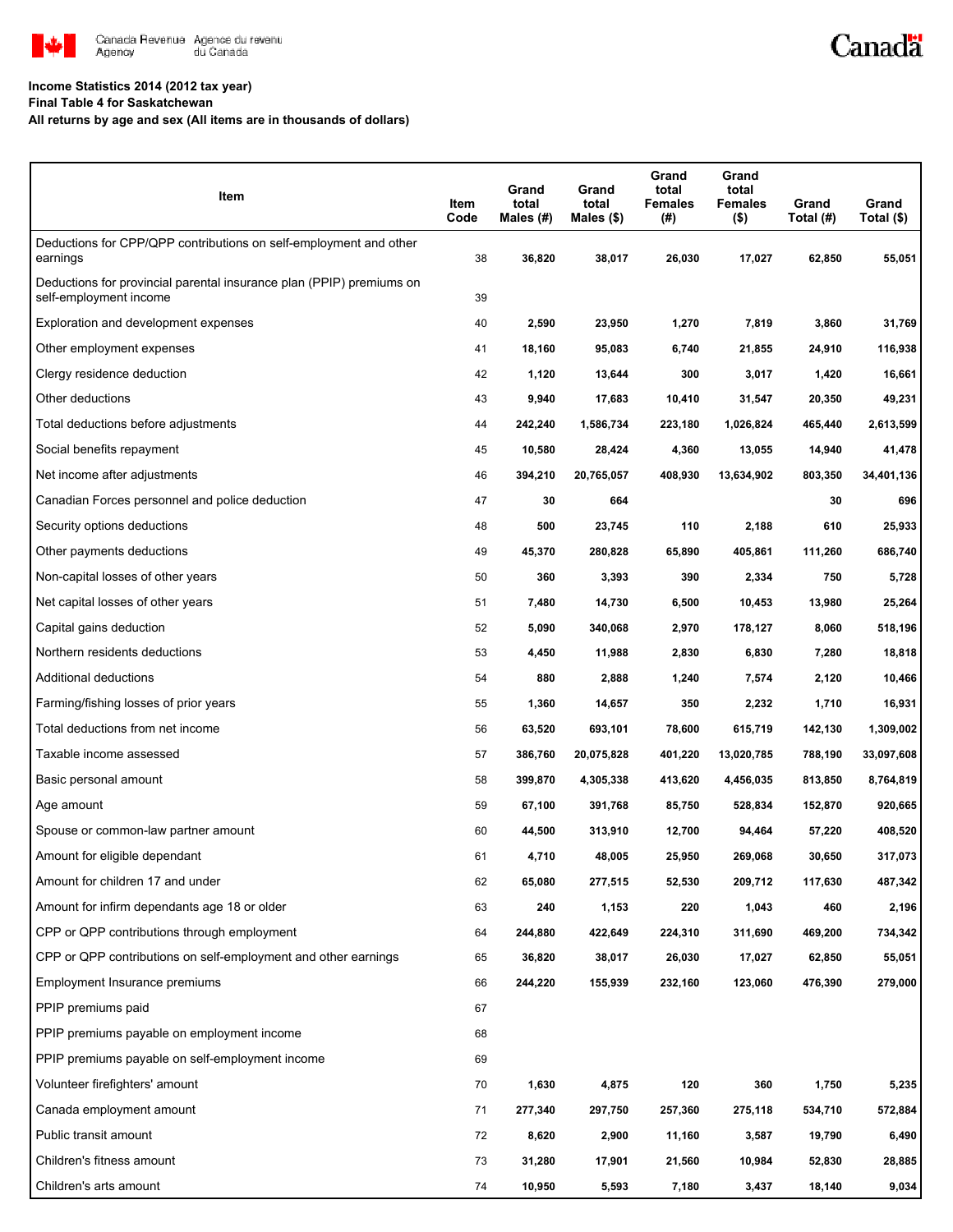

## Canadä

#### **Income Statistics 2014 (2012 tax year)**

**Final Table 4 for Saskatchewan**

**All returns by age and sex (All items are in thousands of dollars)**

| Item                                                              | Item<br>Code | Grand<br>total<br>Males (#) | Grand<br>total<br>Males $(\$)$ | Grand<br>total<br><b>Females</b><br>(#) | Grand<br>total<br><b>Females</b><br>(\$) | Grand<br>Total (#) | Grand<br>Total $(\$)$ |
|-------------------------------------------------------------------|--------------|-----------------------------|--------------------------------|-----------------------------------------|------------------------------------------|--------------------|-----------------------|
| Home buyers' amount                                               | 75           | 4,940                       | 23,021                         | 2,740                                   | 12,061                                   | 7,680              | 35,083                |
| Pension income amount                                             | 76           | 60,420                      | 113,950                        | 77,750                                  | 143,995                                  | 138,180            | 257,955               |
| Caregiver amount                                                  | 77           | 1,800                       | 9,349                          | 1,540                                   | 7,486                                    | 3,340              | 16,835                |
| Disability amount                                                 | 78           | 9,110                       | 68,799                         | 9,700                                   | 73,067                                   | 18,810             | 141,873               |
| Disability amount transferred from a dependant                    | 79           | 2,970                       | 29,704                         | 2,460                                   | 23,146                                   | 5,430              | 52,850                |
| Interest paid on student loans                                    | 80           | 7,540                       | 4,092                          | 12,610                                  | 7,626                                    | 20,150             | 11,718                |
| Tuition, education, and textbook amounts                          | 81           | 27,390                      | 142,166                        | 27,970                                  | 149,689                                  | 55,360             | 291,862               |
| Tuition, education, and textbook amounts transferred from a child | 82           | 8,700                       | 43,860                         | 5,920                                   | 28,763                                   | 14,620             | 72,623                |
| Amounts transferred from spouse or common-law partner             | 83           | 20,370                      | 106,511                        | 13,860                                  | 67,581                                   | 34,250             | 174,174               |
| Medical expenses                                                  | 84           | 44,350                      | 126,975                        | 69,420                                  | 183,310                                  | 113,780            | 310,321               |
| Total tax credits on personal amounts                             | 85           | 399,870                     | 1,042,794                      | 413,630                                 | 1,050,198                                | 813,860            | 2,093,584             |
| Allowable charitable donations and government gifts               | 86           | 104,630                     | 194,208                        | 87,790                                  | 120,257                                  | 192,420            | 314,477               |
| Eligible cultural and ecological gifts                            | 87           | 90                          | 305                            | 90                                      | 149                                      | 170                | 454                   |
| Total tax credit on donations and gifts                           | 88           | 103,980                     | 53,988                         | 87,320                                  | 32,715                                   | 191,300            | 86,707                |
| Total federal non-refundable tax credits                          | 89           | 399,870                     | 1,096,782                      | 413,630                                 | 1,082,913                                | 813,860            | 2,180,291             |
| Federal dividend tax credit                                       | 90           | 75,310                      | 195,636                        | 59,320                                  | 119,488                                  | 134,640            | 315,149               |
| Overseas employment tax credit                                    | 91           | 160                         | 1,924                          |                                         |                                          | 160                | 1,926                 |
| Minimum tax carryover                                             | 92           | 2,120                       | 6,127                          | 1,200                                   | 3,004                                    | 3,320              | 9,131                 |
| Basic federal tax                                                 | 93           | 287,810                     | 2,586,337                      | 241,320                                 | 1,219,494                                | 529,150            | 3,805,905             |
| Federal Foreign Tax Credit                                        | 94           | 15,830                      | 15,092                         | 14,390                                  | 2,793                                    | 30,220             | 17,899                |
| Federal Political contribution tax credit                         | 95           | 4,660                       | 781                            | 2,710                                   | 403                                      | 7,360              | 1,184                 |
| <b>Investment Tax Credit</b>                                      | 96           | 1,280                       | 1,619                          | 540                                     | 547                                      | 1,830              | 2,166                 |
| Labour-sponsored funds tax credit                                 | 97           | 11,750                      | 7,628                          | 7,850                                   | 4,739                                    | 19,590             | 12,367                |
| Alternative minimum tax payable                                   | 98           | 1,920                       | 10,018                         | 1,010                                   | 5,239                                    | 2,930              | 15,258                |
| Net federal tax                                                   | 99           | 287,030                     | 2,563,869                      | 240,580                                 | 1,211,183                                | 527,630            | 3,775,114             |
| CPP contributions on self-employment                              | 100          | 36,820                      | 76,035                         | 26,030                                  | 34,054                                   | 62,850             | 110,102               |
| Social Benefits repayment                                         | 101          | 10,580                      | 28,424                         | 4,360                                   | 13,055                                   | 14,940             | 41,478                |
| <b>Net Provincial Tax</b>                                         | 102          | 266,800                     | 1,454,953                      | 207,170                                 | 676,232                                  | 473,980            | 2,131,230             |
| Total tax payable                                                 | 103          | 297,380                     | 4,123,289                      | 250,250                                 | 1,934,583                                | 547,650            | 6,057,991             |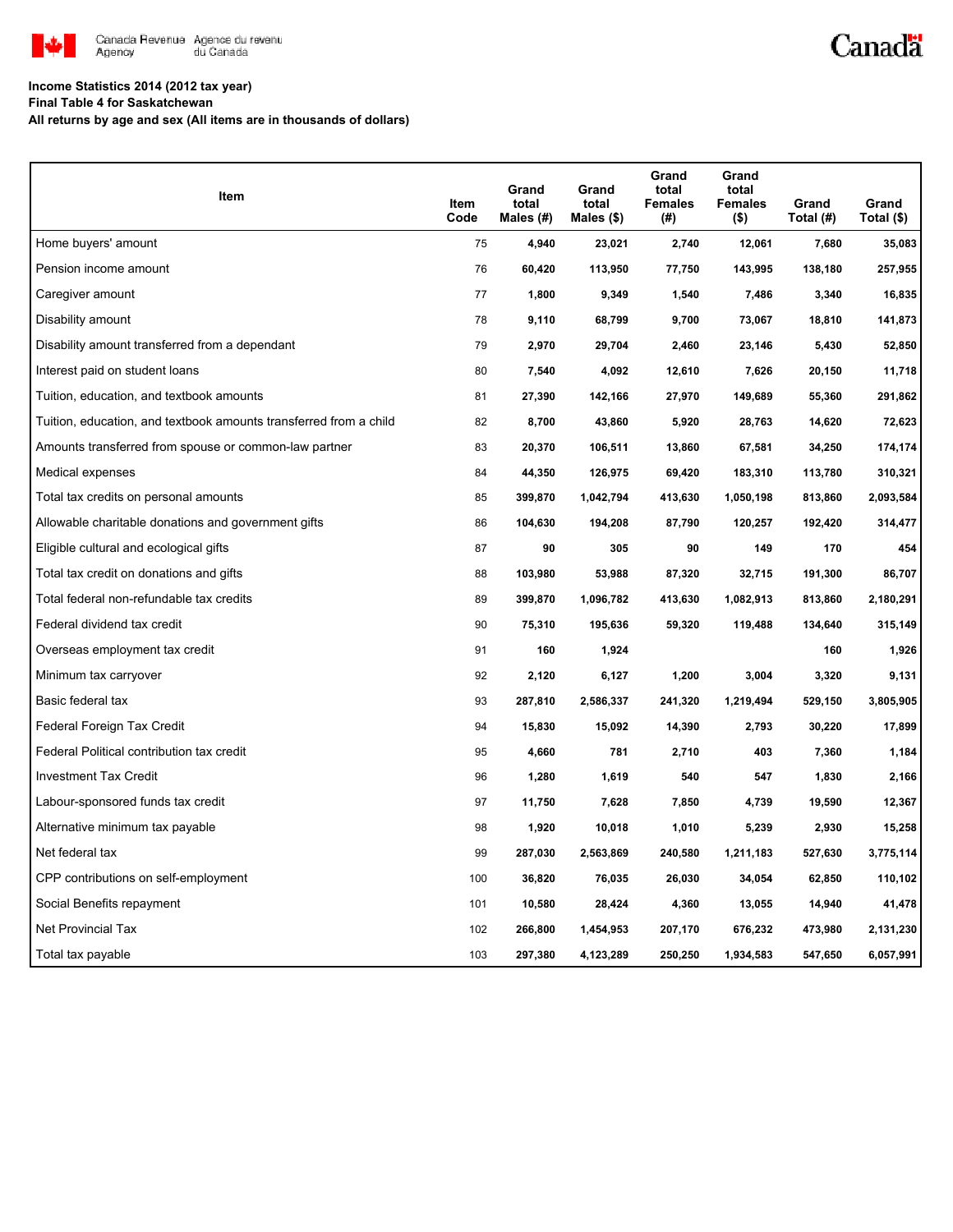| <b>Item</b>                                                                                    | Item<br>Code            | Age<br>group:<br>under 20<br>Males (#) | Age<br>group:<br>under 20<br>Males (\$) | Age<br>group:<br>under 20<br><b>Females</b><br>(#) | Age<br>group:<br>under 20<br><b>Females</b><br>$($ \$) | Age<br>group:<br>under 20<br>total $(H)$ | Age<br>group:<br>under 20<br>total $($)$ |
|------------------------------------------------------------------------------------------------|-------------------------|----------------------------------------|-----------------------------------------|----------------------------------------------------|--------------------------------------------------------|------------------------------------------|------------------------------------------|
| Number of taxable returns                                                                      | $\mathbf{1}$            | 6,460                                  |                                         | 3,180                                              |                                                        | 9,640                                    |                                          |
| Number of non-taxable returns                                                                  | $\overline{\mathbf{c}}$ | 13,030                                 |                                         | 15,860                                             |                                                        | 28,920                                   |                                          |
| Total number of returns                                                                        | 3                       | 19,500                                 |                                         | 19,040                                             |                                                        | 38,570                                   |                                          |
| Employment income                                                                              | 4                       | 17,850                                 | 211,864                                 | 16,750                                             | 127,870                                                | 34,610                                   | 339,741                                  |
| Commissions (from employment)                                                                  | 5                       | 170                                    | 603                                     | 380                                                | 447                                                    | 550                                      | 1,050                                    |
| Other employment income                                                                        | 6                       | 770                                    | 2,236                                   | 880                                                | 2,023                                                  | 1,660                                    | 4,331                                    |
| Old Age Security pension (OASP)                                                                | $\overline{7}$          |                                        |                                         |                                                    |                                                        |                                          |                                          |
| CPP or QPP benefits                                                                            | 8                       | 240                                    | 479                                     | 280                                                | 527                                                    | 530                                      | 1,006                                    |
| Other pensions or superannuation                                                               | 9                       | 20                                     | 71                                      | 30                                                 | 54                                                     | 50                                       | 125                                      |
| Elected split-pension amount                                                                   | 10                      |                                        |                                         |                                                    |                                                        |                                          |                                          |
| Universal Child Care Benefit (UCCB)                                                            | 11                      | 30                                     | 36                                      | 910                                                | 1,005                                                  | 940                                      | 1,041                                    |
| Employment Insurance and other benefits                                                        | 12                      | 290                                    | 1,145                                   | 200                                                | 1,000                                                  | 480                                      | 2,145                                    |
| Taxable amount of dividends from taxable Canadian corporations                                 | 13                      | 920                                    | 9,422                                   | 910                                                | 9,671                                                  | 1,820                                    | 19,093                                   |
| Interest and other investment income                                                           | 14                      | 1,280                                  | 528                                     | 1,220                                              | 396                                                    | 2,500                                    | 924                                      |
| Net partnership income (Limited or non-active partners only)                                   | 15                      |                                        |                                         |                                                    |                                                        |                                          |                                          |
| Net rental income                                                                              | 16                      | 20                                     | 114                                     | 10                                                 | 34                                                     | 40                                       | 148                                      |
| Taxable capital gains                                                                          | 17                      | 460                                    | 1,292                                   | 460                                                | 858                                                    | 920                                      | 2,151                                    |
| Registered retirement savings plan income (RRSP)                                               | 18                      | 40                                     | 46                                      | 20                                                 | 46                                                     | 60                                       | 91                                       |
| Other income                                                                                   | 19                      | 2,410                                  | 8,623                                   | 2,780                                              | 9,035                                                  | 5,190                                    | 17,659                                   |
| Net business income                                                                            | 20                      | 530                                    | 3,912                                   | 400                                                | 1,828                                                  | 930                                      | 5,757                                    |
| Net professional income                                                                        | 21                      | 20                                     | 65                                      |                                                    |                                                        | 30                                       | 75                                       |
| Net commission income                                                                          | 22                      | 30                                     | 113                                     | 30                                                 | 76                                                     | 60                                       | 189                                      |
| Net farming income                                                                             | 23                      | 470                                    | 4,833                                   | 280                                                | 3,705                                                  | 750                                      | 8,540                                    |
| Net fishing income                                                                             | 24                      |                                        |                                         |                                                    |                                                        | 10                                       | 48                                       |
| Workers' compensation benefits                                                                 | 25                      | 190                                    | 287                                     | 90                                                 | 86                                                     | 280                                      | 373                                      |
| Social assistance payments                                                                     | 26                      | 500                                    | 2,094                                   | 880                                                | 4,050                                                  | 1,380                                    | 6,143                                    |
| Net federal supplements                                                                        | 27                      |                                        |                                         |                                                    |                                                        |                                          |                                          |
| Total income assessed                                                                          | 28                      | 19,110                                 | 247,809                                 | 18,470                                             | 162,726                                                | 37,600                                   | 410,634                                  |
| Registered pension plan contributions (RPP)                                                    | 29                      | 670                                    | 321                                     | 640                                                | 270                                                    | 1,300                                    | 591                                      |
| RRSP deduction                                                                                 | 30                      | 540                                    | 831                                     | 190                                                | 177                                                    | 730                                      | 1,009                                    |
| Deduction for elected split-pension amount                                                     | 31                      |                                        |                                         |                                                    |                                                        |                                          |                                          |
| Annual union, professional, or like dues                                                       | 32                      | 3,010                                  | 660                                     | 2,910                                              | 434                                                    | 5,920                                    | 1,095                                    |
| Child care expenses                                                                            | 33                      |                                        |                                         | 30                                                 | 41                                                     | 30                                       | 48                                       |
| <b>Business investment loss</b>                                                                | 34                      |                                        |                                         |                                                    |                                                        |                                          |                                          |
| Moving expenses                                                                                | 35                      | 200                                    | 118                                     | 150                                                | 82                                                     | 350                                      | 200                                      |
| Support payments made                                                                          | 36                      |                                        |                                         |                                                    |                                                        |                                          |                                          |
| Carrying charges and interest expenses                                                         | 37                      | 190                                    | 36                                      | 150                                                | 38                                                     | 330                                      | 74                                       |
| Deductions for CPP/QPP contributions on self-employment and other<br>earnings                  | 38                      | 490                                    | 148                                     | 260                                                | 50                                                     | 750                                      | 198                                      |
| Deductions for provincial parental insurance plan (PPIP) premiums on<br>self-employment income | 39                      |                                        |                                         |                                                    |                                                        |                                          |                                          |
| Exploration and development expenses                                                           | 40                      |                                        |                                         |                                                    |                                                        |                                          |                                          |
| Other employment expenses                                                                      | 41                      | 170                                    | 315                                     | 30                                                 | 24                                                     | 200                                      | 339                                      |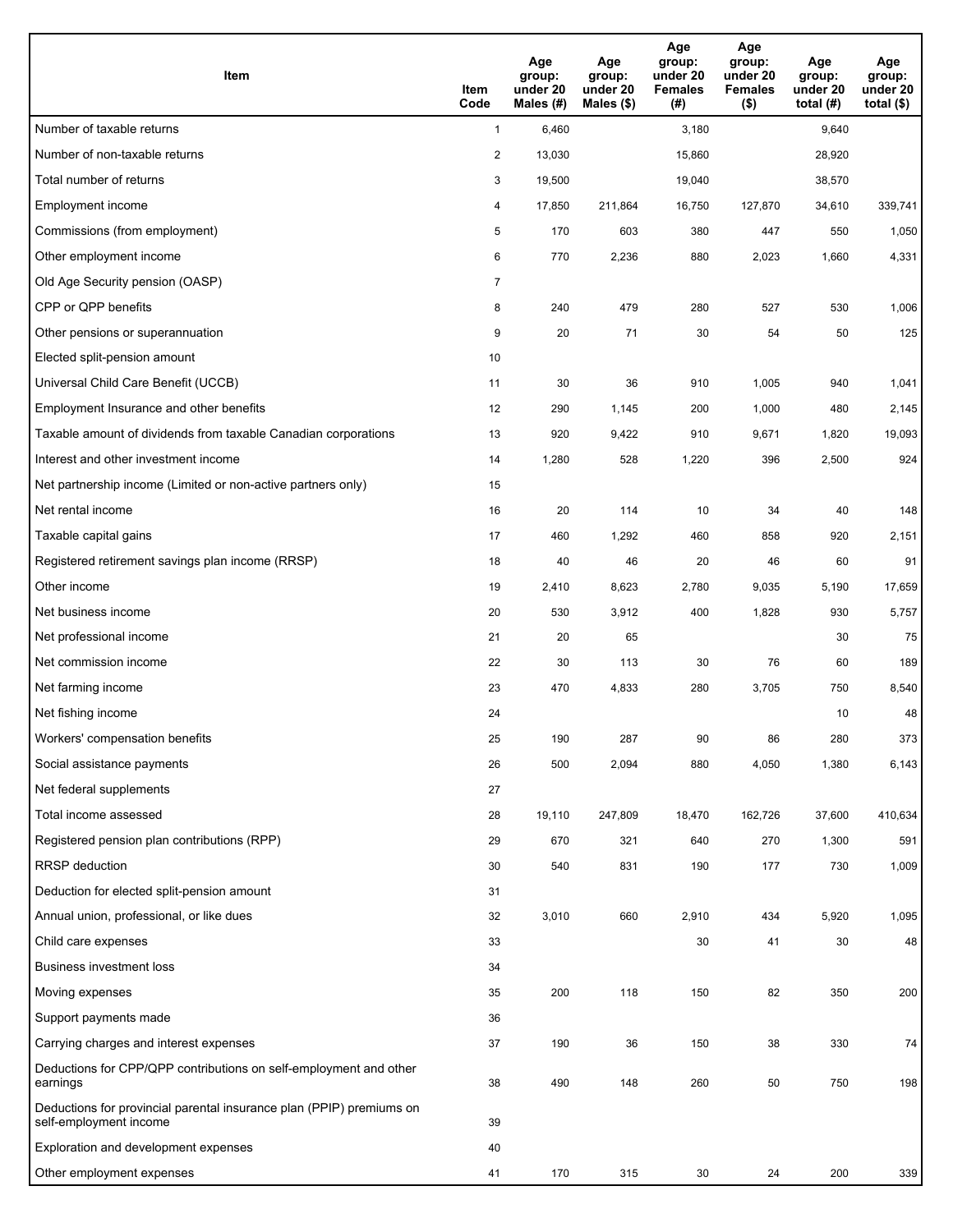| Item                                                              | Item<br>Code | Age<br>group:<br>under 20<br>Males (#) | Age<br>group:<br>under 20<br>Males (\$) | Age<br>group:<br>under 20<br><b>Females</b><br>(# ) | Age<br>group:<br>under 20<br><b>Females</b><br>$($ \$) | Age<br>group:<br>under 20<br>total $(H)$ | Age<br>group:<br>under 20<br>total $($)$ |
|-------------------------------------------------------------------|--------------|----------------------------------------|-----------------------------------------|-----------------------------------------------------|--------------------------------------------------------|------------------------------------------|------------------------------------------|
| Clergy residence deduction                                        | 42           |                                        |                                         |                                                     |                                                        |                                          |                                          |
| Other deductions                                                  | 43           | 100                                    | 54                                      | 100                                                 | 10                                                     | 200                                      | 64                                       |
| Total deductions before adjustments                               | 44           | 4,420                                  | 2,491                                   | 3,670                                               | 1,135                                                  | 8,090                                    | 3,627                                    |
| Social benefits repayment                                         | 45           |                                        |                                         |                                                     |                                                        |                                          |                                          |
| Net income after adjustments                                      | 46           | 19,100                                 | 245,384                                 | 18,460                                              | 161,605                                                | 37,570                                   | 407,088                                  |
| Canadian Forces personnel and police deduction                    | 47           |                                        |                                         |                                                     |                                                        |                                          |                                          |
| Security options deductions                                       | 48           |                                        |                                         |                                                     |                                                        |                                          |                                          |
| Other payments deductions                                         | 49           | 680                                    | 2,381                                   | 980                                                 | 4,145                                                  | 1,660                                    | 6,526                                    |
| Non-capital losses of other years                                 | 50           |                                        |                                         |                                                     |                                                        |                                          |                                          |
| Net capital losses of other years                                 | 51           | 10                                     | 3                                       |                                                     |                                                        | 20                                       | $\overline{7}$                           |
| Capital gains deduction                                           | 52           | 10                                     | 897                                     | 10                                                  | 486                                                    | 20                                       | 1,383                                    |
| Northern residents deductions                                     | 53           | 40                                     | 72                                      | 50                                                  | 66                                                     | 90                                       | 138                                      |
| Additional deductions                                             | 54           |                                        |                                         |                                                     |                                                        |                                          |                                          |
| Farming/fishing losses of prior years                             | 55           |                                        |                                         |                                                     |                                                        |                                          |                                          |
| Total deductions from net income                                  | 56           | 750                                    | 3,356                                   | 1,040                                               | 4,704                                                  | 1,790                                    | 8,061                                    |
| Taxable income assessed                                           | 57           | 18,840                                 | 242,028                                 | 18,150                                              | 156,902                                                | 37,010                                   | 399,028                                  |
| Basic personal amount                                             | 58           | 19,500                                 | 210,369                                 | 19,040                                              | 205,613                                                | 38,570                                   | 416,201                                  |
| Age amount                                                        | 59           |                                        |                                         |                                                     |                                                        |                                          |                                          |
| Spouse or common-law partner amount                               | 60           | 70                                     | 565                                     | 50                                                  | 443                                                    | 130                                      | 1,008                                    |
| Amount for eligible dependant                                     | 61           | 10                                     | 149                                     | 500                                                 | 5,313                                                  | 510                                      | 5,462                                    |
| Amount for children 17 and under                                  | 62           | 60                                     | 133                                     | 650                                                 | 1,663                                                  | 710                                      | 1,797                                    |
| Amount for infirm dependants age 18 or older                      | 63           |                                        |                                         |                                                     |                                                        |                                          |                                          |
| CPP or QPP contributions through employment                       | 64           | 8,850                                  | 5,681                                   | 7,720                                               | 2,633                                                  | 16,560                                   | 8,314                                    |
| CPP or QPP contributions on self-employment and other<br>earnings | 65           | 490                                    | 148                                     | 260                                                 | 50                                                     | 750                                      | 198                                      |
| Employment Insurance premiums                                     | 66           | 14,320                                 | 3,446                                   | 12,860                                              | 2,092                                                  | 27,180                                   | 5,538                                    |
| PPIP premiums paid                                                | 67           |                                        |                                         |                                                     |                                                        |                                          |                                          |
| PPIP premiums payable on employment income                        | 68           |                                        |                                         |                                                     |                                                        |                                          |                                          |
| PPIP premiums payable on self-employment income                   | 69           |                                        |                                         |                                                     |                                                        |                                          |                                          |
| Volunteer firefighters' amount                                    | 70           | 30                                     | 99                                      |                                                     |                                                        | 40                                       | 126                                      |
| Canada employment amount                                          | 71           | 17,270                                 | 18,481                                  | 15,870                                              | 16,860                                                 | 33,140                                   | 35,343                                   |
| Public transit amount                                             | 72           | 540                                    | 88                                      | 810                                                 | 129                                                    | 1,360                                    | 218                                      |
| Children's fitness amount                                         | 73           |                                        |                                         |                                                     |                                                        |                                          |                                          |
| Children's arts amount                                            | 74           |                                        |                                         |                                                     |                                                        |                                          |                                          |
| Home buyers' amount                                               | 75           | 40                                     | 170                                     | 10                                                  | 58                                                     | 50                                       | 228                                      |
| Pension income amount                                             | 76           | 20                                     | 30                                      | 30                                                  | 35                                                     | 50                                       | 65                                       |
| Caregiver amount                                                  | 77           |                                        |                                         |                                                     |                                                        |                                          |                                          |
| Disability amount                                                 | 78           | 140                                    | 1,245                                   | 80                                                  | 619                                                    | 220                                      | 1,865                                    |
| Disability amount transferred from a dependant                    | 79           |                                        |                                         |                                                     |                                                        |                                          |                                          |
| Interest paid on student loans                                    | 80           | 40                                     | 4                                       |                                                     |                                                        | 90                                       | 15                                       |
| Tuition, education, and textbook amounts                          | 81           | 1,790                                  | 6,632                                   | 1,640                                               | 5,778                                                  | 3,420                                    | 12,410                                   |
| Tuition, education, and textbook amounts transferred from a child | 82           |                                        |                                         |                                                     |                                                        |                                          |                                          |
| Amounts transferred from spouse or common-law partner             | 83           | 20                                     | 46                                      | 40                                                  | 95                                                     | 60                                       | 141                                      |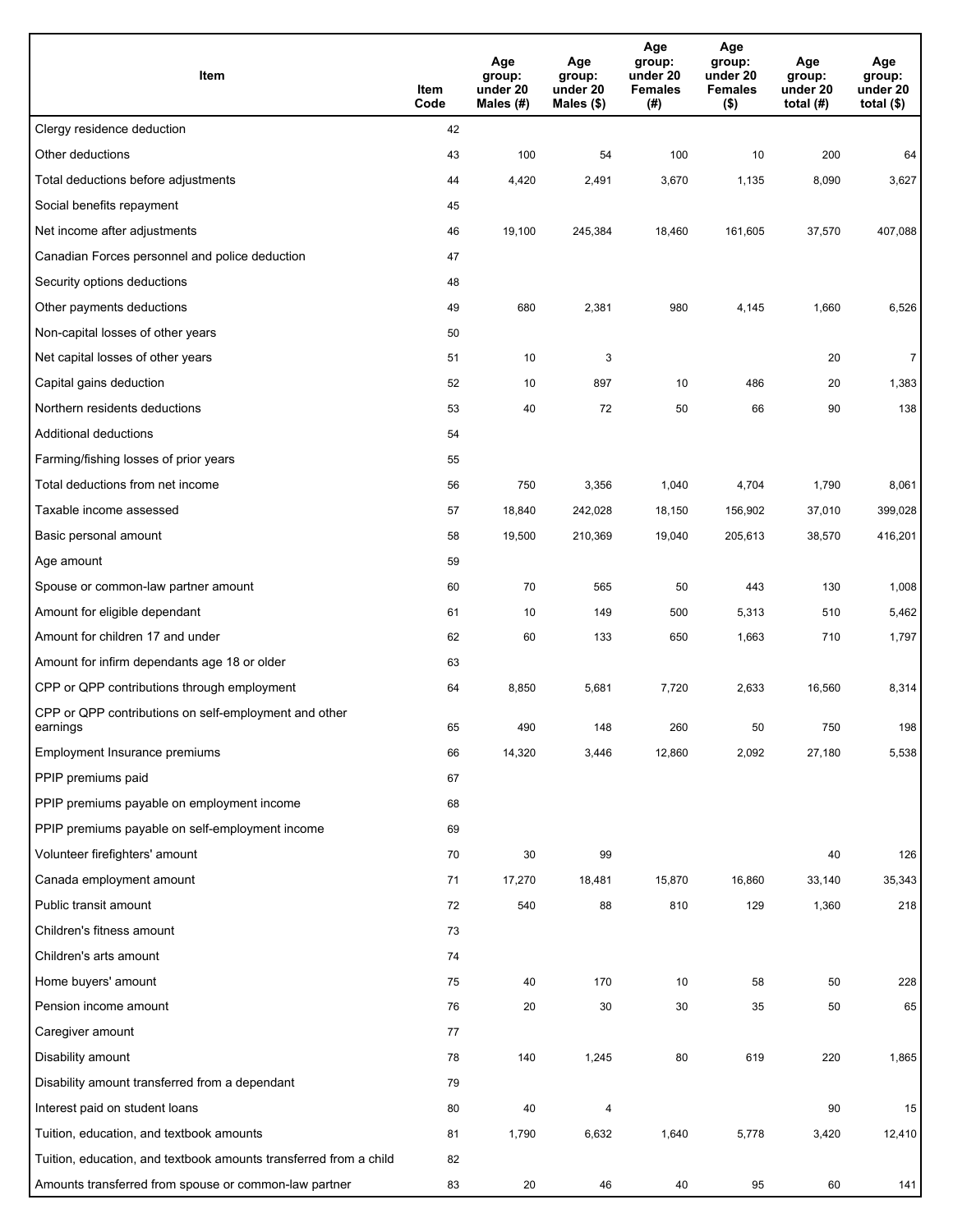| Item                                                | <b>Item</b><br>Code | Age<br>group:<br>under 20<br>Males $(H)$ | Age<br>group:<br>under 20<br>Males (\$) | Age<br>group:<br>under 20<br><b>Females</b><br>(# ) | Age<br>group:<br>under 20<br><b>Females</b><br>$($ \$) | Age<br>group:<br>under 20<br>total $(H)$ | Age<br>group:<br>under 20<br>total $($ |
|-----------------------------------------------------|---------------------|------------------------------------------|-----------------------------------------|-----------------------------------------------------|--------------------------------------------------------|------------------------------------------|----------------------------------------|
| Medical expenses                                    | 84                  | 230                                      | 186                                     | 330                                                 | 269                                                    | 560                                      | 454                                    |
| Total tax credits on personal amounts               | 85                  | 19,500                                   | 37,121                                  | 19,040                                              | 36,256                                                 | 38,570                                   | 73,411                                 |
| Allowable charitable donations and government gifts | 86                  | 470                                      | 286                                     | 390                                                 | 220                                                    | 860                                      | 508                                    |
| Eligible cultural and ecological gifts              | 87                  |                                          |                                         |                                                     |                                                        |                                          |                                        |
| Total tax credit on donations and gifts             | 88                  | 450                                      | 75                                      | 370                                                 | 58                                                     | 820                                      | 134                                    |
| Total federal non-refundable tax credits            | 89                  | 19,500                                   | 37,197                                  | 19,040                                              | 36,314                                                 | 38,570                                   | 73,544                                 |
| Federal dividend tax credit                         | 90                  | 620                                      | 1,140                                   | 550                                                 | 1,130                                                  | 1,170                                    | 2,271                                  |
| Overseas employment tax credit                      | 91                  |                                          |                                         |                                                     |                                                        |                                          |                                        |
| Minimum tax carryover                               | 92                  |                                          |                                         |                                                     |                                                        | 10                                       | 15                                     |
| Basic federal tax                                   | 93                  | 6,180                                    | 11,551                                  | 2,920                                               | 2,920                                                  | 9,100                                    | 14,483                                 |
| Federal Foreign Tax Credit                          | 94                  |                                          |                                         | 40                                                  | $\overline{c}$                                         |                                          |                                        |
| Federal Political contribution tax credit           | 95                  |                                          |                                         |                                                     |                                                        |                                          |                                        |
| <b>Investment Tax Credit</b>                        | 96                  |                                          |                                         |                                                     |                                                        |                                          |                                        |
| Labour-sponsored funds tax credit                   | 97                  | 20                                       | 8                                       |                                                     |                                                        | 30                                       | 11                                     |
| Alternative minimum tax payable                     | 98                  |                                          |                                         |                                                     |                                                        | 10                                       | 79                                     |
| Net federal tax                                     | 99                  | 6,160                                    | 11,487                                  | 2,910                                               | 2,909                                                  | 9,080                                    | 14,397                                 |
| CPP contributions on self-employment                | 100                 | 490                                      | 297                                     | 260                                                 | 99                                                     | 750                                      | 396                                    |
| Social Benefits repayment                           | 101                 |                                          |                                         |                                                     |                                                        |                                          |                                        |
| <b>Net Provincial Tax</b>                           | 102                 | 4,700                                    | 6,548                                   | 1,880                                               | 1,568                                                  | 6,580                                    | 8,124                                  |
| Total tax payable                                   | 103                 | 6,460                                    | 18,334                                  | 3,180                                               | 4,576                                                  | 9,640                                    | 22,918                                 |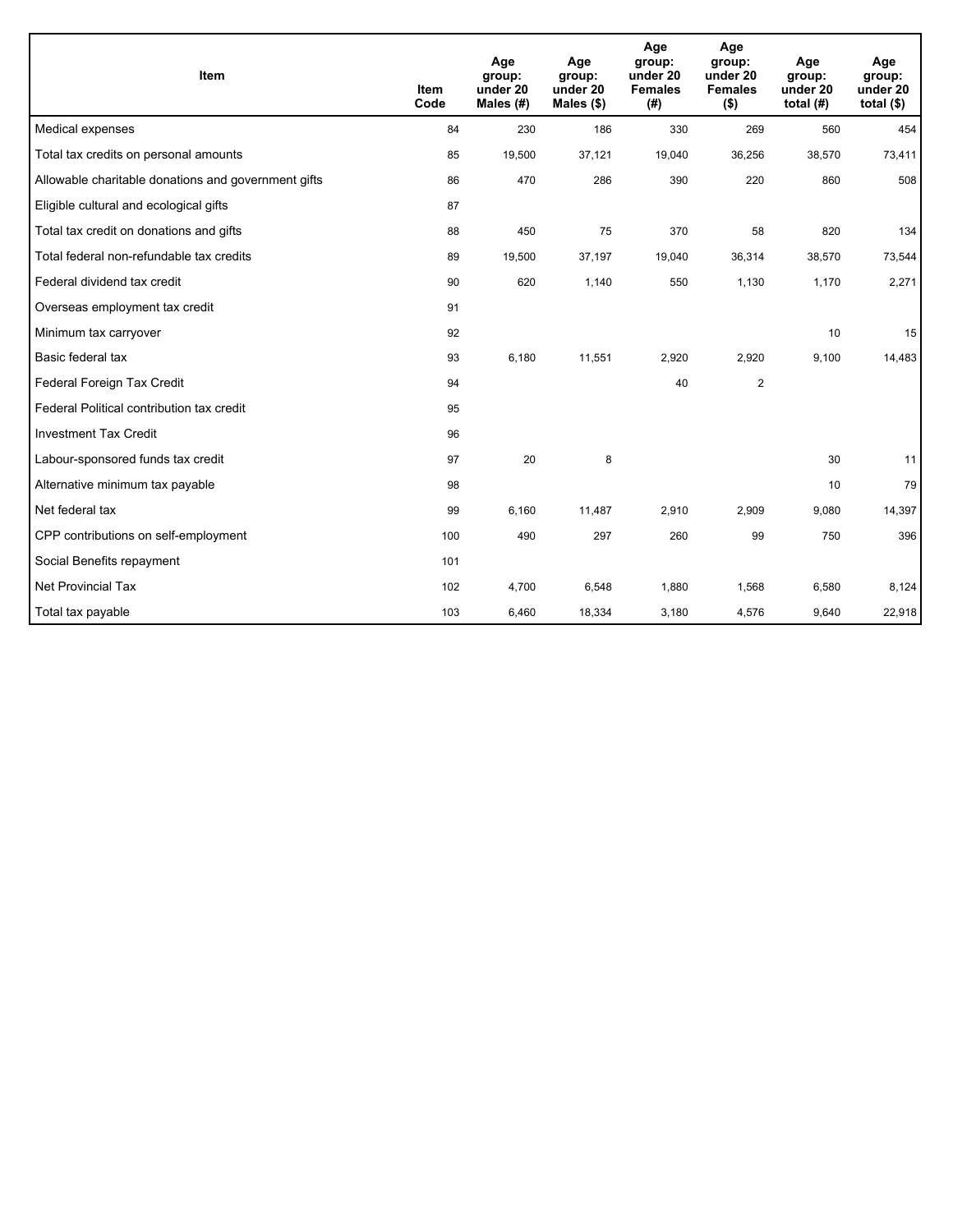| Item                                                                                           | Item<br>Code   | Age<br>group:<br>20 to 24<br>Males (#) | Age<br>group:<br>20 to 24<br>Males $(\$)$ | Age<br>group:<br>20 to 24<br><b>Females</b><br>(#) | Age<br>group:<br>20 to 24<br><b>Females</b><br>$($ \$) | Age<br>group:<br>20 to 24<br>total $(H)$ | Age<br>group:<br>20 to 24<br>total $($ |
|------------------------------------------------------------------------------------------------|----------------|----------------------------------------|-------------------------------------------|----------------------------------------------------|--------------------------------------------------------|------------------------------------------|----------------------------------------|
| Number of taxable returns                                                                      | $\mathbf{1}$   | 23,770                                 |                                           | 14,830                                             |                                                        | 38,590                                   |                                        |
| Number of non-taxable returns                                                                  | $\overline{a}$ | 14,240                                 |                                           | 21,890                                             |                                                        | 36,290                                   |                                        |
| Total number of returns                                                                        | 3              | 38,010                                 |                                           | 36,710                                             |                                                        | 74,880                                   |                                        |
| Employment income                                                                              | 4              | 34,570                                 | 1,070,227                                 | 31,100                                             | 580,489                                                | 65,730                                   | 1,650,716                              |
| Commissions (from employment)                                                                  | 5              | 920                                    | 8,558                                     | 1,340                                              | 7,489                                                  | 2,260                                    | 16,047                                 |
| Other employment income                                                                        | 6              | 2,100                                  | 4,418                                     | 2,740                                              | 4,472                                                  | 4,850                                    | 8,890                                  |
| Old Age Security pension (OASP)                                                                | 7              |                                        |                                           |                                                    |                                                        |                                          |                                        |
| CPP or QPP benefits                                                                            | 8              | 420                                    | 968                                       | 720                                                | 1,697                                                  | 1,140                                    | 2,665                                  |
| Other pensions or superannuation                                                               | 9              | 20                                     | 33                                        | 20                                                 | 66                                                     | 40                                       | 99                                     |
| Elected split-pension amount                                                                   | 10             |                                        |                                           |                                                    |                                                        |                                          |                                        |
| Universal Child Care Benefit (UCCB)                                                            | 11             | 290                                    | 389                                       | 6,710                                              | 10,235                                                 | 7,010                                    | 10,629                                 |
| Employment Insurance and other benefits                                                        | 12             | 4,310                                  | 22,390                                    | 2,760                                              | 17,571                                                 | 7,070                                    | 39,961                                 |
| Taxable amount of dividends from taxable Canadian corporations                                 | 13             | 2,040                                  | 27,573                                    | 1,880                                              | 25,076                                                 | 3,920                                    | 52,649                                 |
| Interest and other investment income                                                           | 14             | 3,110                                  | 1,026                                     | 2,830                                              | 812                                                    | 5,940                                    | 1,838                                  |
| Net partnership income (Limited or non-active partners only)                                   | 15             | 10                                     | 4                                         |                                                    |                                                        | 20                                       | $\overline{c}$                         |
| Net rental income                                                                              | 16             | 290                                    | 865                                       | 200                                                | 505                                                    | 490                                      | 1,369                                  |
| Taxable capital gains                                                                          | 17             | 840                                    | 3,258                                     | 700                                                | 1,483                                                  | 1,540                                    | 4,741                                  |
| Registered retirement savings plan income (RRSP)                                               | 18             | 940                                    | 1,988                                     | 390                                                | 534                                                    | 1,330                                    | 2,522                                  |
| Other income                                                                                   | 19             | 5,940                                  | 13,820                                    | 5,400                                              | 15,149                                                 | 11,340                                   | 28,969                                 |
| Net business income                                                                            | 20             | 1,600                                  | 22,707                                    | 1,550                                              | 10,275                                                 | 3,160                                    | 32,981                                 |
| Net professional income                                                                        | 21             | 60                                     | 459                                       | 100                                                | 725                                                    | 160                                      | 1,184                                  |
| Net commission income                                                                          | 22             | 120                                    | 1,215                                     | 250                                                | 721                                                    | 380                                      | 1,936                                  |
| Net farming income                                                                             | 23             | 1,350                                  | 13,053                                    | 550                                                | 6,901                                                  | 1,900                                    | 19,954                                 |
| Net fishing income                                                                             | 24             | 20                                     | 94                                        |                                                    |                                                        | 20                                       | 103                                    |
| Workers' compensation benefits                                                                 | 25             | 650                                    | 1,643                                     | 360                                                | 745                                                    | 1,010                                    | 2,389                                  |
| Social assistance payments                                                                     | 26             | 1,930                                  | 10,704                                    | 4,070                                              | 27,078                                                 | 6,000                                    | 37,782                                 |
| Net federal supplements                                                                        | 27             |                                        |                                           |                                                    |                                                        |                                          |                                        |
| Total income assessed                                                                          | 28             | 37,140                                 | 1,205,424                                 | 36,210                                             | 712,128                                                | 73,400                                   | 1,917,557                              |
| Registered pension plan contributions (RPP)                                                    | 29             | 4,110                                  | 6,825                                     | 5,190                                              | 8,523                                                  | 9,300                                    | 15,348                                 |
| RRSP deduction                                                                                 | 30             | 5,730                                  | 16,455                                    | 3,540                                              | 6,074                                                  | 9,270                                    | 22,529                                 |
| Deduction for elected split-pension amount                                                     | 31             |                                        |                                           |                                                    |                                                        |                                          |                                        |
| Annual union, professional, or like dues                                                       | 32             | 7,520                                  | 3,809                                     | 8,880                                              | 3,302                                                  | 16,400                                   | 7,112                                  |
| Child care expenses                                                                            | 33             | 70                                     | 188                                       | 1,180                                              | 3,157                                                  | 1,250                                    | 3,346                                  |
| Business investment loss                                                                       | 34             |                                        |                                           |                                                    |                                                        |                                          |                                        |
| Moving expenses                                                                                | 35             | 1,030                                  | 988                                       | 790                                                | 613                                                    | 1,820                                    | 1,602                                  |
| Support payments made                                                                          | 36             |                                        |                                           |                                                    |                                                        |                                          |                                        |
| Carrying charges and interest expenses                                                         | 37             | 860                                    | 245                                       | 560                                                | 153                                                    | 1,420                                    | 397                                    |
| Deductions for CPP/QPP contributions on self-employment and other<br>earnings                  | 38             | 1,900                                  | 1,257                                     | 1,410                                              | 507                                                    | 3,310                                    | 1,764                                  |
| Deductions for provincial parental insurance plan (PPIP) premiums on<br>self-employment income | 39             |                                        |                                           |                                                    |                                                        |                                          |                                        |
| Exploration and development expenses                                                           | 40             | 10                                     | 114                                       |                                                    |                                                        | 20                                       | 167                                    |
| Other employment expenses                                                                      | 41             | 1,180                                  | 3,454                                     | 400                                                | 602                                                    | 1,580                                    | 4,055                                  |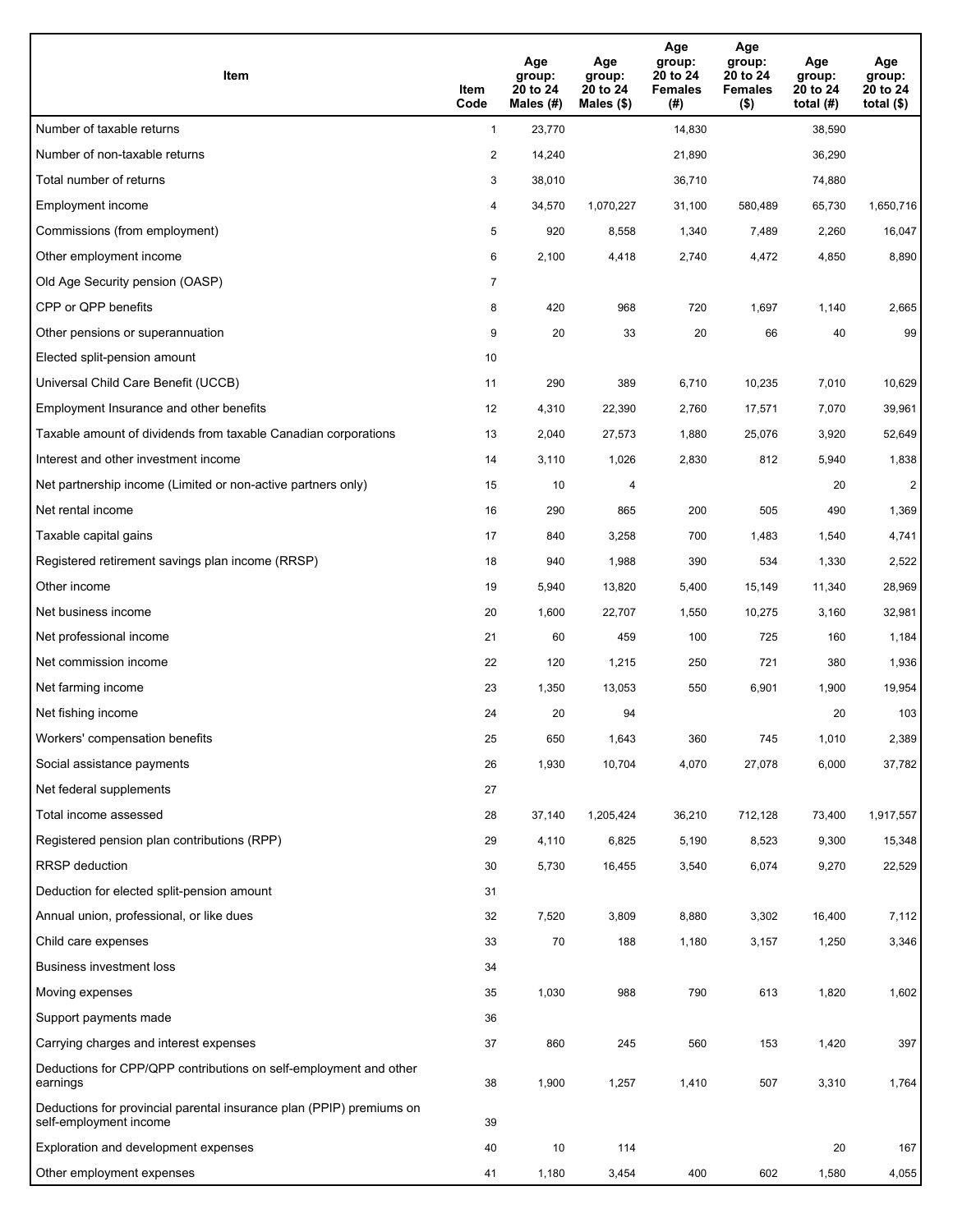| Item                                                              | Item<br>Code | Age<br>group:<br>20 to 24<br>Males (#) | Age<br>group:<br>20 to 24<br>Males (\$) | Age<br>group:<br>20 to 24<br><b>Females</b><br>(# ) | Age<br>group:<br>20 to 24<br><b>Females</b><br>$($ \$) | Age<br>group:<br>20 to 24<br>total $(H)$ | Age<br>group:<br>20 to 24<br>total $($)$ |
|-------------------------------------------------------------------|--------------|----------------------------------------|-----------------------------------------|-----------------------------------------------------|--------------------------------------------------------|------------------------------------------|------------------------------------------|
| Clergy residence deduction                                        | 42           | 10                                     | 87                                      |                                                     |                                                        | 10                                       | 97                                       |
| Other deductions                                                  | 43           | 440                                    | 218                                     | 440                                                 | 307                                                    | 880                                      | 526                                      |
| Total deductions before adjustments                               | 44           | 16,200                                 | 33,663                                  | 14,960                                              | 23,384                                                 | 31,160                                   | 57,047                                   |
| Social benefits repayment                                         | 45           | 410                                    | 440                                     | 20                                                  | 24                                                     | 420                                      | 464                                      |
| Net income after adjustments                                      | 46           | 37,100                                 | 1,171,601                               | 36,160                                              | 688,879                                                | 73,320                                   | 1,860,486                                |
| Canadian Forces personnel and police deduction                    | 47           |                                        |                                         |                                                     |                                                        |                                          |                                          |
| Security options deductions                                       | 48           |                                        |                                         |                                                     |                                                        |                                          |                                          |
| Other payments deductions                                         | 49           | 2,560                                  | 12,349                                  | 4,400                                               | 27,825                                                 | 6,960                                    | 40,174                                   |
| Non-capital losses of other years                                 | 50           |                                        |                                         |                                                     |                                                        |                                          |                                          |
| Net capital losses of other years                                 | 51           | 50                                     | 14                                      | 50                                                  | 18                                                     | 100                                      | 32                                       |
| Capital gains deduction                                           | 52           | 50                                     | 2,764                                   | 30                                                  | 1,079                                                  | 80                                       | 3,843                                    |
| Northern residents deductions                                     | 53           | 370                                    | 816                                     | 180                                                 | 356                                                    | 550                                      | 1,172                                    |
| Additional deductions                                             | 54           |                                        |                                         |                                                     |                                                        | 20                                       | 22                                       |
| Farming/fishing losses of prior years                             | 55           |                                        |                                         |                                                     |                                                        |                                          |                                          |
| Total deductions from net income                                  | 56           | 3,030                                  | 16,089                                  | 4,650                                               | 29,333                                                 | 7,670                                    | 45,422                                   |
| Taxable income assessed                                           | 57           | 36,260                                 | 1,155,528                               | 35,420                                              | 659,560                                                | 71,750                                   | 1,815,094                                |
| Basic personal amount                                             | 58           | 38,010                                 | 409,702                                 | 36,710                                              | 395,490                                                | 74,880                                   | 806,702                                  |
| Age amount                                                        | 59           |                                        |                                         |                                                     |                                                        |                                          |                                          |
| Spouse or common-law partner amount                               | 60           | 1,310                                  | 9,682                                   | 480                                                 | 4,079                                                  | 1,790                                    | 13,772                                   |
| Amount for eligible dependant                                     | 61           | 120                                    | 1,235                                   | 3,130                                               | 33,177                                                 | 3,250                                    | 34,412                                   |
| Amount for children 17 and under                                  | 62           | 1,210                                  | 3,634                                   | 4,280                                               | 13,800                                                 | 5,490                                    | 17,435                                   |
| Amount for infirm dependants age 18 or older                      | 63           |                                        |                                         |                                                     |                                                        |                                          |                                          |
| CPP or QPP contributions through employment                       | 64           | 31,260                                 | 40,142                                  | 26,790                                              | 22,774                                                 | 58,050                                   | 62,916                                   |
| CPP or QPP contributions on self-employment and other<br>earnings | 65           | 1,900                                  | 1,257                                   | 1,410                                               | 507                                                    | 3,310                                    | 1,764                                    |
| Employment Insurance premiums                                     | 66           | 31,740                                 | 16,138                                  | 28,060                                              | 10,143                                                 | 59,790                                   | 26,281                                   |
| PPIP premiums paid                                                | 67           |                                        |                                         |                                                     |                                                        |                                          |                                          |
| PPIP premiums payable on employment income                        | 68           |                                        |                                         |                                                     |                                                        |                                          |                                          |
| PPIP premiums payable on self-employment income                   | 69           |                                        |                                         |                                                     |                                                        |                                          |                                          |
| Volunteer firefighters' amount                                    | 70           | 160                                    | 471                                     | 10                                                  | 30                                                     | 170                                      | 501                                      |
| Canada employment amount                                          | 71           | 33,070                                 | 35,864                                  | 29,680                                              | 31,887                                                 | 62,760                                   | 67,750                                   |
| Public transit amount                                             | 72           | 2,030                                  | 430                                     | 2,800                                               | 596                                                    | 4,830                                    | 1,026                                    |
| Children's fitness amount                                         | 73           | 90                                     | 26                                      | 290                                                 | 64                                                     | 380                                      | 90                                       |
| Children's arts amount                                            | 74           | 10                                     | 4                                       | 50                                                  | 15                                                     | 60                                       | 19                                       |
| Home buyers' amount                                               | 75           | 1,100                                  | 5,199                                   | 610                                                 | 2,645                                                  | 1,720                                    | 7,844                                    |
| Pension income amount                                             | 76           | 20                                     | 22                                      | 20                                                  | 28                                                     | 40                                       | 49                                       |
| Caregiver amount                                                  | 77           | 10                                     | 49                                      |                                                     |                                                        | 20                                       | 82                                       |
| Disability amount                                                 | 78           | 340                                    | 2,534                                   | 220                                                 | 1,638                                                  | 560                                      | 4,172                                    |
| Disability amount transferred from a dependant                    | 79           |                                        |                                         |                                                     |                                                        |                                          |                                          |
| Interest paid on student loans                                    | 80           | 1,170                                  | 424                                     | 1,960                                               | 942                                                    | 3,140                                    | 1,366                                    |
| Tuition, education, and textbook amounts                          | 81           | 10,150                                 | 56,922                                  | 10,340                                              | 61,906                                                 | 20,490                                   | 118,828                                  |
| Tuition, education, and textbook amounts transferred from a child | 82           |                                        |                                         |                                                     |                                                        |                                          |                                          |
| Amounts transferred from spouse or common-law partner             | 83           | 360                                    | 1,306                                   | 280                                                 | 981                                                    | 640                                      | 2,290                                    |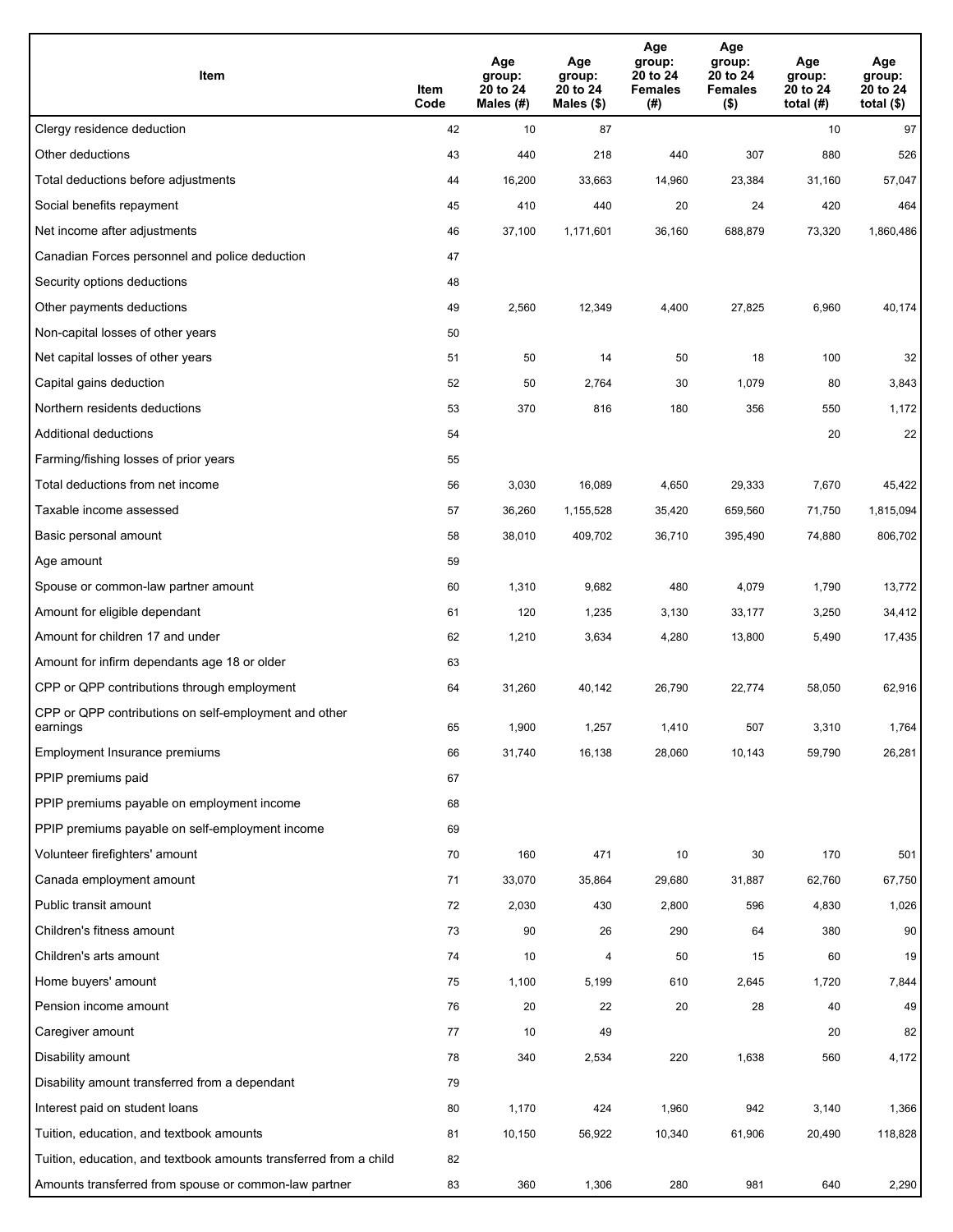| <b>Item</b>                                         | <b>Item</b><br>Code | Age<br>group:<br>20 to 24<br>Males $(H)$ | Age<br>group:<br>20 to 24<br>Males $(\$)$ | Age<br>group:<br>20 to 24<br><b>Females</b><br>(#) | Age<br>group:<br>20 to 24<br><b>Females</b><br>$($ \$) | Age<br>group:<br>20 to 24<br>total $(H)$ | Age<br>group:<br>20 to 24<br>total $($)$ |
|-----------------------------------------------------|---------------------|------------------------------------------|-------------------------------------------|----------------------------------------------------|--------------------------------------------------------|------------------------------------------|------------------------------------------|
| Medical expenses                                    | 84                  | 810                                      | 899                                       | 1,630                                              | 1,757                                                  | 2.440                                    | 2,656                                    |
| Total tax credits on personal amounts               | 85                  | 38,010                                   | 87,899                                    | 36,710                                             | 87,425                                                 | 74,880                                   | 175,553                                  |
| Allowable charitable donations and government gifts | 86                  | 2,830                                    | 1,979                                     | 2,760                                              | 1,610                                                  | 5,600                                    | 3,589                                    |
| Eligible cultural and ecological gifts              | 87                  |                                          |                                           |                                                    |                                                        |                                          |                                          |
| Total tax credit on donations and gifts             | 88                  | 2,750                                    | 528                                       | 2,710                                              | 424                                                    | 5,460                                    | 952                                      |
| Total federal non-refundable tax credits            | 89                  | 38,010                                   | 88,428                                    | 36,710                                             | 87,849                                                 | 74,880                                   | 176,505                                  |
| Federal dividend tax credit                         | 90                  | 1,860                                    | 3,368                                     | 1,530                                              | 2,923                                                  | 3,390                                    | 6,291                                    |
| Overseas employment tax credit                      | 91                  |                                          |                                           |                                                    |                                                        |                                          |                                          |
| Minimum tax carryover                               | 92                  |                                          |                                           |                                                    |                                                        | 20                                       | 87                                       |
| Basic federal tax                                   | 93                  | 23,080                                   | 110,458                                   | 13,990                                             | 34,133                                                 | 37,070                                   | 144,591                                  |
| Federal Foreign Tax Credit                          | 94                  | 260                                      | 237                                       | 130                                                | 15                                                     |                                          |                                          |
| Federal Political contribution tax credit           | 95                  | 10                                       | $\overline{2}$                            |                                                    |                                                        |                                          |                                          |
| <b>Investment Tax Credit</b>                        | 96                  |                                          |                                           |                                                    |                                                        |                                          |                                          |
| Labour-sponsored funds tax credit                   | 97                  | 320                                      | 172                                       | 100                                                | 43                                                     | 420                                      | 215                                      |
| Alternative minimum tax payable                     | 98                  |                                          |                                           |                                                    |                                                        | 20                                       | 187                                      |
| Net federal tax                                     | 99                  | 23,040                                   | 110,038                                   | 13,930                                             | 34,062                                                 | 36,970                                   | 144,100                                  |
| CPP contributions on self-employment                | 100                 | 1,900                                    | 2,515                                     | 1,410                                              | 1,014                                                  | 3,310                                    | 3,528                                    |
| Social Benefits repayment                           | 101                 | 410                                      | 440                                       | 20                                                 | 24                                                     | 420                                      | 464                                      |
| Net Provincial Tax                                  | 102                 | 21,020                                   | 63,234                                    | 11,150                                             | 16,433                                                 | 32,170                                   | 79,667                                   |
| Total tax payable                                   | 103                 | 23,770                                   | 176,226                                   | 14,830                                             | 51,536                                                 | 38,590                                   | 227,762                                  |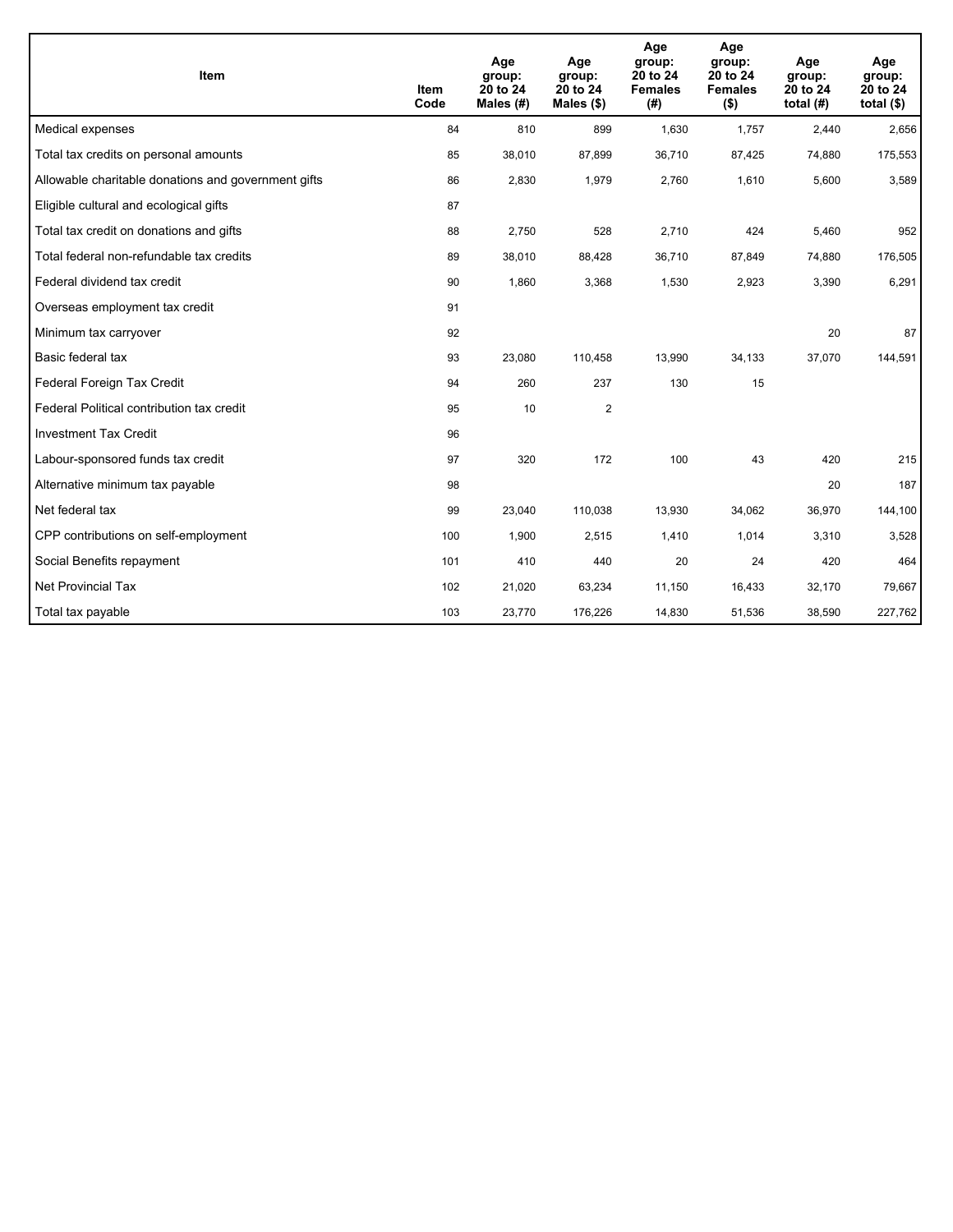| Item                                                                                           | Item<br>Code   | Age<br>group:<br>25 to 29<br>Males (#) | Age<br>group:<br>25 to 29<br>Males $(\$)$ | Age<br>group:<br>25 to 29<br><b>Females</b><br>(#) | Age<br>group:<br>25 to 29<br><b>Females</b><br>$($ \$) | Age<br>group:<br>25 to 29<br>total $(H)$ | Age<br>group:<br>25 to 29<br>total $($ |
|------------------------------------------------------------------------------------------------|----------------|----------------------------------------|-------------------------------------------|----------------------------------------------------|--------------------------------------------------------|------------------------------------------|----------------------------------------|
| Number of taxable returns                                                                      | $\mathbf{1}$   | 29,930                                 |                                           | 22,070                                             |                                                        | 52,010                                   |                                        |
| Number of non-taxable returns                                                                  | $\overline{a}$ | 9,050                                  |                                           | 15,720                                             |                                                        | 24,830                                   |                                        |
| Total number of returns                                                                        | 3              | 38,980                                 |                                           | 37,800                                             |                                                        | 76,840                                   |                                        |
| Employment income                                                                              | 4              | 35,280                                 | 1.666.081                                 | 30,710                                             | 932,677                                                | 66,010                                   | 2,598,771                              |
| Commissions (from employment)                                                                  | 5              | 1,140                                  | 24,933                                    | 1,030                                              | 11,290                                                 | 2,180                                    | 36,224                                 |
| Other employment income                                                                        | 6              | 3,020                                  | 6,483                                     | 3,330                                              | 5,433                                                  | 6,340                                    | 11,919                                 |
| Old Age Security pension (OASP)                                                                | 7              |                                        |                                           |                                                    |                                                        |                                          |                                        |
| CPP or QPP benefits                                                                            | 8              | 70                                     | 247                                       | 110                                                | 380                                                    | 180                                      | 627                                    |
| Other pensions or superannuation                                                               | 9              | 40                                     | 134                                       | 20                                                 | 78                                                     | 50                                       | 212                                    |
| Elected split-pension amount                                                                   | 10             |                                        |                                           |                                                    |                                                        |                                          |                                        |
| Universal Child Care Benefit (UCCB)                                                            | 11             | 1,120                                  | 1,626                                     | 13,080                                             | 21,952                                                 | 14,220                                   | 23,604                                 |
| Employment Insurance and other benefits                                                        | 12             | 4,080                                  | 22,884                                    | 6,180                                              | 53,471                                                 | 10,260                                   | 76,355                                 |
| Taxable amount of dividends from taxable Canadian corporations                                 | 13             | 3,270                                  | 52,887                                    | 2,150                                              | 26,978                                                 | 5,420                                    | 79,915                                 |
| Interest and other investment income                                                           | 14             | 4,180                                  | 1,740                                     | 3,740                                              | 1,102                                                  | 7,920                                    | 2,843                                  |
| Net partnership income (Limited or non-active partners only)                                   | 15             | 60                                     | $-1$                                      | 20                                                 | 5                                                      | 80                                       | 3                                      |
| Net rental income                                                                              | 16             | 1,000                                  | 2,221                                     | 800                                                | 1,382                                                  | 1,800                                    | 3,603                                  |
| Taxable capital gains                                                                          | 17             | 1,270                                  | 6,117                                     | 840                                                | 3,213                                                  | 2,110                                    | 9,330                                  |
| Registered retirement savings plan income (RRSP)                                               | 18             | 2,120                                  | 5,596                                     | 1,270                                              | 2,497                                                  | 3,390                                    | 8,094                                  |
| Other income                                                                                   | 19             | 5,050                                  | 11,116                                    | 3,760                                              | 10,293                                                 | 8,810                                    | 21,409                                 |
| Net business income                                                                            | 20             | 2,510                                  | 50,342                                    | 2,480                                              | 22,033                                                 | 4,990                                    | 72,389                                 |
| Net professional income                                                                        | 21             | 170                                    | 6,981                                     | 260                                                | 7,282                                                  | 440                                      | 14,262                                 |
| Net commission income                                                                          | 22             | 210                                    | 5,357                                     | 520                                                | 2,662                                                  | 740                                      | 8,019                                  |
| Net farming income                                                                             | 23             | 1,760                                  | 14,516                                    | 660                                                | 5,719                                                  | 2,420                                    | 20,235                                 |
| Net fishing income                                                                             | 24             | 10                                     | 42                                        |                                                    |                                                        | 20                                       | 42                                     |
| Workers' compensation benefits                                                                 | 25             | 710                                    | 2,711                                     | 380                                                | 1,160                                                  | 1,090                                    | 3,872                                  |
| Social assistance payments                                                                     | 26             | 1,910                                  | 11,030                                    | 4,010                                              | 30,414                                                 | 5,920                                    | 41,445                                 |
| Net federal supplements                                                                        | 27             |                                        |                                           |                                                    |                                                        |                                          |                                        |
| Total income assessed                                                                          | 28             | 38,460                                 | 1,893,052                                 | 37,530                                             | 1,140,549                                              | 76,020                                   | 3,033,709                              |
| Registered pension plan contributions (RPP)                                                    | 29             | 7,700                                  | 22,258                                    | 10,830                                             | 29,754                                                 | 18,530                                   | 52,012                                 |
| RRSP deduction                                                                                 | 30             | 10,670                                 | 42,114                                    | 8,210                                              | 19,505                                                 | 18,880                                   | 61,619                                 |
| Deduction for elected split-pension amount                                                     | 31             |                                        |                                           |                                                    |                                                        |                                          |                                        |
| Annual union, professional, or like dues                                                       | 32             | 9,380                                  | 7,435                                     | 11,600                                             | 7,291                                                  | 20,980                                   | 14,726                                 |
| Child care expenses                                                                            | 33             | 530                                    | 1,935                                     | 4,320                                              | 14,400                                                 | 4,850                                    | 16,335                                 |
| Business investment loss                                                                       | 34             |                                        |                                           |                                                    |                                                        |                                          |                                        |
| Moving expenses                                                                                | 35             | 1,030                                  | 2,120                                     | 670                                                | 1,172                                                  | 1,700                                    | 3,292                                  |
| Support payments made                                                                          | 36             | 40                                     | 99                                        |                                                    |                                                        | 50                                       | 99                                     |
| Carrying charges and interest expenses                                                         | 37             | 1,680                                  | 903                                       | 980                                                | 433                                                    | 2,660                                    | 1,336                                  |
| Deductions for CPP/QPP contributions on self-employment and other<br>earnings                  | 38             | 2,580                                  | 2,473                                     | 2,080                                              | 1,199                                                  | 4,660                                    | 3,672                                  |
| Deductions for provincial parental insurance plan (PPIP) premiums on<br>self-employment income | 39             |                                        |                                           |                                                    |                                                        |                                          |                                        |
| Exploration and development expenses                                                           | 40             | 10                                     | 70                                        |                                                    |                                                        | 20                                       | 75                                     |
| Other employment expenses                                                                      | 41             | 1,850                                  | 8,277                                     | 670                                                | 1,585                                                  | 2,520                                    | 9,861                                  |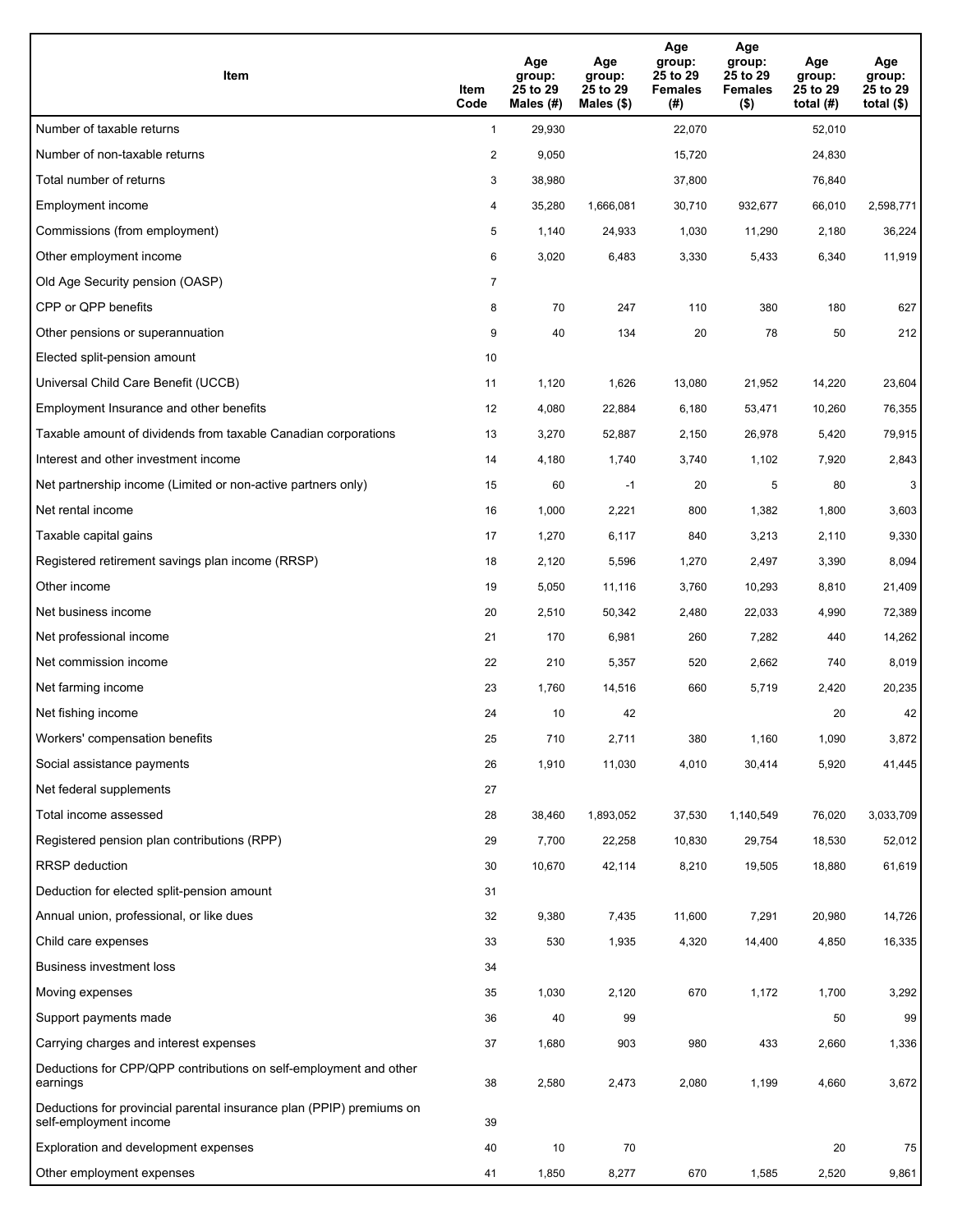| Item                                                              | Item<br>Code | Age<br>group:<br>25 to 29<br>Males (#) | Age<br>group:<br>25 to 29<br>Males (\$) | Age<br>group:<br>25 to 29<br><b>Females</b><br>(#) | Age<br>group:<br>25 to 29<br><b>Females</b><br>$($ \$) | Age<br>group:<br>25 to 29<br>total $(H)$ | Age<br>group:<br>25 to 29<br>total $($)$ |
|-------------------------------------------------------------------|--------------|----------------------------------------|-----------------------------------------|----------------------------------------------------|--------------------------------------------------------|------------------------------------------|------------------------------------------|
| Clergy residence deduction                                        | 42           | 70                                     | 601                                     | 20                                                 | 155                                                    | 90                                       | 756                                      |
| Other deductions                                                  | 43           | 760                                    | 529                                     | 750                                                | 544                                                    | 1,510                                    | 1,073                                    |
| Total deductions before adjustments                               | 44           | 22,690                                 | 88,934                                  | 21,880                                             | 76,173                                                 | 44,560                                   | 165,107                                  |
| Social benefits repayment                                         | 45           | 660                                    | 727                                     | 20                                                 | 25                                                     | 690                                      | 752                                      |
| Net income after adjustments                                      | 46           | 38,380                                 | 1,804,153                               | 37,420                                             | 1,064,821                                              | 75,830                                   | 2,869,081                                |
| Canadian Forces personnel and police deduction                    | 47           |                                        |                                         |                                                    |                                                        |                                          |                                          |
| Security options deductions                                       | 48           | 20                                     | 92                                      | 20                                                 | 13                                                     | 40                                       | 105                                      |
| Other payments deductions                                         | 49           | 2,590                                  | 13,745                                  | 4,340                                              | 31,575                                                 | 6,930                                    | 45,320                                   |
| Non-capital losses of other years                                 | 50           | 20                                     | 231                                     | 20                                                 | 105                                                    | 40                                       | 336                                      |
| Net capital losses of other years                                 | 51           | 130                                    | 82                                      |                                                    |                                                        | 220                                      | 244                                      |
| Capital gains deduction                                           | 52           | 80                                     | 4,662                                   | 40                                                 | 2,229                                                  | 130                                      | 6,891                                    |
| Northern residents deductions                                     | 53           | 520                                    | 1,335                                   | 350                                                | 758                                                    | 870                                      | 2,094                                    |
| Additional deductions                                             | 54           | 20                                     | 129                                     | 10                                                 | 182                                                    | 30                                       | 311                                      |
| Farming/fishing losses of prior years                             | 55           | 30                                     | 337                                     |                                                    |                                                        | 40                                       | 346                                      |
| Total deductions from net income                                  | 56           | 3,380                                  | 20,707                                  | 4,810                                              | 35,050                                                 | 8,190                                    | 55,757                                   |
| Taxable income assessed                                           | 57           | 37,670                                 | 1,783,489                               | 36,790                                             | 1,029,862                                              | 74,500                                   | 2,813,458                                |
| Basic personal amount                                             | 58           | 38,980                                 | 418,452                                 | 37,790                                             | 405,079                                                | 76,840                                   | 824,141                                  |
| Age amount                                                        | 59           |                                        |                                         |                                                    |                                                        |                                          |                                          |
| Spouse or common-law partner amount                               | 60           | 3,990                                  | 29,655                                  | 1,150                                              | 9,072                                                  | 5,150                                    | 38,776                                   |
| Amount for eligible dependant                                     | 61           | 330                                    | 3,518                                   | 4,180                                              | 44,009                                                 | 4,510                                    | 47,527                                   |
| Amount for children 17 and under                                  | 62           | 5,770                                  | 21,262                                  | 7,590                                              | 29,440                                                 | 13,370                                   | 50,728                                   |
| Amount for infirm dependants age 18 or older                      | 63           |                                        |                                         |                                                    |                                                        |                                          |                                          |
| CPP or QPP contributions through employment                       | 64           | 32,860                                 | 55,417                                  | 27,050                                             | 35,818                                                 | 59,910                                   | 91,235                                   |
| CPP or QPP contributions on self-employment and other<br>earnings | 65           | 2,580                                  | 2,473                                   | 2,080                                              | 1,199                                                  | 4,660                                    | 3,672                                    |
| Employment Insurance premiums                                     | 66           | 32,750                                 | 21,014                                  | 28,030                                             | 14,508                                                 | 60,780                                   | 35,522                                   |
| PPIP premiums paid                                                | 67           |                                        |                                         |                                                    |                                                        |                                          |                                          |
| PPIP premiums payable on employment income                        | 68           |                                        |                                         |                                                    |                                                        |                                          |                                          |
| PPIP premiums payable on self-employment income                   | 69           |                                        |                                         |                                                    |                                                        |                                          |                                          |
| Volunteer firefighters' amount                                    | 70           | 200                                    | 600                                     | 20                                                 | 54                                                     | 220                                      | 654                                      |
| Canada employment amount                                          | 71           | 34,130                                 | 37,089                                  | 29,400                                             | 31,581                                                 | 63,530                                   | 68,672                                   |
| Public transit amount                                             | 72           | 1,350                                  | 485                                     | 1,440                                              | 491                                                    | 2,800                                    | 976                                      |
| Children's fitness amount                                         | 73           | 1,390                                  | 418                                     | 1,880                                              | 546                                                    | 3,270                                    | 965                                      |
| Children's arts amount                                            | 74           | 290                                    | 89                                      | 360                                                | 115                                                    | 650                                      | 204                                      |
| Home buyers' amount                                               | 75           | 1,580                                  | 7,336                                   | 900                                                | 3,969                                                  | 2,480                                    | 11,306                                   |
| Pension income amount                                             | 76           | 40                                     | 45                                      | 20                                                 | 29                                                     | 60                                       | 75                                       |
| Caregiver amount                                                  | 77           | 30                                     | 157                                     |                                                    |                                                        | 40                                       | 266                                      |
| Disability amount                                                 | 78           | 270                                    | 2,053                                   | 220                                                | 1,638                                                  | 490                                      | 3,690                                    |
| Disability amount transferred from a dependant                    | 79           | 70                                     | 745                                     | 80                                                 | 906                                                    | 150                                      | 1,650                                    |
| Interest paid on student loans                                    | 80           | 2,520                                  | 1,488                                   | 4,460                                              | 2,988                                                  | 6,990                                    | 4,476                                    |
| Tuition, education, and textbook amounts                          | 81           | 7,080                                  | 48,144                                  | 6,410                                              | 45,187                                                 | 13,490                                   | 93,338                                   |
| Tuition, education, and textbook amounts transferred from a child | 82           |                                        |                                         |                                                    |                                                        | 20                                       | 19                                       |
| Amounts transferred from spouse or common-law partner             | 83           | 920                                    | 3,712                                   | 750                                                | 3,042                                                  | 1,680                                    | 6,785                                    |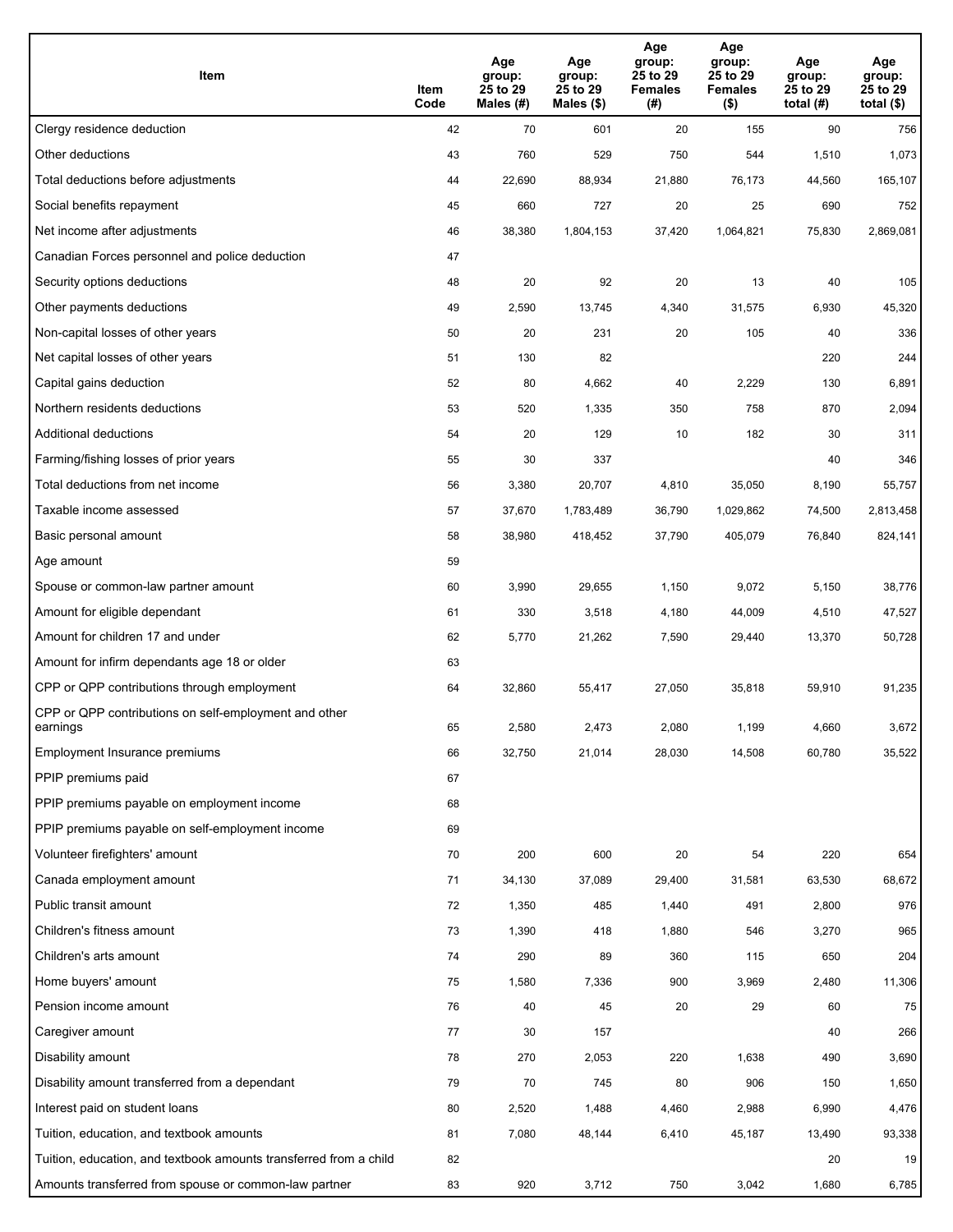| <b>Item</b>                                         | Item<br>Code | Age<br>group:<br>25 to 29<br>Males $(H)$ | Age<br>group:<br>25 to 29<br>Males $(\$)$ | Age<br>group:<br>25 to 29<br><b>Females</b><br>(#) | Age<br>group:<br>25 to 29<br><b>Females</b><br>( \$) | Age<br>group:<br>25 to 29<br>total $(H)$ | Age<br>group:<br>25 to 29<br>total $($)$ |
|-----------------------------------------------------|--------------|------------------------------------------|-------------------------------------------|----------------------------------------------------|------------------------------------------------------|------------------------------------------|------------------------------------------|
| Medical expenses                                    | 84           | 1,150                                    | 1,698                                     | 2,370                                              | 3,430                                                | 3,520                                    | 5,128                                    |
| Total tax credits on personal amounts               | 85           | 38,980                                   | 98,385                                    | 37,800                                             | 94,989                                               | 76,840                                   | 193,483                                  |
| Allowable charitable donations and government gifts | 86           | 6,080                                    | 5,292                                     | 5,350                                              | 3,249                                                | 11,440                                   | 8,541                                    |
| Eligible cultural and ecological gifts              | 87           |                                          |                                           |                                                    |                                                      | 10                                       | $\overline{2}$                           |
| Total tax credit on donations and gifts             | 88           | 6,000                                    | 1,427                                     | 5,300                                              | 856                                                  | 11,300                                   | 2,283                                    |
| Total federal non-refundable tax credits            | 89           | 38,980                                   | 99,812                                    | 37,800                                             | 95,845                                               | 76,840                                   | 195,766                                  |
| Federal dividend tax credit                         | 90           | 3,180                                    | 6,839                                     | 1,980                                              | 3,354                                                | 5,160                                    | 10,199                                   |
| Overseas employment tax credit                      | 91           | 20                                       | 161                                       |                                                    |                                                      | 20                                       | 163                                      |
| Minimum tax carryover                               | 92           | 40                                       | 101                                       | 20                                                 | 49                                                   | 60                                       | 151                                      |
| Basic federal tax                                   | 93           | 29,270                                   | 215,990                                   | 21,280                                             | 89,071                                               | 50,550                                   | 305,061                                  |
| Federal Foreign Tax Credit                          | 94           | 520                                      | 491                                       | 280                                                | 102                                                  | 800                                      | 593                                      |
| Federal Political contribution tax credit           | 95           | 50                                       | 6                                         | 30                                                 | 3                                                    | 80                                       | 9                                        |
| <b>Investment Tax Credit</b>                        | 96           | 30                                       | 21                                        | 20                                                 | 17                                                   | 50                                       | 39                                       |
| Labour-sponsored funds tax credit                   | 97           | 760                                      | 456                                       | 430                                                | 220                                                  | 1,190                                    | 676                                      |
| Alternative minimum tax payable                     | 98           | 60                                       | 191                                       | 20                                                 | 131                                                  | 70                                       | 322                                      |
| Net federal tax                                     | 99           | 29,230                                   | 215,032                                   | 21,220                                             | 88,733                                               | 50,450                                   | 303,766                                  |
| CPP contributions on self-employment                | 100          | 2,580                                    | 4,946                                     | 2,080                                              | 2,397                                                | 4,660                                    | 7,345                                    |
| Social Benefits repayment                           | 101          | 660                                      | 727                                       | 20                                                 | 25                                                   | 690                                      | 752                                      |
| <b>Net Provincial Tax</b>                           | 102          | 27,050                                   | 117,943                                   | 17,250                                             | 40.677                                               | 44,310                                   | 158,621                                  |
| Total tax payable                                   | 103          | 29,930                                   | 338,649                                   | 22,070                                             | 131,852                                              | 52,010                                   | 470,504                                  |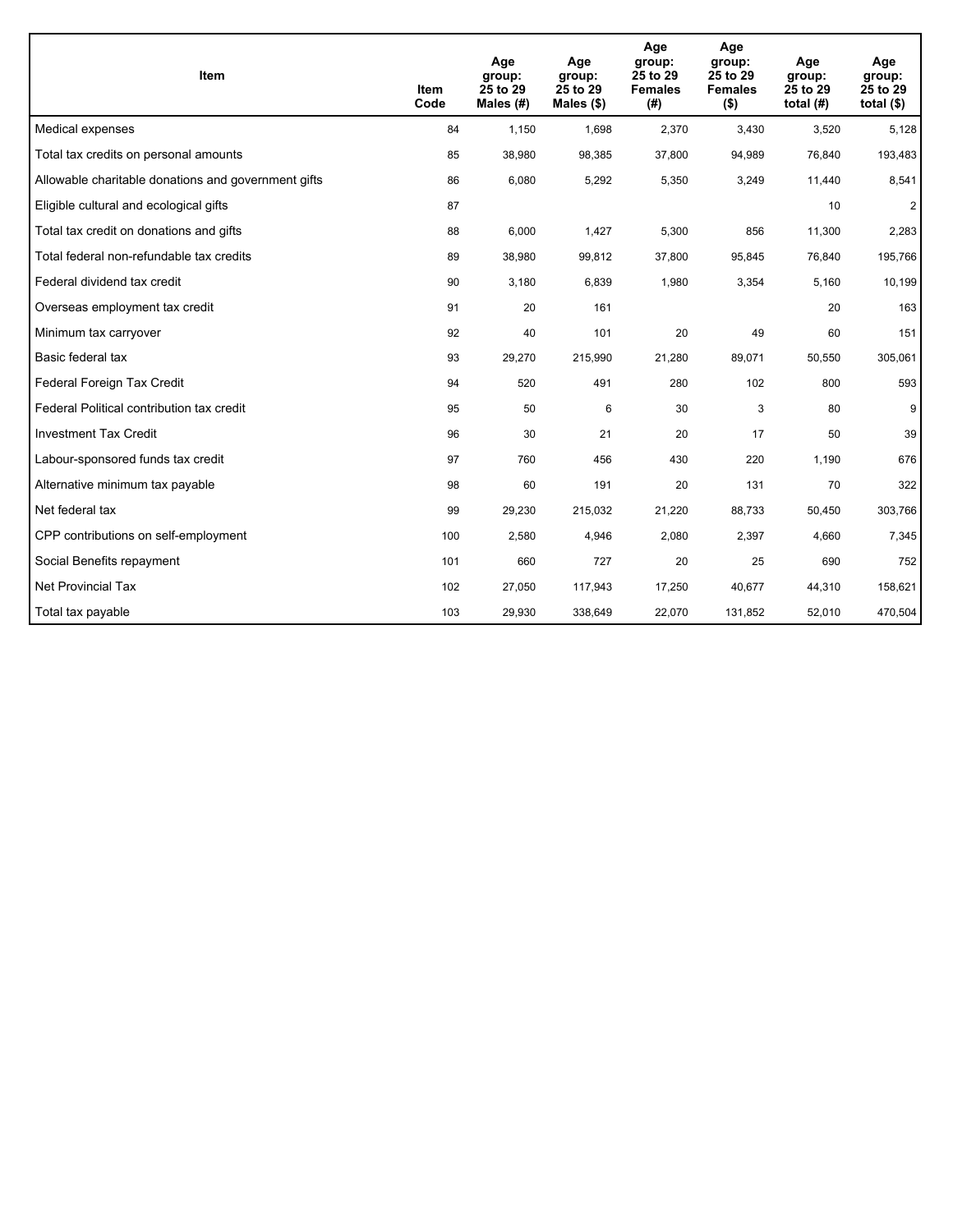| Item                                                                                           | Item<br>Code   | Age<br>group:<br>30 to 34<br>Males (#) | Age<br>group:<br>30 to 34<br>Males $(\$)$ | Age<br>group:<br>30 to 34<br><b>Females</b><br>(#) | Age<br>group:<br>30 to 34<br><b>Females</b><br>$($ \$) | Age<br>group:<br>30 to 34<br>total $(H)$ | Age<br>group:<br>30 to 34<br>total $($ |
|------------------------------------------------------------------------------------------------|----------------|----------------------------------------|-------------------------------------------|----------------------------------------------------|--------------------------------------------------------|------------------------------------------|----------------------------------------|
| Number of taxable returns                                                                      | $\mathbf{1}$   | 29,070                                 |                                           | 22,100                                             |                                                        | 51,170                                   |                                        |
| Number of non-taxable returns                                                                  | $\overline{a}$ | 5,950                                  |                                           | 13,000                                             |                                                        | 18,980                                   |                                        |
| Total number of returns                                                                        | 3              | 35,020                                 |                                           | 35,100                                             |                                                        | 70,150                                   |                                        |
| Employment income                                                                              | 4              | 30,650                                 | 1,737,168                                 | 27,610                                             | 934,595                                                | 58,270                                   | 2,671,895                              |
| Commissions (from employment)                                                                  | 5              | 990                                    | 33,451                                    | 610                                                | 10,339                                                 | 1,600                                    | 43,790                                 |
| Other employment income                                                                        | 6              | 2,950                                  | 10,997                                    | 3,030                                              | 5,606                                                  | 5,980                                    | 16,641                                 |
| Old Age Security pension (OASP)                                                                | 7              |                                        |                                           |                                                    |                                                        |                                          |                                        |
| CPP or QPP benefits                                                                            | 8              | 70                                     | 509                                       | 140                                                | 850                                                    | 210                                      | 1,359                                  |
| Other pensions or superannuation                                                               | 9              | 20                                     | 56                                        | 20                                                 | 95                                                     | 40                                       | 151                                    |
| Elected split-pension amount                                                                   | 10             |                                        |                                           | 10                                                 | 141                                                    | 10                                       | 143                                    |
| Universal Child Care Benefit (UCCB)                                                            | 11             | 2,290                                  | 3,648                                     | 15,850                                             | 26,856                                                 | 18,150                                   | 30,526                                 |
| Employment Insurance and other benefits                                                        | 12             | 3,100                                  | 18,432                                    | 6,450                                              | 58,828                                                 | 9,550                                    | 77,261                                 |
| Taxable amount of dividends from taxable Canadian corporations                                 | 13             | 3,900                                  | 95,541                                    | 2,850                                              | 59,048                                                 | 6,760                                    | 154,590                                |
| Interest and other investment income                                                           | 14             | 4,350                                  | 2,660                                     | 3,960                                              | 1,445                                                  | 8,310                                    | 4,143                                  |
| Net partnership income (Limited or non-active partners only)                                   | 15             | 100                                    | $-185$                                    | 30                                                 | $-25$                                                  | 130                                      | $-211$                                 |
| Net rental income                                                                              | 16             | 1,440                                  | 3,921                                     | 1,210                                              | 2,344                                                  | 2,650                                    | 6,278                                  |
| Taxable capital gains                                                                          | 17             | 1,540                                  | 14,947                                    | 1,060                                              | 6,003                                                  | 2,590                                    | 21,047                                 |
| Registered retirement savings plan income (RRSP)                                               | 18             | 3,050                                  | 8,827                                     | 2,010                                              | 4,628                                                  | 5,050                                    | 13,455                                 |
| Other income                                                                                   | 19             | 4,860                                  | 13,678                                    | 3,790                                              | 9,961                                                  | 8,650                                    | 23,640                                 |
| Net business income                                                                            | 20             | 2,890                                  | 62,071                                    | 3,090                                              | 28,744                                                 | 5,990                                    | 90,850                                 |
| Net professional income                                                                        | 21             | 220                                    | 13,185                                    | 320                                                | 11,276                                                 | 540                                      | 24,461                                 |
| Net commission income                                                                          | 22             | 230                                    | 6,115                                     | 530                                                | 3,429                                                  | 760                                      | 9,544                                  |
| Net farming income                                                                             | 23             | 2,280                                  | 19,317                                    | 840                                                | 6,775                                                  | 3,130                                    | 26,115                                 |
| Net fishing income                                                                             | 24             | 10                                     | 48                                        |                                                    |                                                        | 10                                       | 70                                     |
| Workers' compensation benefits                                                                 | 25             | 700                                    | 3,319                                     | 400                                                | 1,740                                                  | 1,100                                    | 5,059                                  |
| Social assistance payments                                                                     | 26             | 1,770                                  | 11,359                                    | 3,480                                              | 26,818                                                 | 5,250                                    | 38,177                                 |
| Net federal supplements                                                                        | 27             |                                        |                                           |                                                    |                                                        |                                          |                                        |
| Total income assessed                                                                          | 28             | 34,580                                 | 2,059,083                                 | 34,860                                             | 1,200,787                                              | 69,460                                   | 3,260,270                              |
| Registered pension plan contributions (RPP)                                                    | 29             | 8,640                                  | 31,282                                    | 11,800                                             | 36,232                                                 | 20,430                                   | 67,514                                 |
| RRSP deduction                                                                                 | 30             | 11,790                                 | 54,895                                    | 9,240                                              | 25,548                                                 | 21,030                                   | 80,443                                 |
| Deduction for elected split-pension amount                                                     | 31             |                                        |                                           |                                                    |                                                        |                                          |                                        |
| Annual union, professional, or like dues                                                       | 32             | 8,710                                  | 7,965                                     | 11,040                                             | 7,337                                                  | 19,750                                   | 15,301                                 |
| Child care expenses                                                                            | 33             | 1,550                                  | 6,745                                     | 7,560                                              | 29,497                                                 | 9,110                                    | 36,242                                 |
| Business investment loss                                                                       | 34             | 20                                     | 228                                       |                                                    |                                                        | 20                                       | 311                                    |
| Moving expenses                                                                                | 35             | 630                                    | 2,908                                     | 320                                                | 1,089                                                  | 950                                      | 3,997                                  |
| Support payments made                                                                          | 36             | 90                                     | 508                                       |                                                    |                                                        | 100                                      | 556                                    |
| Carrying charges and interest expenses                                                         | 37             | 2,150                                  | 2,061                                     | 1,240                                              | 1,102                                                  | 3,380                                    | 3,189                                  |
| Deductions for CPP/QPP contributions on self-employment and other<br>earnings                  | 38             | 2,940                                  | 3,129                                     | 2,570                                              | 1,574                                                  | 5,510                                    | 4,705                                  |
| Deductions for provincial parental insurance plan (PPIP) premiums on<br>self-employment income | 39             |                                        |                                           |                                                    |                                                        |                                          |                                        |
| Exploration and development expenses                                                           | 40             | 50                                     | 653                                       | 10                                                 | 58                                                     | 60                                       | 711                                    |
| Other employment expenses                                                                      | 41             | 1,910                                  | 9,945                                     | 690                                                | 2,263                                                  | 2,610                                    | 12,208                                 |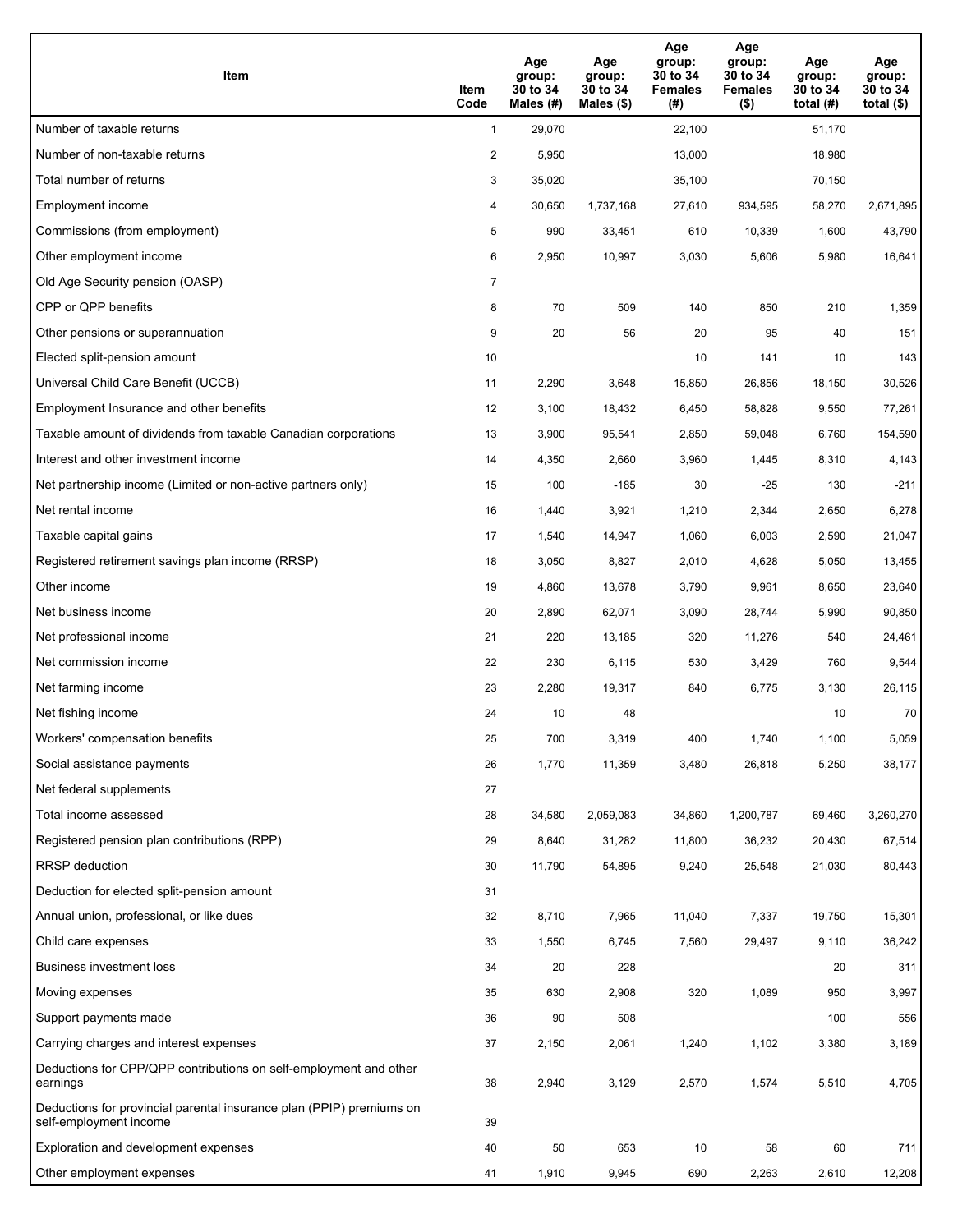| Item                                                              | Item<br>Code | Age<br>group:<br>30 to 34<br>Males (#) | Age<br>group:<br>30 to 34<br>Males (\$) | Age<br>group:<br>30 to 34<br><b>Females</b><br>(# ) | Age<br>group:<br>30 to 34<br><b>Females</b><br>$($ \$) | Age<br>group:<br>30 to 34<br>total $(H)$ | Age<br>group:<br>30 to 34<br>total $($)$ |
|-------------------------------------------------------------------|--------------|----------------------------------------|-----------------------------------------|-----------------------------------------------------|--------------------------------------------------------|------------------------------------------|------------------------------------------|
| Clergy residence deduction                                        | 42           | 90                                     | 1,041                                   | 20                                                  | 215                                                    | 120                                      | 1,256                                    |
| Other deductions                                                  | 43           | 800                                    | 929                                     | 960                                                 | 796                                                    | 1,760                                    | 1,726                                    |
| Total deductions before adjustments                               | 44           | 22,920                                 | 122,316                                 | 22,250                                              | 105,961                                                | 45,170                                   | 228,306                                  |
| Social benefits repayment                                         | 45           | 590                                    | 665                                     | 30                                                  | 35                                                     | 620                                      | 700                                      |
| Net income after adjustments                                      | 46           | 34,460                                 | 1,937,659                               | 34,690                                              | 1,095,672                                              | 69,180                                   | 3,033,702                                |
| Canadian Forces personnel and police deduction                    | 47           |                                        |                                         |                                                     |                                                        |                                          |                                          |
| Security options deductions                                       | 48           | 20                                     | 178                                     |                                                     |                                                        | 30                                       | 189                                      |
| Other payments deductions                                         | 49           | 2,440                                  | 14,678                                  | 3,830                                               | 28,558                                                 | 6,270                                    | 43,236                                   |
| Non-capital losses of other years                                 | 50           | 20                                     | 162                                     | 30                                                  | 151                                                    | 50                                       | 314                                      |
| Net capital losses of other years                                 | 51           | 200                                    | 162                                     | 100                                                 | 50                                                     | 300                                      | 295                                      |
| Capital gains deduction                                           | 52           | 170                                    | 11,296                                  | 80                                                  | 4,262                                                  | 250                                      | 15,558                                   |
| Northern residents deductions                                     | 53           | 450                                    | 1,174                                   | 290                                                 | 670                                                    | 730                                      | 1,843                                    |
| Additional deductions                                             | 54           | 10                                     | 233                                     | 10                                                  | 162                                                    | 30                                       | 395                                      |
| Farming/fishing losses of prior years                             | 55           | 70                                     | 1,074                                   | 10                                                  | 108                                                    | 90                                       | 1,182                                    |
| Total deductions from net income                                  | 56           | 3,350                                  | 28,983                                  | 4,320                                               | 33,972                                                 | 7,680                                    | 63,038                                   |
| Taxable income assessed                                           | 57           | 33,820                                 | 1,908,685                               | 33,980                                              | 1,061,777                                              | 67,830                                   | 2,970,750                                |
| Basic personal amount                                             | 58           | 35,020                                 | 374,661                                 | 35,100                                              | 375,472                                                | 70,150                                   | 750,445                                  |
| Age amount                                                        | 59           |                                        |                                         |                                                     |                                                        |                                          |                                          |
| Spouse or common-law partner amount                               | 60           | 5,880                                  | 43,296                                  | 1,400                                               | 10,995                                                 | 7,290                                    | 54,346                                   |
| Amount for eligible dependant                                     | 61           | 580                                    | 6,148                                   | 4,430                                               | 46,725                                                 | 5,010                                    | 52,873                                   |
| Amount for children 17 and under                                  | 62           | 11,780                                 | 51,075                                  | 10,150                                              | 45,745                                                 | 21,930                                   | 96,837                                   |
| Amount for infirm dependants age 18 or older                      | 63           |                                        |                                         |                                                     |                                                        |                                          |                                          |
| CPP or QPP contributions through employment                       | 64           | 28,670                                 | 52,970                                  | 24,290                                              | 34,516                                                 | 52,970                                   | 87,489                                   |
| CPP or QPP contributions on self-employment and other<br>earnings | 65           | 2,940                                  | 3,129                                   | 2,570                                               | 1.574                                                  | 5,510                                    | 4,705                                    |
| Employment Insurance premiums                                     | 66           | 27,990                                 | 19,428                                  | 24,780                                              | 13,569                                                 | 52,770                                   | 32,997                                   |
| PPIP premiums paid                                                | 67           |                                        |                                         |                                                     |                                                        |                                          |                                          |
| PPIP premiums payable on employment income                        | 68           |                                        |                                         |                                                     |                                                        |                                          |                                          |
| PPIP premiums payable on self-employment income                   | 69           |                                        |                                         |                                                     |                                                        |                                          |                                          |
| Volunteer firefighters' amount                                    | 70           | 210                                    | 624                                     | 10                                                  | 42                                                     | 220                                      | 666                                      |
| Canada employment amount                                          | 71           | 29,780                                 | 32,365                                  | 26,360                                              | 28,280                                                 | 56,140                                   | 60,649                                   |
| Public transit amount                                             | 72           | 840                                    | 344                                     | 790                                                 | 327                                                    | 1,630                                    | 672                                      |
| Children's fitness amount                                         | 73           | 5,340                                  | 2,406                                   | 4,550                                               | 2,014                                                  | 9,890                                    | 4,420                                    |
| Children's arts amount                                            | 74           | 1,390                                  | 537                                     | 1,190                                               | 461                                                    | 2,580                                    | 998                                      |
| Home buyers' amount                                               | 75           | 850                                    | 3,953                                   | 450                                                 | 1,945                                                  | 1,290                                    | 5,897                                    |
| Pension income amount                                             | 76           | 20                                     | 20                                      | 30                                                  | 53                                                     | 50                                       | 73                                       |
| Caregiver amount                                                  | 77           | 40                                     | 191                                     | 30                                                  | 170                                                    | 70                                       | 360                                      |
| Disability amount                                                 | 78           | 250                                    | 1,866                                   | 220                                                 | 1,616                                                  | 460                                      | 3,482                                    |
| Disability amount transferred from a dependant                    | 79           | 230                                    | 2,608                                   | 230                                                 | 2,592                                                  | 450                                      | 5,201                                    |
| Interest paid on student loans                                    | 80           | 2,080                                  | 1,258                                   | 3,320                                               | 2,054                                                  | 5,400                                    | 3,313                                    |
| Tuition, education, and textbook amounts                          | 81           | 3,020                                  | 15,326                                  | 2,930                                               | 15,388                                                 | 5,950                                    | 30,716                                   |
| Tuition, education, and textbook amounts transferred from a child | 82           | 30                                     | 24                                      | 20                                                  | 37                                                     | 50                                       | 61                                       |
| Amounts transferred from spouse or common-law partner             | 83           | 1,160                                  | 4,990                                   | 1,030                                               | 4,690                                                  | 2,200                                    | 9,697                                    |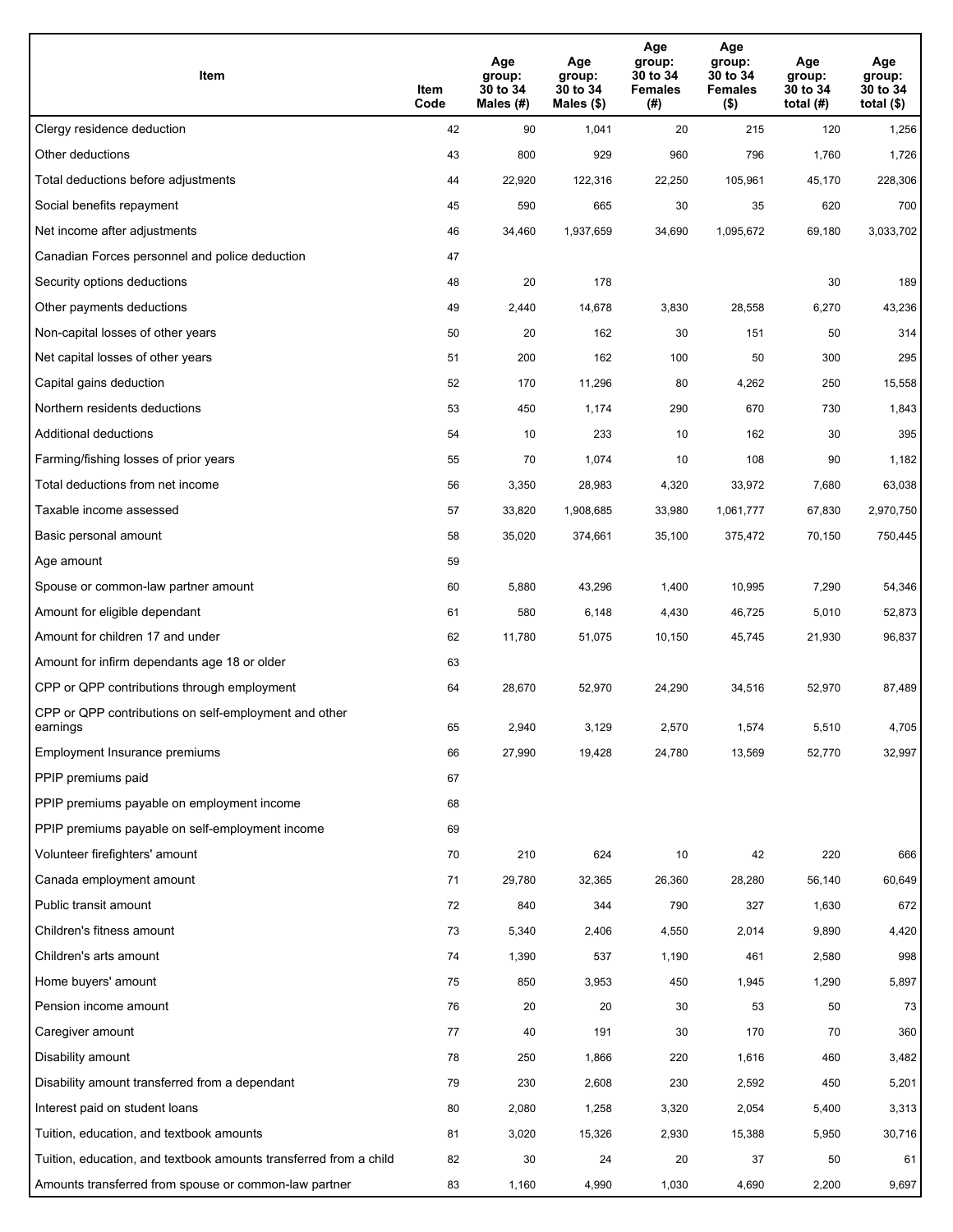| <b>Item</b>                                         | Item<br>Code | Age<br>group:<br>30 to 34<br>Males (#) | Age<br>group:<br>30 to 34<br>Males $(\$)$ | Age<br>group:<br>30 to 34<br><b>Females</b><br>(#) | Age<br>group:<br>30 to 34<br><b>Females</b><br>$($ \$) | Age<br>group:<br>30 to 34<br>total $(H)$ | Age<br>group:<br>30 to 34<br>total $($)$ |
|-----------------------------------------------------|--------------|----------------------------------------|-------------------------------------------|----------------------------------------------------|--------------------------------------------------------|------------------------------------------|------------------------------------------|
| Medical expenses                                    | 84           | 1,690                                  | 3,250                                     | 3,010                                              | 4,784                                                  | 4,700                                    | 8,035                                    |
| Total tax credits on personal amounts               | 85           | 35,020                                 | 93,077                                    | 35,100                                             | 88,965                                                 | 70,150                                   | 182,104                                  |
| Allowable charitable donations and government gifts | 86           | 7,900                                  | 8,017                                     | 5,980                                              | 3,918                                                  | 13,880                                   | 11,936                                   |
| Eligible cultural and ecological gifts              | 87           |                                        |                                           |                                                    |                                                        | 20                                       | 3                                        |
| Total tax credit on donations and gifts             | 88           | 7,830                                  | 2,180                                     | 5,930                                              | 1,032                                                  | 13,760                                   | 3,212                                    |
| Total federal non-refundable tax credits            | 89           | 35,020                                 | 95,256                                    | 35,100                                             | 89,998                                                 | 70,150                                   | 185,316                                  |
| Federal dividend tax credit                         | 90           | 3,840                                  | 12,527                                    | 2,690                                              | 7,716                                                  | 6,530                                    | 20,243                                   |
| Overseas employment tax credit                      | 91           | 30                                     | 352                                       |                                                    |                                                        | 30                                       | 352                                      |
| Minimum tax carryover                               | 92           | 80                                     | 216                                       | 50                                                 | 73                                                     | 120                                      | 289                                      |
| Basic federal tax                                   | 93           | 28,260                                 | 249,992                                   | 21.080                                             | 99,752                                                 | 49,340                                   | 349,780                                  |
| Federal Foreign Tax Credit                          | 94           | 660                                    | 818                                       | 380                                                | 130                                                    | 1,040                                    | 951                                      |
| Federal Political contribution tax credit           | 95           | 100                                    | 15                                        | 40                                                 | 5                                                      | 140                                      | 20                                       |
| <b>Investment Tax Credit</b>                        | 96           | 60                                     | 74                                        | 30                                                 | 31                                                     | 80                                       | 105                                      |
| Labour-sponsored funds tax credit                   | 97           | 1,050                                  | 650                                       | 610                                                | 345                                                    | 1,660                                    | 995                                      |
| Alternative minimum tax payable                     | 98           | 110                                    | 511                                       | 60                                                 | 170                                                    | 170                                      | 681                                      |
| Net federal tax                                     | 99           | 28,220                                 | 248,678                                   | 21,020                                             | 99,243                                                 | 49,250                                   | 347,955                                  |
| CPP contributions on self-employment                | 100          | 2,940                                  | 6,257                                     | 2,570                                              | 3,149                                                  | 5,510                                    | 9,411                                    |
| Social Benefits repayment                           | 101          | 590                                    | 665                                       | 30                                                 | 35                                                     | 620                                      | 700                                      |
| <b>Net Provincial Tax</b>                           | 102          | 26,210                                 | 138,888                                   | 16,420                                             | 50,520                                                 | 42,640                                   | 189,423                                  |
| Total tax payable                                   | 103          | 29,070                                 | 394,491                                   | 22,100                                             | 152,966                                                | 51,170                                   | 547,511                                  |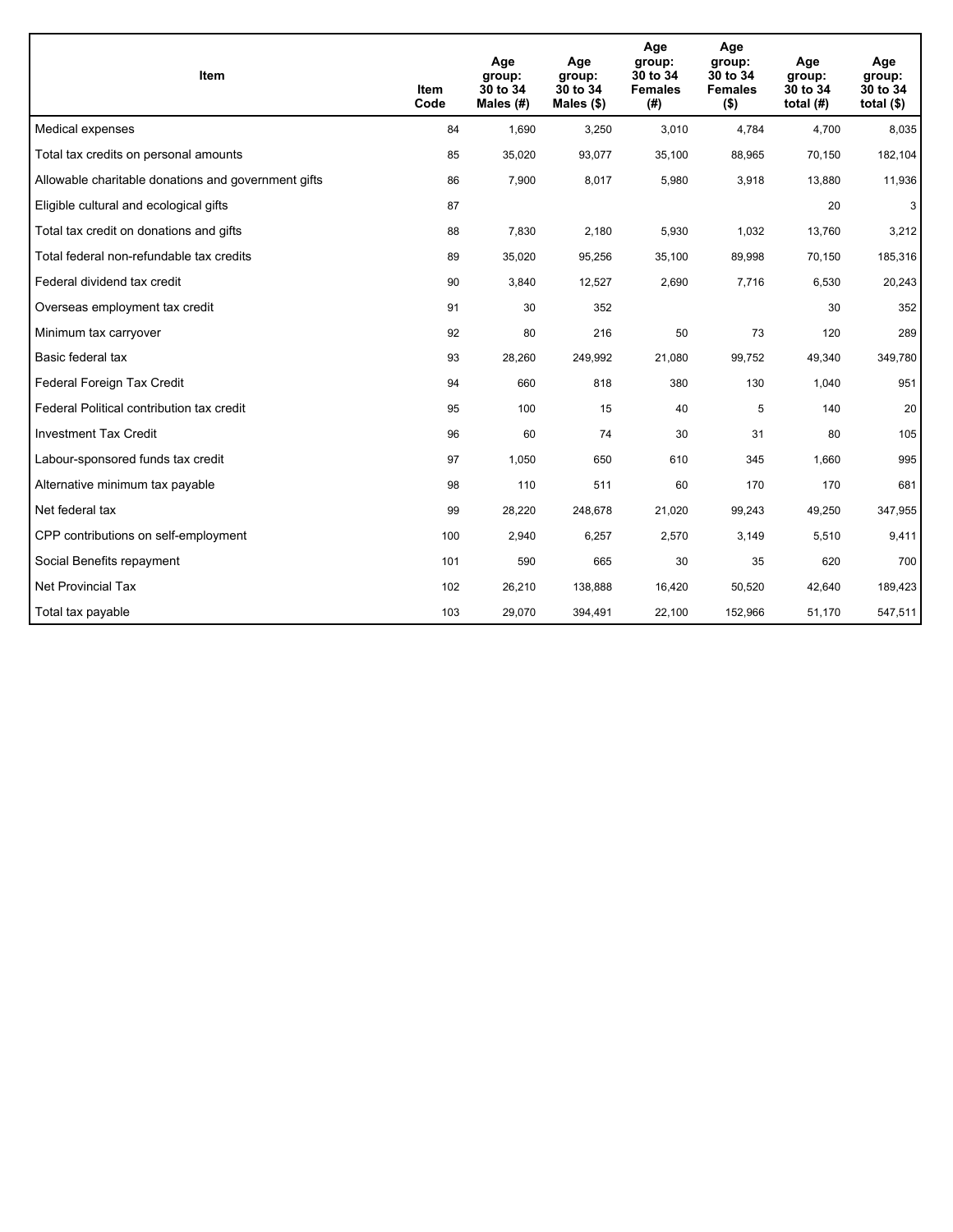| Item                                                                                           | Item<br>Code   | Age<br>group:<br>35 to 39<br>Males (#) | Age<br>group:<br>35 to 39<br>Males $(\$)$ | Age<br>group:<br>35 to 39<br><b>Females</b><br>(#) | Age<br>group:<br>35 to 39<br><b>Females</b><br>$($ \$) | Age<br>group:<br>35 to 39<br>total $(H)$ | Age<br>group:<br>35 to 39<br>total $($ |
|------------------------------------------------------------------------------------------------|----------------|----------------------------------------|-------------------------------------------|----------------------------------------------------|--------------------------------------------------------|------------------------------------------|----------------------------------------|
| Number of taxable returns                                                                      | $\mathbf{1}$   | 26,540                                 |                                           | 21,090                                             |                                                        | 47,640                                   |                                        |
| Number of non-taxable returns                                                                  | $\overline{a}$ | 5,000                                  |                                           | 10,870                                             |                                                        | 15,900                                   |                                        |
| Total number of returns                                                                        | 3              | 31,540                                 |                                           | 31,970                                             |                                                        | 63,540                                   |                                        |
| Employment income                                                                              | 4              | 27,090                                 | 1,671,319                                 | 25,660                                             | 952,920                                                | 52,770                                   | 2,624,267                              |
| Commissions (from employment)                                                                  | 5              | 980                                    | 43,060                                    | 450                                                | 10,879                                                 | 1,430                                    | 53,940                                 |
| Other employment income                                                                        | 6              | 2,790                                  | 9,320                                     | 2,860                                              | 5,781                                                  | 5,650                                    | 15,102                                 |
| Old Age Security pension (OASP)                                                                | 7              |                                        |                                           |                                                    |                                                        |                                          |                                        |
| CPP or QPP benefits                                                                            | 8              | 140                                    | 1,005                                     | 300                                                | 1,772                                                  | 440                                      | 2,777                                  |
| Other pensions or superannuation                                                               | 9              | 30                                     | 217                                       | 50                                                 | 339                                                    | 80                                       | 556                                    |
| Elected split-pension amount                                                                   | 10             |                                        |                                           | 40                                                 | 403                                                    | 50                                       | 435                                    |
| Universal Child Care Benefit (UCCB)                                                            | 11             | 2,420                                  | 3,775                                     | 10,370                                             | 15,790                                                 | 12.800                                   | 19,579                                 |
| Employment Insurance and other benefits                                                        | 12             | 2,510                                  | 15,641                                    | 3,960                                              | 29,994                                                 | 6,470                                    | 45,636                                 |
| Taxable amount of dividends from taxable Canadian corporations                                 | 13             | 4,330                                  | 129,359                                   | 3,330                                              | 85,012                                                 | 7,660                                    | 214,473                                |
| Interest and other investment income                                                           | 14             | 4,310                                  | 3,150                                     | 4,210                                              | 2,340                                                  | 8,510                                    | 5,490                                  |
| Net partnership income (Limited or non-active partners only)                                   | 15             | 130                                    | $-111$                                    | 70                                                 | -60                                                    | 200                                      | $-172$                                 |
| Net rental income                                                                              | 16             | 1,440                                  | 4,613                                     | 1,280                                              | 3,337                                                  | 2,710                                    | 7,950                                  |
| Taxable capital gains                                                                          | 17             | 1,700                                  | 20,572                                    | 1,270                                              | 10,454                                                 | 2,960                                    | 31,025                                 |
| Registered retirement savings plan income (RRSP)                                               | 18             | 3,470                                  | 12,591                                    | 2,580                                              | 7,171                                                  | 6,050                                    | 19,762                                 |
| Other income                                                                                   | 19             | 4,810                                  | 15,423                                    | 3,870                                              | 10,411                                                 | 8,680                                    | 25,834                                 |
| Net business income                                                                            | 20             | 2,950                                  | 64,867                                    | 3,160                                              | 33,435                                                 | 6,110                                    | 98,302                                 |
| Net professional income                                                                        | 21             | 270                                    | 16,460                                    | 340                                                | 13,174                                                 | 610                                      | 29,634                                 |
| Net commission income                                                                          | 22             | 230                                    | 8,422                                     | 460                                                | 5,111                                                  | 690                                      | 13,533                                 |
| Net farming income                                                                             | 23             | 2,460                                  | 20,339                                    | 910                                                | 5,616                                                  | 3,370                                    | 25,955                                 |
| Net fishing income                                                                             | 24             | 20                                     | 115                                       |                                                    |                                                        | 20                                       | 139                                    |
| Workers' compensation benefits                                                                 | 25             | 680                                    | 4,336                                     | 450                                                | 2,128                                                  | 1,130                                    | 6,464                                  |
| Social assistance payments                                                                     | 26             | 1,620                                  | 11,261                                    | 2,890                                              | 22,995                                                 | 4,510                                    | 34,256                                 |
| Net federal supplements                                                                        | 27             |                                        |                                           |                                                    |                                                        |                                          |                                        |
| Total income assessed                                                                          | 28             | 31,220                                 | 2,055,796                                 | 31,690                                             | 1,220,698                                              | 62,940                                   | 3,276,640                              |
| Registered pension plan contributions (RPP)                                                    | 29             | 8,810                                  | 36,214                                    | 11,770                                             | 40,295                                                 | 20,580                                   | 76,508                                 |
| RRSP deduction                                                                                 | 30             | 11,350                                 | 60,387                                    | 8,810                                              | 28,026                                                 | 20,150                                   | 88,413                                 |
| Deduction for elected split-pension amount                                                     | 31             |                                        |                                           |                                                    |                                                        | 10                                       | 16                                     |
| Annual union, professional, or like dues                                                       | 32             | 7,960                                  | 7,411                                     | 10,620                                             | 7,324                                                  | 18,580                                   | 14,735                                 |
| Child care expenses                                                                            | 33             | 2,080                                  | 9,575                                     | 6,520                                              | 24,672                                                 | 8,590                                    | 34,248                                 |
| Business investment loss                                                                       | 34             | 20                                     | 290                                       |                                                    |                                                        | 30                                       | 351                                    |
| Moving expenses                                                                                | 35             | 440                                    | 2,532                                     | 200                                                | 818                                                    | 650                                      | 3,349                                  |
| Support payments made                                                                          | 36             | 150                                    | 946                                       |                                                    |                                                        | 150                                      | 982                                    |
| Carrying charges and interest expenses                                                         | 37             | 2,540                                  | 3,738                                     | 1,490                                              | 1,398                                                  | 4,030                                    | 5,139                                  |
| Deductions for CPP/QPP contributions on self-employment and other<br>earnings                  | 38             | 3,040                                  | 3,352                                     | 2,660                                              | 1,770                                                  | 5,700                                    | 5,122                                  |
| Deductions for provincial parental insurance plan (PPIP) premiums on<br>self-employment income | 39             |                                        |                                           |                                                    |                                                        |                                          |                                        |
| Exploration and development expenses                                                           | 40             | 60                                     | 952                                       | 40                                                 | 311                                                    | 100                                      | 1,263                                  |
| Other employment expenses                                                                      | 41             | 1,990                                  | 10,629                                    | 760                                                | 2,474                                                  | 2,750                                    | 13,103                                 |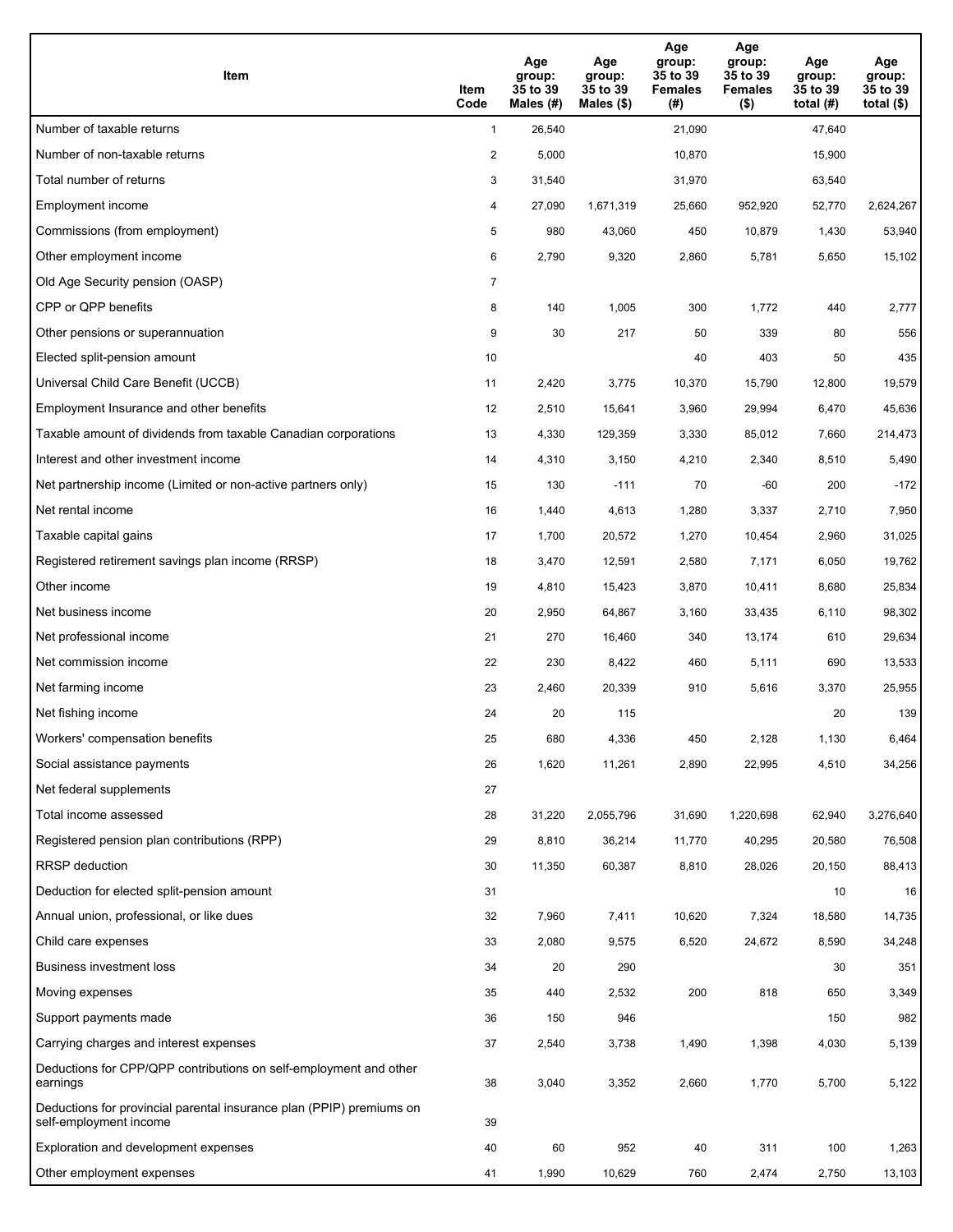| Item                                                              | Item<br>Code | Age<br>group:<br>35 to 39<br>Males (#) | Age<br>group:<br>35 to 39<br>Males (\$) | Age<br>group:<br>35 to 39<br><b>Females</b><br>(# ) | Age<br>group:<br>35 to 39<br><b>Females</b><br>$($ \$) | Age<br>group:<br>35 to 39<br>total $(H)$ | Age<br>group:<br>35 to 39<br>total $($)$ |
|-------------------------------------------------------------------|--------------|----------------------------------------|-----------------------------------------|-----------------------------------------------------|--------------------------------------------------------|------------------------------------------|------------------------------------------|
| Clergy residence deduction                                        | 42           | 100                                    | 1,302                                   | 20                                                  | 151                                                    | 120                                      | 1,453                                    |
| Other deductions                                                  | 43           | 760                                    | 719                                     | 750                                                 | 594                                                    | 1,510                                    | 1,314                                    |
| Total deductions before adjustments                               | 44           | 21,870                                 | 138,070                                 | 20,790                                              | 107,997                                                | 42,660                                   | 246,070                                  |
| Social benefits repayment                                         | 45           | 400                                    | 444                                     | 30                                                  | 31                                                     | 430                                      | 475                                      |
| Net income after adjustments                                      | 46           | 31,090                                 | 1,919,796                               | 31,490                                              | 1,114,926                                              | 62,600                                   | 3,034,865                                |
| Canadian Forces personnel and police deduction                    | 47           |                                        |                                         |                                                     |                                                        |                                          |                                          |
| Security options deductions                                       | 48           | 50                                     | 619                                     |                                                     |                                                        | 60                                       | 647                                      |
| Other payments deductions                                         | 49           | 2,270                                  | 15,596                                  | 3,300                                               | 25,123                                                 | 5,560                                    | 40,720                                   |
| Non-capital losses of other years                                 | 50           | 30                                     | 177                                     | 40                                                  | 240                                                    | 70                                       | 417                                      |
| Net capital losses of other years                                 | 51           | 270                                    | 254                                     | 130                                                 | 102                                                    | 400                                      | 355                                      |
| Capital gains deduction                                           | 52           | 220                                    | 16,255                                  | 100                                                 | 7,100                                                  | 330                                      | 23,354                                   |
| Northern residents deductions                                     | 53           | 440                                    | 1,173                                   | 280                                                 | 686                                                    | 720                                      | 1,859                                    |
| Additional deductions                                             | 54           |                                        |                                         |                                                     |                                                        |                                          |                                          |
| Farming/fishing losses of prior years                             | 55           | 90                                     | 840                                     | 20                                                  | 191                                                    | 110                                      | 1,031                                    |
| Total deductions from net income                                  | 56           | 3,330                                  | 35,018                                  | 3,860                                               | 33,567                                                 | 7,190                                    | 68,585                                   |
| Taxable income assessed                                           | 57           | 30,470                                 | 1,884,794                               | 30,660                                              | 1,081,387                                              | 61,160                                   | 2,966,324                                |
| Basic personal amount                                             | 58           | 31,540                                 | 337,485                                 | 31,970                                              | 342,498                                                | 63,540                                   | 680,266                                  |
| Age amount                                                        | 59           |                                        |                                         |                                                     |                                                        |                                          |                                          |
| Spouse or common-law partner amount                               | 60           | 5,700                                  | 43,017                                  | 1,370                                               | 11,159                                                 | 7,070                                    | 54,186                                   |
| Amount for eligible dependant                                     | 61           | 870                                    | 9,077                                   | 4,660                                               | 48,678                                                 | 5,520                                    | 57,755                                   |
| Amount for children 17 and under                                  | 62           | 13,820                                 | 66,875                                  | 10,580                                              | 48,380                                                 | 24,400                                   | 115,284                                  |
| Amount for infirm dependants age 18 or older                      | 63           | 10                                     | 34                                      |                                                     |                                                        | 10                                       | 57                                       |
| CPP or QPP contributions through employment                       | 64           | 25,240                                 | 48,183                                  | 22,530                                              | 34,113                                                 | 47,760                                   | 82,296                                   |
| CPP or QPP contributions on self-employment and other<br>earnings | 65           | 3,040                                  | 3,352                                   | 2,660                                               | 1.770                                                  | 5,700                                    | 5,122                                    |
| Employment Insurance premiums                                     | 66           | 24,240                                 | 17,318                                  | 22,740                                              | 13,235                                                 | 46,970                                   | 30,552                                   |
| PPIP premiums paid                                                | 67           |                                        |                                         |                                                     |                                                        |                                          |                                          |
| PPIP premiums payable on employment income                        | 68           |                                        |                                         |                                                     |                                                        |                                          |                                          |
| PPIP premiums payable on self-employment income                   | 69           |                                        |                                         |                                                     |                                                        |                                          |                                          |
| Volunteer firefighters' amount                                    | 70           | 230                                    | 690                                     | 20                                                  | 60                                                     | 250                                      | 750                                      |
| Canada employment amount                                          | 71           | 26,170                                 | 28,437                                  | 24,080                                              | 25,904                                                 | 50,250                                   | 54,344                                   |
| Public transit amount                                             | 72           | 720                                    | 301                                     | 810                                                 | 331                                                    | 1,530                                    | 632                                      |
| Children's fitness amount                                         | 73           | 7,980                                  | 4,841                                   | 5,620                                               | 3,187                                                  | 13,600                                   | 8,028                                    |
| Children's arts amount                                            | 74           | 2,780                                  | 1,364                                   | 2,010                                               | 983                                                    | 4,800                                    | 2,348                                    |
| Home buyers' amount                                               | 75           | 480                                    | 2,228                                   | 270                                                 | 1,232                                                  | 740                                      | 3,459                                    |
| Pension income amount                                             | 76           | 40                                     | 52                                      | 80                                                  | 144                                                    | 120                                      | 196                                      |
| Caregiver amount                                                  | 77           | 90                                     | 458                                     | 80                                                  | 462                                                    | 170                                      | 920                                      |
| Disability amount                                                 | 78           | 250                                    | 1,839                                   | 250                                                 | 1,856                                                  | 490                                      | 3,695                                    |
| Disability amount transferred from a dependant                    | 79           | 400                                    | 4,823                                   | 320                                                 | 3,601                                                  | 720                                      | 8,424                                    |
| Interest paid on student loans                                    | 80           | 940                                    | 499                                     | 1,470                                               | 898                                                    | 2,410                                    | 1,397                                    |
| Tuition, education, and textbook amounts                          | 81           | 1,690                                  | 6,386                                   | 1,940                                               | 7,737                                                  | 3,630                                    | 14,123                                   |
| Tuition, education, and textbook amounts transferred from a child | 82           | 130                                    | 355                                     | 150                                                 | 521                                                    | 270                                      | 875                                      |
| Amounts transferred from spouse or common-law partner             | 83           | 1,090                                  | 4,950                                   | 1,040                                               | 5,038                                                  | 2,130                                    | 10,003                                   |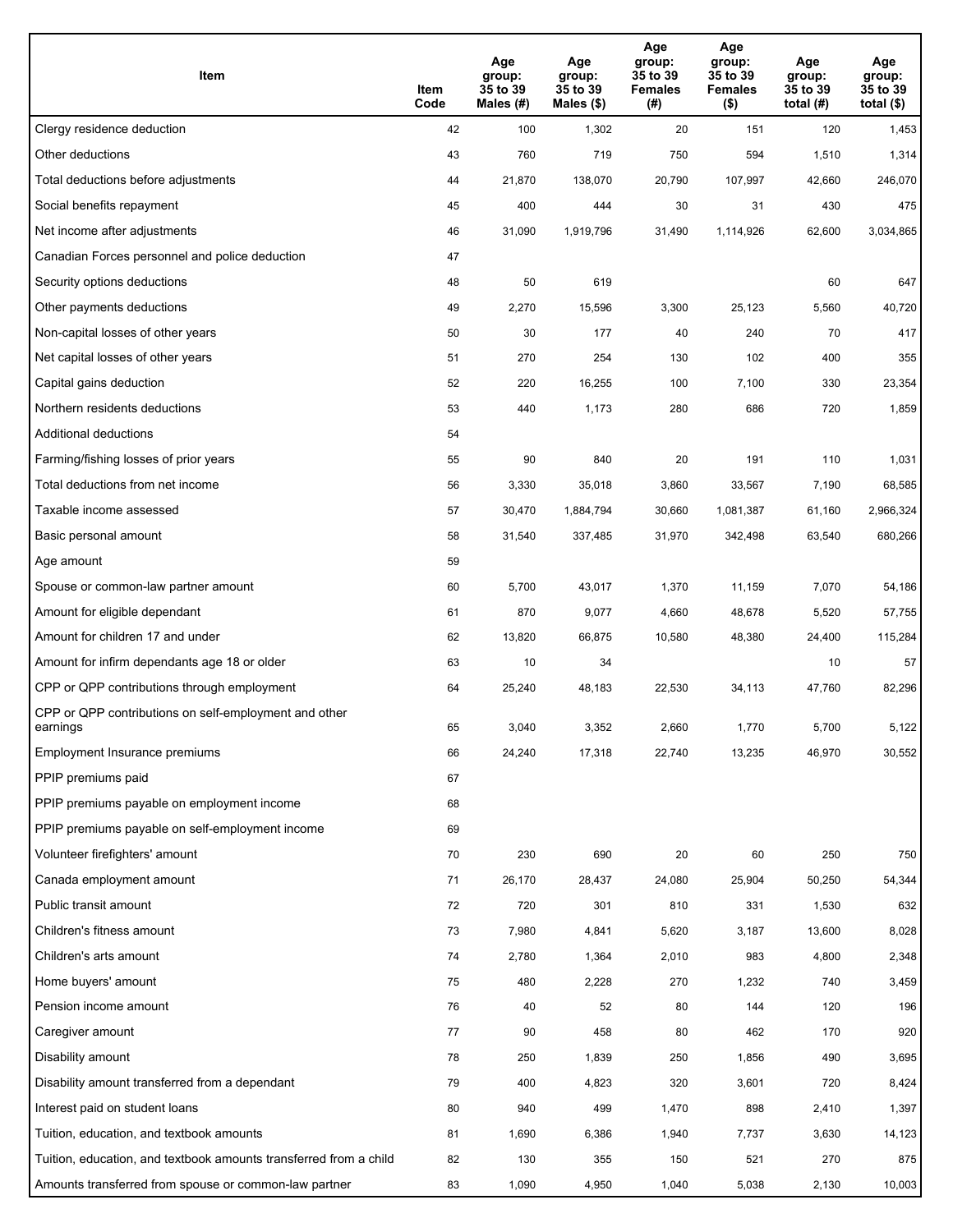| <b>Item</b>                                         | Item<br>Code | Age<br>group:<br>35 to 39<br>Males $(H)$ | Age<br>group:<br>35 to 39<br>Males $(\$)$ | Age<br>group:<br>35 to 39<br><b>Females</b><br>(# ) | Age<br>group:<br>35 to 39<br><b>Females</b><br>$($ \$) | Age<br>group:<br>35 to 39<br>total $(H)$ | Age<br>group:<br>35 to 39<br>total $($)$ |
|-----------------------------------------------------|--------------|------------------------------------------|-------------------------------------------|-----------------------------------------------------|--------------------------------------------------------|------------------------------------------|------------------------------------------|
| Medical expenses                                    | 84           | 1,930                                    | 4,405                                     | 3,560                                               | 6,725                                                  | 5,490                                    | 11,130                                   |
| Total tax credits on personal amounts               | 85           | 31,540                                   | 88,056                                    | 31,970                                              | 83,784                                                 | 63,540                                   | 171,891                                  |
| Allowable charitable donations and government gifts | 86           | 8,400                                    | 9,568                                     | 5,900                                               | 4,603                                                  | 14,300                                   | 14,179                                   |
| Eligible cultural and ecological gifts              | 87           |                                          |                                           |                                                     |                                                        | 10                                       | 9                                        |
| Total tax credit on donations and gifts             | 88           | 8,340                                    | 2,612                                     | 5,860                                               | 1,227                                                  | 14,210                                   | 3,842                                    |
| Total federal non-refundable tax credits            | 89           | 31,540                                   | 90,668                                    | 31,970                                              | 85,011                                                 | 63,540                                   | 175,733                                  |
| Federal dividend tax credit                         | 90           | 4,300                                    | 17,007                                    | 3,080                                               | 11,246                                                 | 7,380                                    | 28,268                                   |
| Overseas employment tax credit                      | 91           | 30                                       | 287                                       |                                                     |                                                        | 30                                       | 287                                      |
| Minimum tax carryover                               | 92           | 110                                      | 230                                       | 60                                                  | 124                                                    | 170                                      | 354                                      |
| Basic federal tax                                   | 93           | 25,630                                   | 256,293                                   | 20.130                                              | 107,621                                                | 45,770                                   | 363,915                                  |
| Federal Foreign Tax Credit                          | 94           | 730                                      | 1,318                                     | 470                                                 | 81                                                     | 1,190                                    | 1,399                                    |
| Federal Political contribution tax credit           | 95           | 130                                      | 21                                        | 60                                                  | $\overline{7}$                                         | 190                                      | 28                                       |
| <b>Investment Tax Credit</b>                        | 96           | 50                                       | 41                                        | 30                                                  | 23                                                     | 80                                       | 65                                       |
| Labour-sponsored funds tax credit                   | 97           | 1,200                                    | 759                                       | 720                                                 | 417                                                    | 1,920                                    | 1,176                                    |
| Alternative minimum tax payable                     | 98           | 160                                      | 658                                       | 70                                                  | 287                                                    | 220                                      | 946                                      |
| Net federal tax                                     | 99           | 25,600                                   | 254,196                                   | 20,080                                              | 107,097                                                | 45,680                                   | 361,294                                  |
| CPP contributions on self-employment                | 100          | 3,040                                    | 6,704                                     | 2,660                                               | 3,541                                                  | 5,700                                    | 10,245                                   |
| Social Benefits repayment                           | 101          | 400                                      | 444                                       | 30                                                  | 31                                                     | 430                                      | 475                                      |
| <b>Net Provincial Tax</b>                           | 102          | 23,710                                   | 142,629                                   | 15,490                                              | 55,414                                                 | 39,190                                   | 198,048                                  |
| Total tax payable                                   | 103          | 26,540                                   | 403,975                                   | 21,090                                              | 166,094                                                | 47,640                                   | 570,073                                  |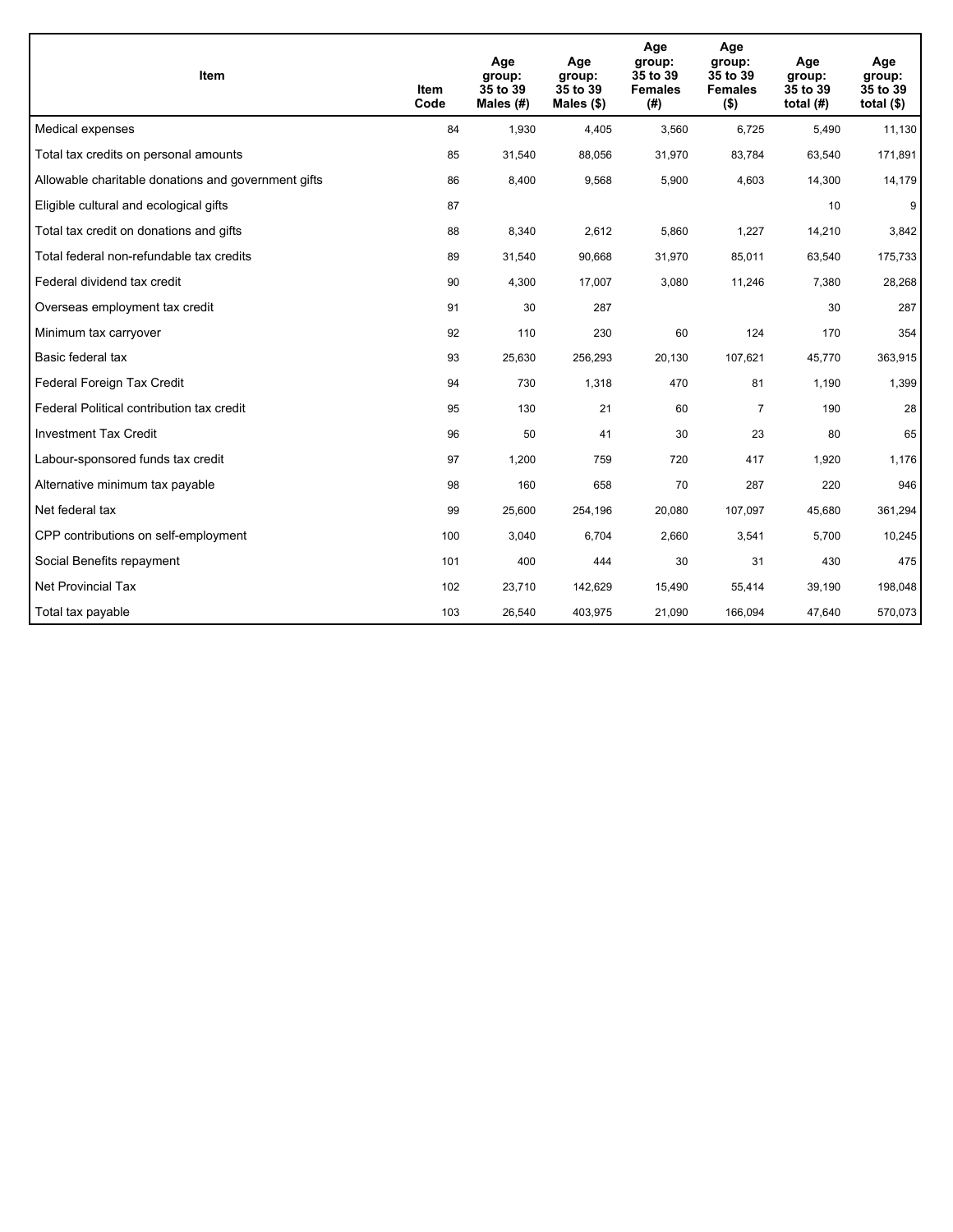| Item                                                                                           | Item<br>Code   | Age<br>group:<br>40 to 44<br>Males (#) | Age<br>group:<br>40 to 44<br>Males $(\$)$ | Age<br>group:<br>40 to 44<br><b>Females</b><br>(#) | Age<br>group:<br>40 to 44<br><b>Females</b><br>$($ \$) | Age<br>group:<br>40 to 44<br>total $(H)$ | Age<br>group:<br>40 to 44<br>total $($ |
|------------------------------------------------------------------------------------------------|----------------|----------------------------------------|-------------------------------------------|----------------------------------------------------|--------------------------------------------------------|------------------------------------------|----------------------------------------|
| Number of taxable returns                                                                      | $\mathbf{1}$   | 25,210                                 |                                           | 21,650                                             |                                                        | 46,870                                   |                                        |
| Number of non-taxable returns                                                                  | $\overline{a}$ | 5,130                                  |                                           | 8,910                                              |                                                        | 14,060                                   |                                        |
| Total number of returns                                                                        | 3              | 30,340                                 |                                           | 30,560                                             |                                                        | 60,920                                   |                                        |
| Employment income                                                                              | 4              | 25,530                                 | 1,651,110                                 | 25,440                                             | 1.033,383                                              | 50,980                                   | 2,684,496                              |
| Commissions (from employment)                                                                  | 5              | 870                                    | 41,010                                    | 380                                                | 8,225                                                  | 1,250                                    | 49,234                                 |
| Other employment income                                                                        | 6              | 2,950                                  | 10,030                                    | 2,940                                              | 8,103                                                  | 5,880                                    | 18,135                                 |
| Old Age Security pension (OASP)                                                                | 7              |                                        |                                           |                                                    |                                                        |                                          |                                        |
| CPP or QPP benefits                                                                            | 8              | 270                                    | 2,097                                     | 540                                                | 3,192                                                  | 810                                      | 5,289                                  |
| Other pensions or superannuation                                                               | 9              | 90                                     | 1,317                                     | 80                                                 | 505                                                    | 170                                      | 1,821                                  |
| Elected split-pension amount                                                                   | 10             | 20                                     | 91                                        | 110                                                | 951                                                    | 130                                      | 1,041                                  |
| Universal Child Care Benefit (UCCB)                                                            | 11             | 1,480                                  | 2,046                                     | 4,010                                              | 5,230                                                  | 5,500                                    | 7,282                                  |
| Employment Insurance and other benefits                                                        | 12             | 2,110                                  | 12,936                                    | 2,350                                              | 12,673                                                 | 4,460                                    | 25,609                                 |
| Taxable amount of dividends from taxable Canadian corporations                                 | 13             | 4,800                                  | 142,954                                   | 3,960                                              | 85,558                                                 | 8,770                                    | 228,512                                |
| Interest and other investment income                                                           | 14             | 4,760                                  | 4,934                                     | 4,990                                              | 4,179                                                  | 9,750                                    | 9,114                                  |
| Net partnership income (Limited or non-active partners only)                                   | 15             | 210                                    | 203                                       | 110                                                | -6                                                     | 320                                      | 197                                    |
| Net rental income                                                                              | 16             | 1,540                                  | 6,072                                     | 1,360                                              | 5,159                                                  | 2,900                                    | 11,232                                 |
| Taxable capital gains                                                                          | 17             | 1,980                                  | 23,277                                    | 1,710                                              | 11,203                                                 | 3,690                                    | 34,480                                 |
| Registered retirement savings plan income (RRSP)                                               | 18             | 3,240                                  | 13,467                                    | 2,570                                              | 9,332                                                  | 5,810                                    | 22,799                                 |
| Other income                                                                                   | 19             | 5,090                                  | 16,664                                    | 4,110                                              | 12,943                                                 | 9,200                                    | 29,609                                 |
| Net business income                                                                            | 20             | 2,870                                  | 64,330                                    | 3,030                                              | 34,145                                                 | 5,910                                    | 98,481                                 |
| Net professional income                                                                        | 21             | 240                                    | 17,314                                    | 310                                                | 12,413                                                 | 550                                      | 29,727                                 |
| Net commission income                                                                          | 22             | 240                                    | 6,030                                     | 340                                                | 5,517                                                  | 580                                      | 11,547                                 |
| Net farming income                                                                             | 23             | 2,590                                  | 22,864                                    | 1,160                                              | 6,646                                                  | 3,750                                    | 29,511                                 |
| Net fishing income                                                                             | 24             | 30                                     | 88                                        |                                                    |                                                        | 30                                       | 112                                    |
| Workers' compensation benefits                                                                 | 25             | 770                                    | 5,771                                     | 560                                                | 3,371                                                  | 1,330                                    | 9,142                                  |
| Social assistance payments                                                                     | 26             | 1,760                                  | 12,840                                    | 2,400                                              | 19,252                                                 | 4,160                                    | 32,092                                 |
| Net federal supplements                                                                        | 27             |                                        |                                           |                                                    |                                                        |                                          |                                        |
| Total income assessed                                                                          | 28             | 30,010                                 | 2,057,571                                 | 30,270                                             | 1,284,682                                              | 60,300                                   | 3,342,279                              |
| Registered pension plan contributions (RPP)                                                    | 29             | 8,930                                  | 39,347                                    | 12,510                                             | 46,236                                                 | 21,440                                   | 85,583                                 |
| RRSP deduction                                                                                 | 30             | 10,990                                 | 66,505                                    | 8,980                                              | 34,814                                                 | 19,970                                   | 101,320                                |
| Deduction for elected split-pension amount                                                     | 31             | 40                                     | 356                                       | 10                                                 | 24                                                     | 60                                       | 380                                    |
| Annual union, professional, or like dues                                                       | 32             | 7,810                                  | 7,478                                     | 10,790                                             | 8,006                                                  | 18,600                                   | 15,484                                 |
| Child care expenses                                                                            | 33             | 1,560                                  | 6,120                                     | 3,470                                              | 10,643                                                 | 5,030                                    | 16,763                                 |
| Business investment loss                                                                       | 34             | 20                                     | 227                                       | 20                                                 | 388                                                    | 40                                       | 615                                    |
| Moving expenses                                                                                | 35             | 340                                    | 2,082                                     | 180                                                | 804                                                    | 520                                      | 2,886                                  |
| Support payments made                                                                          | 36             | 200                                    | 1,791                                     |                                                    |                                                        | 210                                      | 1,881                                  |
| Carrying charges and interest expenses                                                         | 37             | 2,940                                  | 4,111                                     | 1,910                                              | 1,927                                                  | 4,840                                    | 6,038                                  |
| Deductions for CPP/QPP contributions on self-employment and other<br>earnings                  | 38             | 3,010                                  | 3,349                                     | 2,640                                              | 1,838                                                  | 5,650                                    | 5,187                                  |
| Deductions for provincial parental insurance plan (PPIP) premiums on<br>self-employment income | 39             |                                        |                                           |                                                    |                                                        |                                          |                                        |
| Exploration and development expenses                                                           | 40             | 130                                    | 935                                       | 40                                                 | 310                                                    | 170                                      | 1,245                                  |
| Other employment expenses                                                                      | 41             | 2,040                                  | 11,514                                    | 780                                                | 2,846                                                  | 2,810                                    | 14,360                                 |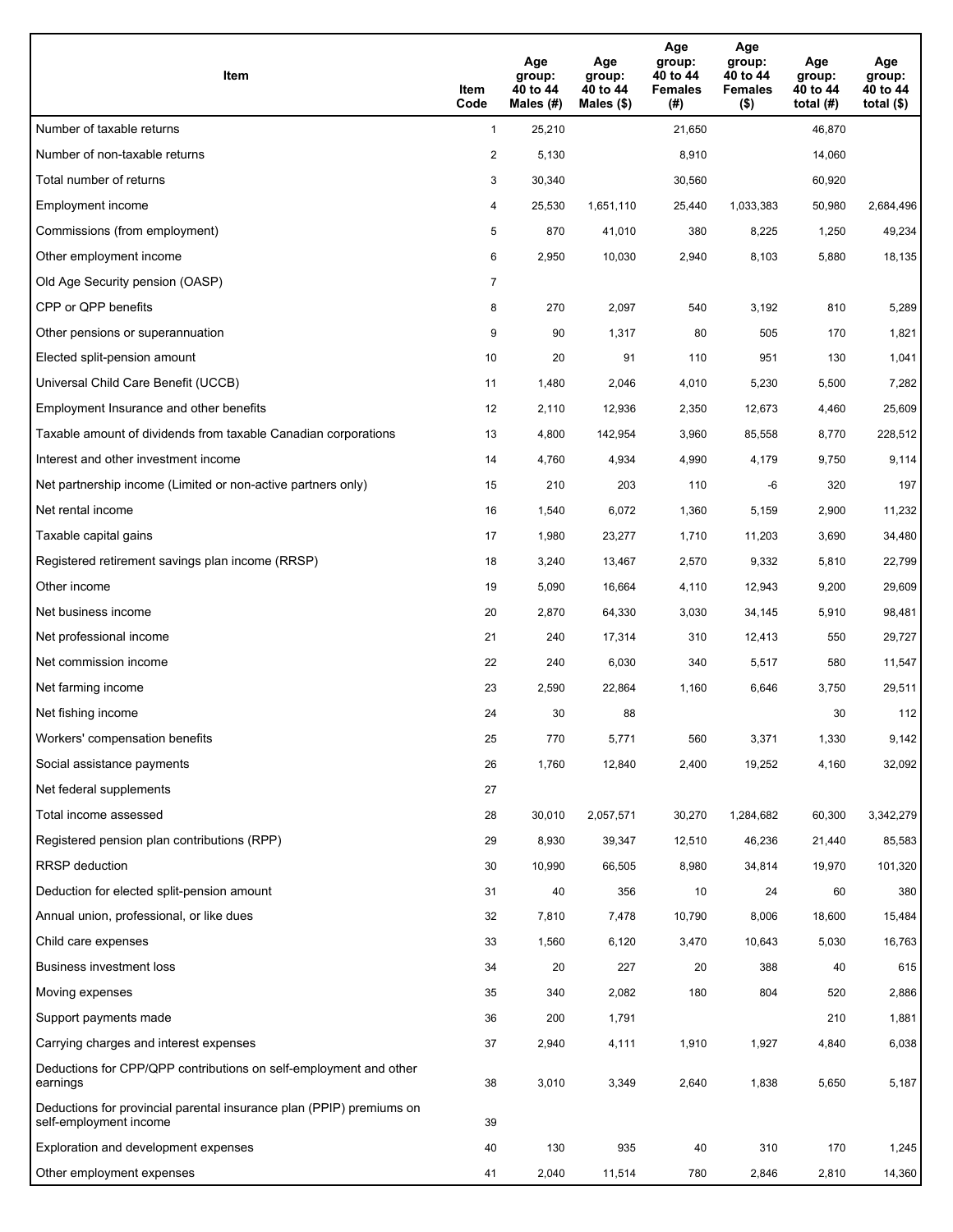| Item                                                              | Item<br>Code | Age<br>group:<br>40 to 44<br>Males (#) | Age<br>group:<br>40 to 44<br>Males (\$) | Age<br>group:<br>40 to 44<br><b>Females</b><br>(# ) | Age<br>group:<br>40 to 44<br><b>Females</b><br>$($ \$) | Age<br>group:<br>40 to 44<br>total $(H)$ | Age<br>group:<br>40 to 44<br>total $($)$ |
|-------------------------------------------------------------------|--------------|----------------------------------------|-----------------------------------------|-----------------------------------------------------|--------------------------------------------------------|------------------------------------------|------------------------------------------|
| Clergy residence deduction                                        | 42           | 120                                    | 1,437                                   | 20                                                  | 181                                                    | 140                                      | 1,618                                    |
| Other deductions                                                  | 43           | 730                                    | 995                                     | 690                                                 | 576                                                    | 1,420                                    | 1,571                                    |
| Total deductions before adjustments                               | 44           | 21,060                                 | 146,259                                 | 20,390                                              | 108,714                                                | 41,450                                   | 254,973                                  |
| Social benefits repayment                                         | 45           |                                        |                                         | 50                                                  | 47                                                     |                                          |                                          |
| Net income after adjustments                                      | 46           | 29,870                                 | 1,914,966                               | 30,080                                              | 1,177,304                                              | 59,970                                   | 3,092,296                                |
| Canadian Forces personnel and police deduction                    | 47           |                                        |                                         |                                                     |                                                        |                                          |                                          |
| Security options deductions                                       | 48           | 60                                     | 567                                     | 20                                                  | 49                                                     | 80                                       | 616                                      |
| Other payments deductions                                         | 49           | 2,480                                  | 18,611                                  | 2,930                                               | 22,626                                                 | 5,410                                    | 41,237                                   |
| Non-capital losses of other years                                 | 50           | 40                                     | 239                                     | 60                                                  | 315                                                    | 100                                      | 554                                      |
| Net capital losses of other years                                 | 51           | 320                                    | 356                                     | 210                                                 | 198                                                    | 530                                      | 554                                      |
| Capital gains deduction                                           | 52           | 220                                    | 14,976                                  | 140                                                 | 8,167                                                  | 360                                      | 23,143                                   |
| Northern residents deductions                                     | 53           | 480                                    | 1,339                                   | 310                                                 | 803                                                    | 800                                      | 2,142                                    |
| Additional deductions                                             | 54           | 10                                     | 246                                     |                                                     |                                                        | 20                                       | 315                                      |
| Farming/fishing losses of prior years                             | 55           | 100                                    | 1,112                                   | 30                                                  | 167                                                    | 130                                      | 1,279                                    |
| Total deductions from net income                                  | 56           | 3,660                                  | 37,626                                  | 3,640                                               | 32,395                                                 | 7,300                                    | 70,021                                   |
| Taxable income assessed                                           | 57           | 29,120                                 | 1,877,415                               | 29,240                                              | 1,144,975                                              | 58,370                                   | 3,022,416                                |
| Basic personal amount                                             | 58           | 30,340                                 | 325,143                                 | 30,560                                              | 328,326                                                | 60,920                                   | 653,674                                  |
| Age amount                                                        | 59           |                                        |                                         |                                                     |                                                        |                                          |                                          |
| Spouse or common-law partner amount                               | 60           | 4,890                                  | 37,156                                  | 1,340                                               | 10,924                                                 | 6,230                                    | 48,080                                   |
| Amount for eligible dependant                                     | 61           | 1,010                                  | 10,404                                  | 4,150                                               | 42,661                                                 | 5,160                                    | 53,065                                   |
| Amount for children 17 and under                                  | 62           | 12,930                                 | 60,347                                  | 9,260                                               | 37,423                                                 | 22,190                                   | 97,796                                   |
| Amount for infirm dependants age 18 or older                      | 63           |                                        |                                         | 10                                                  | 43                                                     | 20                                       | 85                                       |
| CPP or QPP contributions through employment                       | 64           | 23,620                                 | 45,598                                  | 22,490                                              | 35,918                                                 | 46,110                                   | 81,517                                   |
| CPP or QPP contributions on self-employment and other<br>earnings | 65           | 3,010                                  | 3,349                                   | 2,640                                               | 1,838                                                  | 5,650                                    | 5,187                                    |
| Employment Insurance premiums                                     | 66           | 22,450                                 | 16,196                                  | 22,490                                              | 13,795                                                 | 44,940                                   | 29,991                                   |
| PPIP premiums paid                                                | 67           |                                        |                                         |                                                     |                                                        |                                          |                                          |
| PPIP premiums payable on employment income                        | 68           |                                        |                                         |                                                     |                                                        |                                          |                                          |
| PPIP premiums payable on self-employment income                   | 69           |                                        |                                         |                                                     |                                                        |                                          |                                          |
| Volunteer firefighters' amount                                    | 70           | 220                                    | 651                                     | 20                                                  | 51                                                     | 230                                      | 702                                      |
| Canada employment amount                                          | 71           | 24,600                                 | 26,719                                  | 23,720                                              | 25,608                                                 | 48,320                                   | 52,330                                   |
| Public transit amount                                             | 72           | 710                                    | 289                                     | 790                                                 | 330                                                    | 1,500                                    | 619                                      |
| Children's fitness amount                                         | 73           | 7,360                                  | 4,936                                   | 4,940                                               | 2,960                                                  | 12,300                                   | 7,896                                    |
| Children's arts amount                                            | 74           | 2,920                                  | 1,686                                   | 1,860                                               | 987                                                    | 4,790                                    | 2,676                                    |
| Home buyers' amount                                               | 75           | 380                                    | 1,754                                   | 190                                                 | 823                                                    | 570                                      | 2,577                                    |
| Pension income amount                                             | 76           | 110                                    | 178                                     | 180                                                 | 305                                                    | 280                                      | 482                                      |
| Caregiver amount                                                  | 77           | 170                                    | 860                                     | 120                                                 | 582                                                    | 280                                      | 1,442                                    |
| Disability amount                                                 | 78           | 330                                    | 2,489                                   | 290                                                 | 2,211                                                  | 630                                      | 4,700                                    |
| Disability amount transferred from a dependant                    | 79           | 460                                    | 5,372                                   | 330                                                 | 3,728                                                  | 790                                      | 9,100                                    |
| Interest paid on student loans                                    | 80           | 410                                    | 219                                     | 660                                                 | 368                                                    | 1,060                                    | 587                                      |
| Tuition, education, and textbook amounts                          | 81           | 1,140                                  | 3,777                                   | 1,520                                               | 5,311                                                  | 2,670                                    | 9,088                                    |
| Tuition, education, and textbook amounts transferred from a child | 82           | 610                                    | 2,535                                   | 630                                                 | 2,711                                                  | 1,240                                    | 5,245                                    |
| Amounts transferred from spouse or common-law partner             | 83           | 930                                    | 4,086                                   | 940                                                 | 4,206                                                  | 1,870                                    | 8,303                                    |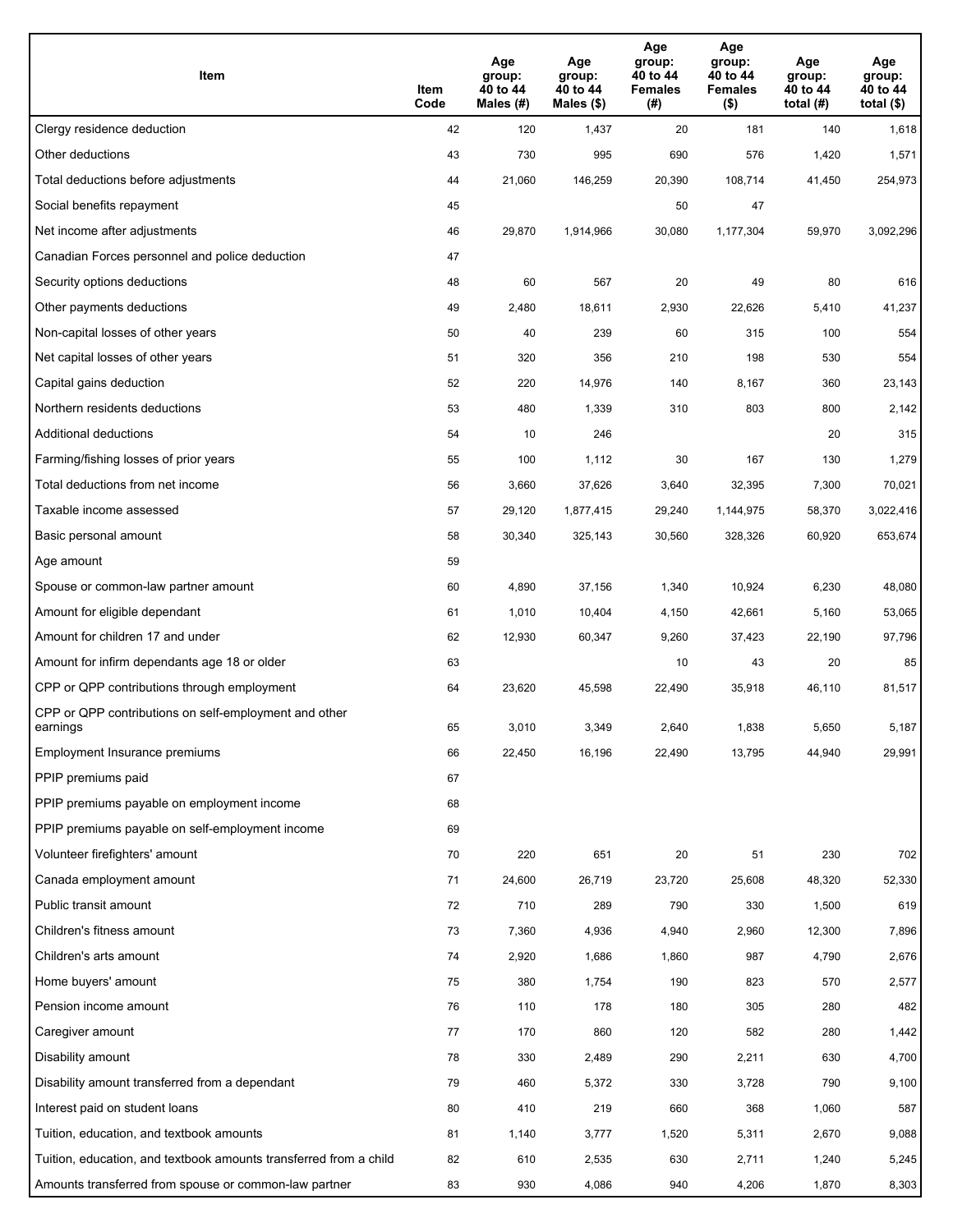| <b>Item</b>                                         | Item<br>Code | Age<br>group:<br>40 to 44<br>Males $(H)$ | Age<br>group:<br>40 to 44<br>Males $(\$)$ | Age<br>group:<br>40 to 44<br><b>Females</b><br>(# ) | Age<br>group:<br>40 to 44<br><b>Females</b><br>$($ \$) | Age<br>group:<br>40 to 44<br>total $(H)$ | Age<br>group:<br>40 to 44<br>total $($)$ |
|-----------------------------------------------------|--------------|------------------------------------------|-------------------------------------------|-----------------------------------------------------|--------------------------------------------------------|------------------------------------------|------------------------------------------|
| Medical expenses                                    | 84           | 2,150                                    | 4,856                                     | 3,890                                               | 7,448                                                  | 6,040                                    | 12,304                                   |
| Total tax credits on personal amounts               | 85           | 30,340                                   | 83,806                                    | 30,560                                              | 79,289                                                 | 60,920                                   | 163,132                                  |
| Allowable charitable donations and government gifts | 86           | 8,510                                    | 11,533                                    | 6,420                                               | 5,798                                                  | 14,930                                   | 17,332                                   |
| Eligible cultural and ecological gifts              | 87           |                                          |                                           |                                                     |                                                        |                                          |                                          |
| Total tax credit on donations and gifts             | 88           | 8,460                                    | 3,175                                     | 6,390                                               | 1,557                                                  | 14,850                                   | 4,732                                    |
| Total federal non-refundable tax credits            | 89           | 30,340                                   | 86,980                                    | 30,560                                              | 80,847                                                 | 60,920                                   | 167,865                                  |
| Federal dividend tax credit                         | 90           | 4,770                                    | 18,991                                    | 3,700                                               | 11,350                                                 | 8,470                                    | 30,340                                   |
| Overseas employment tax credit                      | 91           | 20                                       | 214                                       |                                                     |                                                        | 20                                       | 214                                      |
| Minimum tax carryover                               | 92           | 140                                      | 358                                       | 70                                                  | 136                                                    | 210                                      | 493                                      |
| Basic federal tax                                   | 93           | 24,290                                   | 263,668                                   | 20.750                                              | 122,001                                                | 45,040                                   | 385,668                                  |
| Federal Foreign Tax Credit                          | 94           | 820                                      | 575                                       | 640                                                 | 429                                                    | 1,460                                    | 1,003                                    |
| Federal Political contribution tax credit           | 95           | 170                                      | 27                                        | 60                                                  | 10 <sup>1</sup>                                        | 230                                      | 36                                       |
| <b>Investment Tax Credit</b>                        | 96           | 60                                       | 54                                        | 20                                                  | 31                                                     | 80                                       | 85                                       |
| Labour-sponsored funds tax credit                   | 97           | 1,320                                    | 857                                       | 930                                                 | 563                                                    | 2,250                                    | 1,420                                    |
| Alternative minimum tax payable                     | 98           | 160                                      | 541                                       | 80                                                  | 300                                                    | 240                                      | 841                                      |
| Net federal tax                                     | 99           | 24,260                                   | 262,155                                   | 20,710                                              | 121,016                                                | 44,970                                   | 383,171                                  |
| CPP contributions on self-employment                | 100          | 3,010                                    | 6,698                                     | 2,640                                               | 3,675                                                  | 5,650                                    | 10,374                                   |
| Social Benefits repayment                           | 101          |                                          |                                           | 50                                                  | 47                                                     |                                          |                                          |
| <b>Net Provincial Tax</b>                           | 102          | 22,580                                   | 147,323                                   | 16,930                                              | 64,553                                                 | 39,510                                   | 211,876                                  |
| Total tax payable                                   | 103          | 25,210                                   | 416,573                                   | 21,650                                              | 189,295                                                | 46,870                                   | 605,868                                  |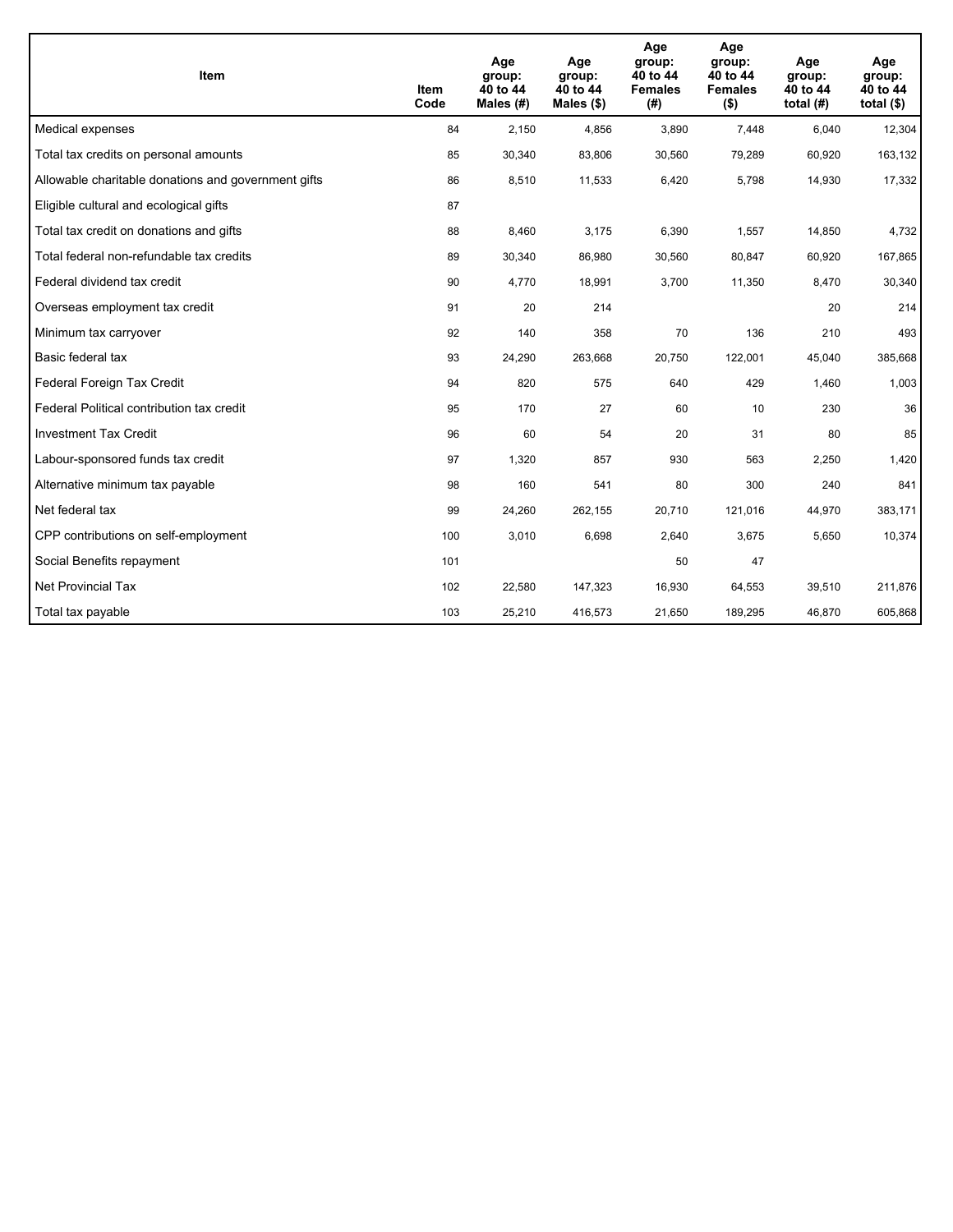| Item                                                                                           | Item<br>Code   | Age<br>group:<br>45 to 49<br>Males (#) | Age<br>group:<br>45 to 49<br>Males $(\$)$ | Age<br>group:<br>45 to 49<br><b>Females</b><br>(#) | Age<br>group:<br>45 to 49<br><b>Females</b><br>$($ \$) | Age<br>group:<br>45 to 49<br>total $(#)$ | Age<br>group:<br>45 to 49<br>total $($ |
|------------------------------------------------------------------------------------------------|----------------|----------------------------------------|-------------------------------------------|----------------------------------------------------|--------------------------------------------------------|------------------------------------------|----------------------------------------|
| Number of taxable returns                                                                      | $\mathbf{1}$   | 27,870                                 |                                           | 25,470                                             |                                                        | 53,330                                   |                                        |
| Number of non-taxable returns                                                                  | $\overline{a}$ | 5,370                                  |                                           | 8,170                                              |                                                        | 13,540                                   |                                        |
| Total number of returns                                                                        | 3              | 33,240                                 |                                           | 33,630                                             |                                                        | 66,880                                   |                                        |
| Employment income                                                                              | 4              | 27,150                                 | 1,828,970                                 | 28,300                                             | 1,208,794                                              | 55,450                                   | 3,037,770                              |
| Commissions (from employment)                                                                  | 5              | 850                                    | 46,372                                    | 390                                                | 11,972                                                 | 1,240                                    | 58,344                                 |
| Other employment income                                                                        | 6              | 3,110                                  | 17,919                                    | 3,100                                              | 10,940                                                 | 6,210                                    | 28,859                                 |
| Old Age Security pension (OASP)                                                                | 7              |                                        |                                           |                                                    |                                                        |                                          |                                        |
| CPP or QPP benefits                                                                            | 8              | 530                                    | 4,101                                     | 1,120                                              | 7,085                                                  | 1,650                                    | 11,186                                 |
| Other pensions or superannuation                                                               | 9              | 190                                    | 3,586                                     | 140                                                | 1,609                                                  | 330                                      | 5,194                                  |
| Elected split-pension amount                                                                   | 10             | 30                                     | 120                                       | 340                                                | 2,898                                                  | 370                                      | 3,018                                  |
| Universal Child Care Benefit (UCCB)                                                            | 11             | 660                                    | 869                                       | 1,030                                              | 1,165                                                  | 1,680                                    | 2,035                                  |
| Employment Insurance and other benefits                                                        | 12             | 2,170                                  | 14,716                                    | 2,370                                              | 11,622                                                 | 4,540                                    | 26,339                                 |
| Taxable amount of dividends from taxable Canadian corporations                                 | 13             | 6,760                                  | 171,729                                   | 5,450                                              | 103,186                                                | 12,220                                   | 274,952                                |
| Interest and other investment income                                                           | 14             | 6,940                                  | 9,968                                     | 7,240                                              | 8,457                                                  | 14,180                                   | 18,426                                 |
| Net partnership income (Limited or non-active partners only)                                   | 15             |                                        |                                           | 230                                                | 115                                                    |                                          |                                        |
| Net rental income                                                                              | 16             | 2,040                                  | 8,905                                     | 1,770                                              | 7,277                                                  | 3,810                                    | 16,182                                 |
| Taxable capital gains                                                                          | 17             | 2,810                                  | 41,799                                    | 2,470                                              | 21,471                                                 | 5,280                                    | 63,270                                 |
| Registered retirement savings plan income (RRSP)                                               | 18             | 2,790                                  | 16,292                                    | 2,400                                              | 11,661                                                 | 5,190                                    | 27,954                                 |
| Other income                                                                                   | 19             | 6,540                                  | 24,466                                    | 5,230                                              | 15,453                                                 | 11,780                                   | 39,919                                 |
| Net business income                                                                            | 20             | 3,660                                  | 83,439                                    | 3,330                                              | 38,004                                                 | 6,990                                    | 121,447                                |
| Net professional income                                                                        | 21             | 340                                    | 22,027                                    | 320                                                | 12,276                                                 | 650                                      | 34,303                                 |
| Net commission income                                                                          | 22             | 280                                    | 9,015                                     | 360                                                | 5,221                                                  | 630                                      | 14,236                                 |
| Net farming income                                                                             | 23             | 3,890                                  | 36,027                                    | 1,550                                              | 10,073                                                 | 5,440                                    | 46,104                                 |
| Net fishing income                                                                             | 24             | 30                                     | 17                                        |                                                    |                                                        | 40                                       | 32                                     |
| Workers' compensation benefits                                                                 | 25             | 950                                    | 8,324                                     | 740                                                | 4,951                                                  | 1,690                                    | 13,275                                 |
| Social assistance payments                                                                     | 26             | 1,800                                  | 14,658                                    | 2,070                                              | 17,797                                                 | 3,870                                    | 32,455                                 |
| Net federal supplements                                                                        | 27             |                                        |                                           |                                                    |                                                        |                                          |                                        |
| Total income assessed                                                                          | 28             | 32,900                                 | 2,370,312                                 | 33,310                                             | 1,515,259                                              | 66,210                                   | 3,885,625                              |
| Registered pension plan contributions (RPP)                                                    | 29             | 9,930                                  | 44,699                                    | 14,610                                             | 54,486                                                 | 24,540                                   | 99,185                                 |
| RRSP deduction                                                                                 | 30             | 12,820                                 | 87,502                                    | 11,090                                             | 48,439                                                 | 23,910                                   | 135,941                                |
| Deduction for elected split-pension amount                                                     | 31             | 80                                     | 636                                       | 30                                                 | 139                                                    | 100                                      | 775                                    |
| Annual union, professional, or like dues                                                       | 32             | 8,470                                  | 8,158                                     | 12,120                                             | 9,187                                                  | 20,590                                   | 17,345                                 |
| Child care expenses                                                                            | 33             | 880                                    | 2,697                                     | 1,390                                              | 2,919                                                  | 2,270                                    | 5,616                                  |
| Business investment loss                                                                       | 34             | 30                                     | 1,014                                     | 20                                                 | 190                                                    | 50                                       | 1,204                                  |
| Moving expenses                                                                                | 35             | 260                                    | 1,545                                     | 160                                                | 781                                                    | 420                                      | 2,326                                  |
| Support payments made                                                                          | 36             | 260                                    | 3,085                                     |                                                    |                                                        | 260                                      | 3,103                                  |
| Carrying charges and interest expenses                                                         | 37             | 4,020                                  | 6,241                                     | 2,840                                              | 3,122                                                  | 6,860                                    | 9,363                                  |
| Deductions for CPP/QPP contributions on self-employment and other<br>earnings                  | 38             | 4,090                                  | 4,586                                     | 3,050                                              | 2,172                                                  | 7,140                                    | 6,758                                  |
| Deductions for provincial parental insurance plan (PPIP) premiums on<br>self-employment income | 39             |                                        |                                           |                                                    |                                                        |                                          |                                        |
| Exploration and development expenses                                                           | 40             | 230                                    | 2,642                                     | 130                                                | 1,086                                                  | 350                                      | 3,727                                  |
| Other employment expenses                                                                      | 41             | 2,280                                  | 13,502                                    | 910                                                | 3,572                                                  | 3,190                                    | 17,074                                 |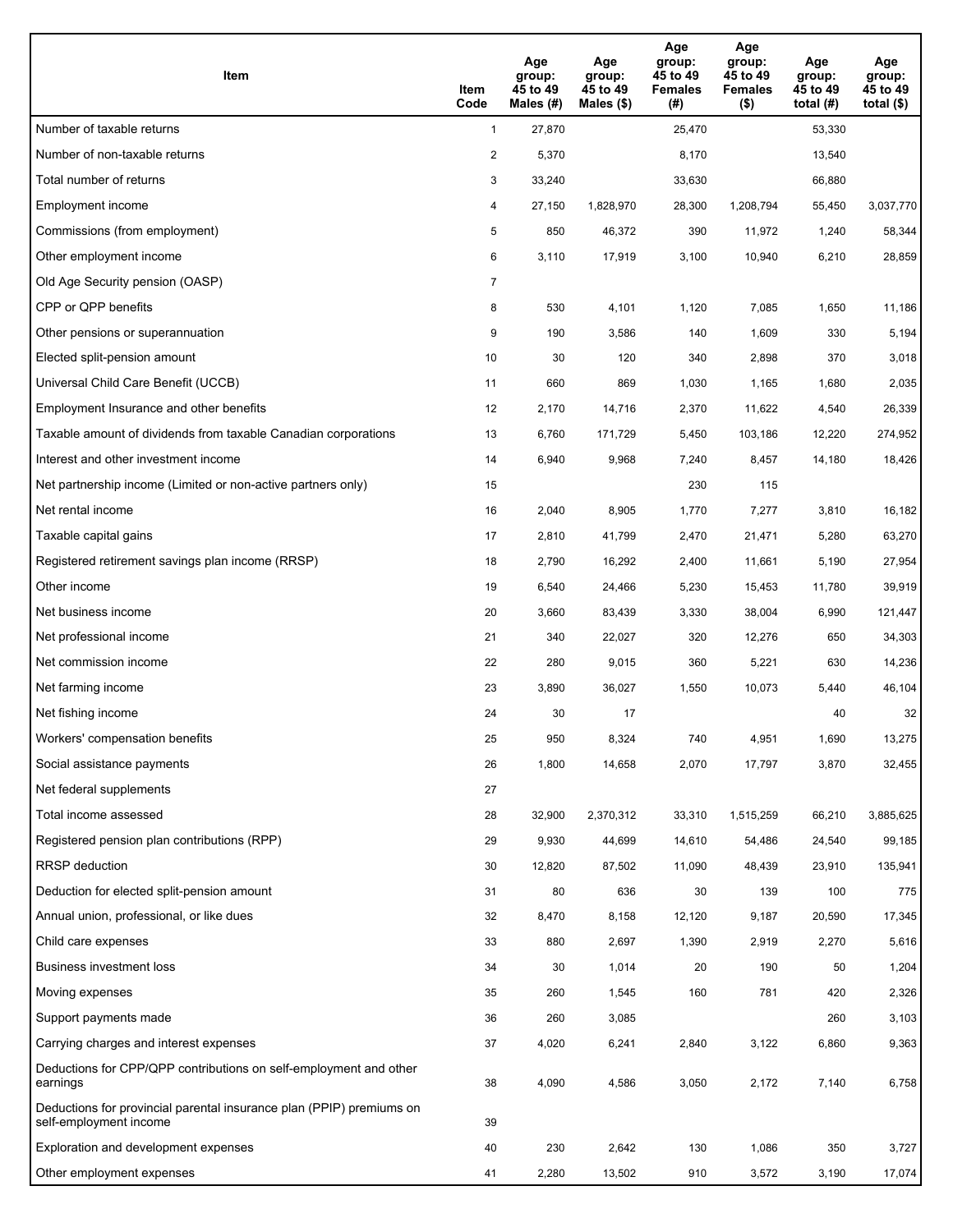| Item                                                              | Item<br>Code | Age<br>group:<br>45 to 49<br>Males (#) | Age<br>group:<br>45 to 49<br>Males (\$) | Age<br>group:<br>45 to 49<br><b>Females</b><br>(# ) | Age<br>group:<br>45 to 49<br><b>Females</b><br>$($ \$) | Age<br>group:<br>45 to 49<br>total $(H)$ | Age<br>group:<br>45 to 49<br>total $($)$ |
|-------------------------------------------------------------------|--------------|----------------------------------------|-----------------------------------------|-----------------------------------------------------|--------------------------------------------------------|------------------------------------------|------------------------------------------|
| Clergy residence deduction                                        | 42           | 130                                    | 1,800                                   | 40                                                  | 359                                                    | 170                                      | 2,160                                    |
| Other deductions                                                  | 43           | 820                                    | 783                                     | 840                                                 | 1,422                                                  | 1,660                                    | 2,205                                    |
| Total deductions before adjustments                               | 44           | 23,860                                 | 178,905                                 | 23,280                                              | 127,925                                                | 47,140                                   | 306,830                                  |
| Social benefits repayment                                         | 45           | 350                                    | 453                                     | 60                                                  | 70                                                     | 410                                      | 523                                      |
| Net income after adjustments                                      | 46           | 32,680                                 | 2,198,356                               | 33,120                                              | 1,388,449                                              | 65,810                                   | 3,586,859                                |
| Canadian Forces personnel and police deduction                    | 47           |                                        |                                         |                                                     |                                                        |                                          |                                          |
| Security options deductions                                       | 48           | 90                                     | 1,304                                   | 20                                                  | 95                                                     | 110                                      | 1,399                                    |
| Other payments deductions                                         | 49           | 2,720                                  | 22,985                                  | 2,780                                               | 22,751                                                 | 5,500                                    | 45,736                                   |
| Non-capital losses of other years                                 | 50           | 40                                     | 418                                     | 50                                                  | 268                                                    | 100                                      | 686                                      |
| Net capital losses of other years                                 | 51           | 550                                    | 1,082                                   | 400                                                 | 614                                                    | 950                                      | 1,696                                    |
| Capital gains deduction                                           | 52           | 340                                    | 25,465                                  | 220                                                 | 14,028                                                 | 560                                      | 39,493                                   |
| Northern residents deductions                                     | 53           | 520                                    | 1,519                                   | 320                                                 | 834                                                    | 840                                      | 2,353                                    |
| Additional deductions                                             | 54           | 20                                     | 147                                     | 10                                                  | 74                                                     | 30                                       | 221                                      |
| Farming/fishing losses of prior years                             | 55           | 150                                    | 2,286                                   | 60                                                  | 402                                                    | 200                                      | 2,688                                    |
| Total deductions from net income                                  | 56           | 4,320                                  | 55,296                                  | 3,780                                               | 39,068                                                 | 8,100                                    | 94,364                                   |
| Taxable income assessed                                           | 57           | 31,670                                 | 2,143,759                               | 32,130                                              | 1,349,536                                              | 63,810                                   | 3,493,349                                |
| Basic personal amount                                             | 58           | 33,240                                 | 357,493                                 | 33,630                                              | 362,472                                                | 66,870                                   | 720,041                                  |
| Age amount                                                        | 59           |                                        |                                         |                                                     |                                                        |                                          |                                          |
| Spouse or common-law partner amount                               | 60           | 4,330                                  | 33,975                                  | 1,490                                               | 11,833                                                 | 5,820                                    | 45,819                                   |
| Amount for eligible dependant                                     | 61           | 870                                    | 8,567                                   | 2,670                                               | 26,864                                                 | 3,540                                    | 35,431                                   |
| Amount for children 17 and under                                  | 62           | 10,630                                 | 43,682                                  | 6,080                                               | 21,013                                                 | 16,710                                   | 64,712                                   |
| Amount for infirm dependants age 18 or older                      | 63           | 20                                     | 88                                      | 30                                                  | 143                                                    | 50                                       | 230                                      |
| CPP or QPP contributions through employment                       | 64           | 25,120                                 | 48,920                                  | 25,290                                              | 41,649                                                 | 50,420                                   | 90,568                                   |
| CPP or QPP contributions on self-employment and other<br>earnings | 65           | 4,090                                  | 4,586                                   | 3,050                                               | 2.172                                                  | 7,140                                    | 6,758                                    |
| Employment Insurance premiums                                     | 66           | 23,410                                 | 17,056                                  | 24,910                                              | 15,766                                                 | 48,320                                   | 32,822                                   |
| PPIP premiums paid                                                | 67           |                                        |                                         |                                                     |                                                        |                                          |                                          |
| PPIP premiums payable on employment income                        | 68           |                                        |                                         |                                                     |                                                        |                                          |                                          |
| PPIP premiums payable on self-employment income                   | 69           |                                        |                                         |                                                     |                                                        |                                          |                                          |
| Volunteer firefighters' amount                                    | 70           | 190                                    | 555                                     | 10                                                  | 33                                                     | 200                                      | 588                                      |
| Canada employment amount                                          | 71           | 26,180                                 | 28,435                                  | 26,560                                              | 28,752                                                 | 52,730                                   | 57,188                                   |
| Public transit amount                                             | 72           | 780                                    | 325                                     | 770                                                 | 334                                                    | 1,550                                    | 659                                      |
| Children's fitness amount                                         | 73           | 5,510                                  | 3,371                                   | 2,930                                               | 1,575                                                  | 8,440                                    | 4,946                                    |
| Children's arts amount                                            | 74           | 2,110                                  | 1,160                                   | 1,150                                               | 609                                                    | 3,270                                    | 1,769                                    |
| Home buyers' amount                                               | 75           | 240                                    | 1,111                                   | 130                                                 | 542                                                    | 370                                      | 1,653                                    |
| Pension income amount                                             | 76           | 220                                    | 388                                     | 470                                                 | 866                                                    | 680                                      | 1,253                                    |
| Caregiver amount                                                  | 77           | 250                                    | 1,278                                   | 220                                                 | 1,106                                                  | 470                                      | 2,384                                    |
| Disability amount                                                 | 78           | 420                                    | 3,151                                   | 490                                                 | 3,686                                                  | 910                                      | 6,838                                    |
| Disability amount transferred from a dependant                    | 79           | 440                                    | 4,836                                   | 340                                                 | 3,320                                                  | 790                                      | 8,156                                    |
| Interest paid on student loans                                    | 80           | 190                                    | 97                                      | 340                                                 | 190                                                    | 530                                      | 287                                      |
| Tuition, education, and textbook amounts                          | 81           | 950                                    | 2,193                                   | 1,260                                               | 4,053                                                  | 2,210                                    | 6,246                                    |
| Tuition, education, and textbook amounts transferred from a child | 82           | 2,140                                  | 10,698                                  | 1,840                                               | 8,842                                                  | 3,980                                    | 19,539                                   |
| Amounts transferred from spouse or common-law partner             | 83           | 670                                    | 3,090                                   | 730                                                 | 3,037                                                  | 1,410                                    | 6,132                                    |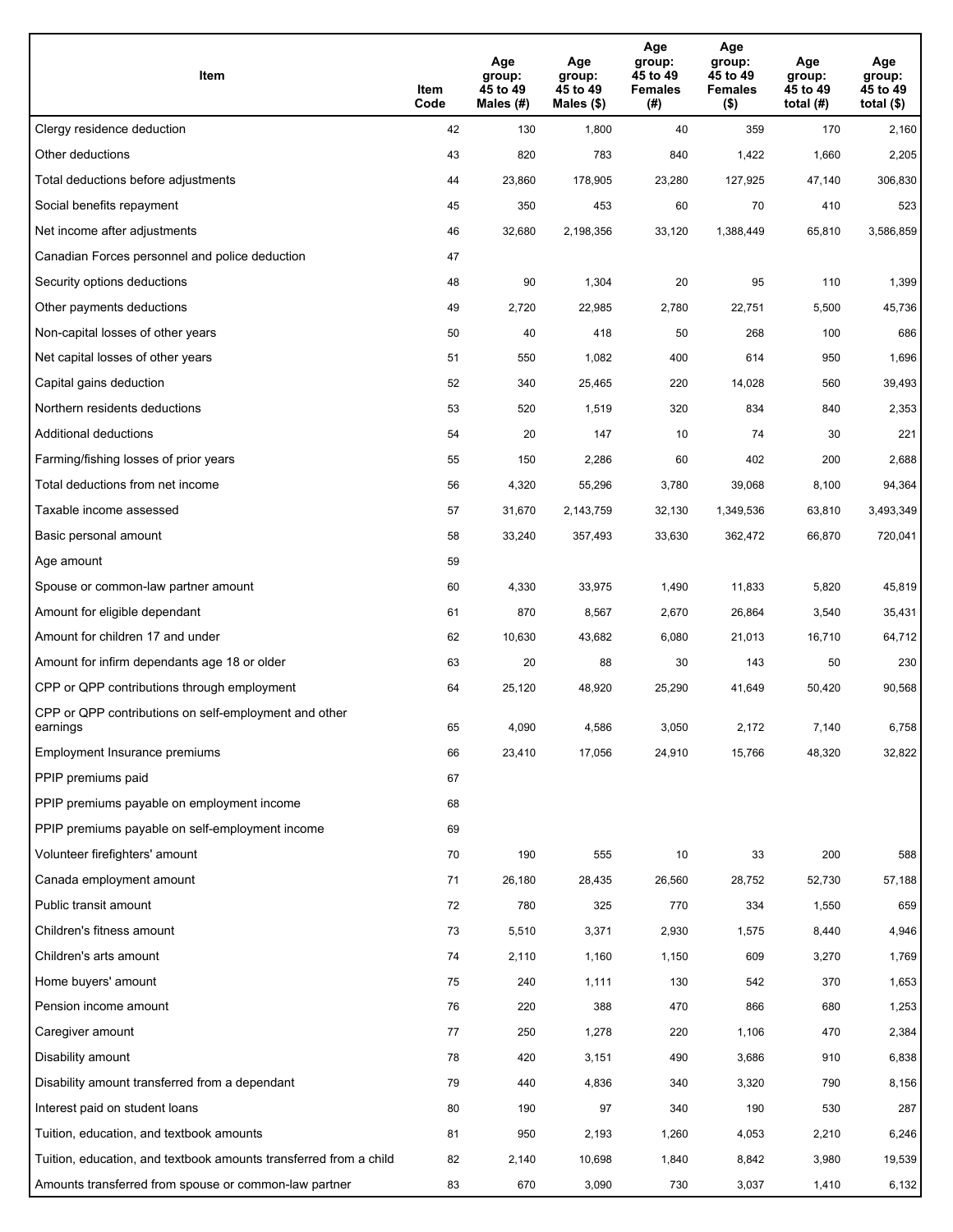| <b>Item</b>                                         | Item<br>Code | Age<br>group:<br>45 to 49<br>Males $(H)$ | Age<br>group:<br>45 to 49<br>Males (\$) | Age<br>group:<br>45 to 49<br><b>Females</b><br>(# ) | Age<br>group:<br>45 to 49<br><b>Females</b><br>$($ \$) | Age<br>group:<br>45 to 49<br>total $(H)$ | Age<br>group:<br>45 to 49<br>total $($)$ |
|-----------------------------------------------------|--------------|------------------------------------------|-----------------------------------------|-----------------------------------------------------|--------------------------------------------------------|------------------------------------------|------------------------------------------|
| Medical expenses                                    | 84           | 2,740                                    | 6,506                                   | 4,640                                               | 9,347                                                  | 7,370                                    | 15,860                                   |
| Total tax credits on personal amounts               | 85           | 33,240                                   | 87,236                                  | 33,630                                              | 82,234                                                 | 66,870                                   | 169,488                                  |
| Allowable charitable donations and government gifts | 86           | 9,820                                    | 16,314                                  | 7,960                                               | 9,062                                                  | 17,780                                   | 25,377                                   |
| Eligible cultural and ecological gifts              | 87           |                                          |                                         |                                                     |                                                        |                                          |                                          |
| Total tax credit on donations and gifts             | 88           | 9,760                                    | 4,526                                   | 7,930                                               | 2,470                                                  | 17,690                                   | 6,996                                    |
| Total federal non-refundable tax credits            | 89           | 33,240                                   | 91,763                                  | 33,630                                              | 84,704                                                 | 66,870                                   | 176,484                                  |
| Federal dividend tax credit                         | 90           | 6,780                                    | 22,945                                  | 5,200                                               | 13,730                                                 | 11,970                                   | 36,680                                   |
| Overseas employment tax credit                      | 91           | 30                                       | 349                                     |                                                     |                                                        | 30                                       | 349                                      |
| Minimum tax carryover                               | 92           | 180                                      | 519                                     | 130                                                 | 311                                                    | 310                                      | 830                                      |
| Basic federal tax                                   | 93           | 26,760                                   | 314,318                                 | 24,590                                              | 151,077                                                | 51,350                                   | 465,395                                  |
| Federal Foreign Tax Credit                          | 94           | 1,250                                    | 4,018                                   | 1,060                                               | 253                                                    | 2,310                                    | 4,272                                    |
| Federal Political contribution tax credit           | 95           | 230                                      | 37                                      | 110                                                 | 14                                                     | 340                                      | 52                                       |
| <b>Investment Tax Credit</b>                        | 96           | 120                                      | 166                                     | 50                                                  | 57                                                     | 170                                      | 223                                      |
| Labour-sponsored funds tax credit                   | 97           | 1,760                                    | 1,174                                   | 1,340                                               | 817                                                    | 3,100                                    | 1,990                                    |
| Alternative minimum tax payable                     | 98           | 210                                      | 878                                     | 130                                                 | 502                                                    | 330                                      | 1,381                                    |
| Net federal tax                                     | 99           | 26,710                                   | 309,918                                 | 24,530                                              | 149,947                                                | 51,240                                   | 459,865                                  |
| CPP contributions on self-employment                | 100          | 4,090                                    | 9,172                                   | 3,050                                               | 4,345                                                  | 7,140                                    | 13,517                                   |
| Social Benefits repayment                           | 101          | 350                                      | 453                                     | 60                                                  | 70                                                     | 410                                      | 523                                      |
| <b>Net Provincial Tax</b>                           | 102          | 25,200                                   | 175,223                                 | 21,850                                              | 84,318                                                 | 47,060                                   | 259,543                                  |
| Total tax payable                                   | 103          | 27,870                                   | 494,768                                 | 25,470                                              | 238,680                                                | 53,330                                   | 733,450                                  |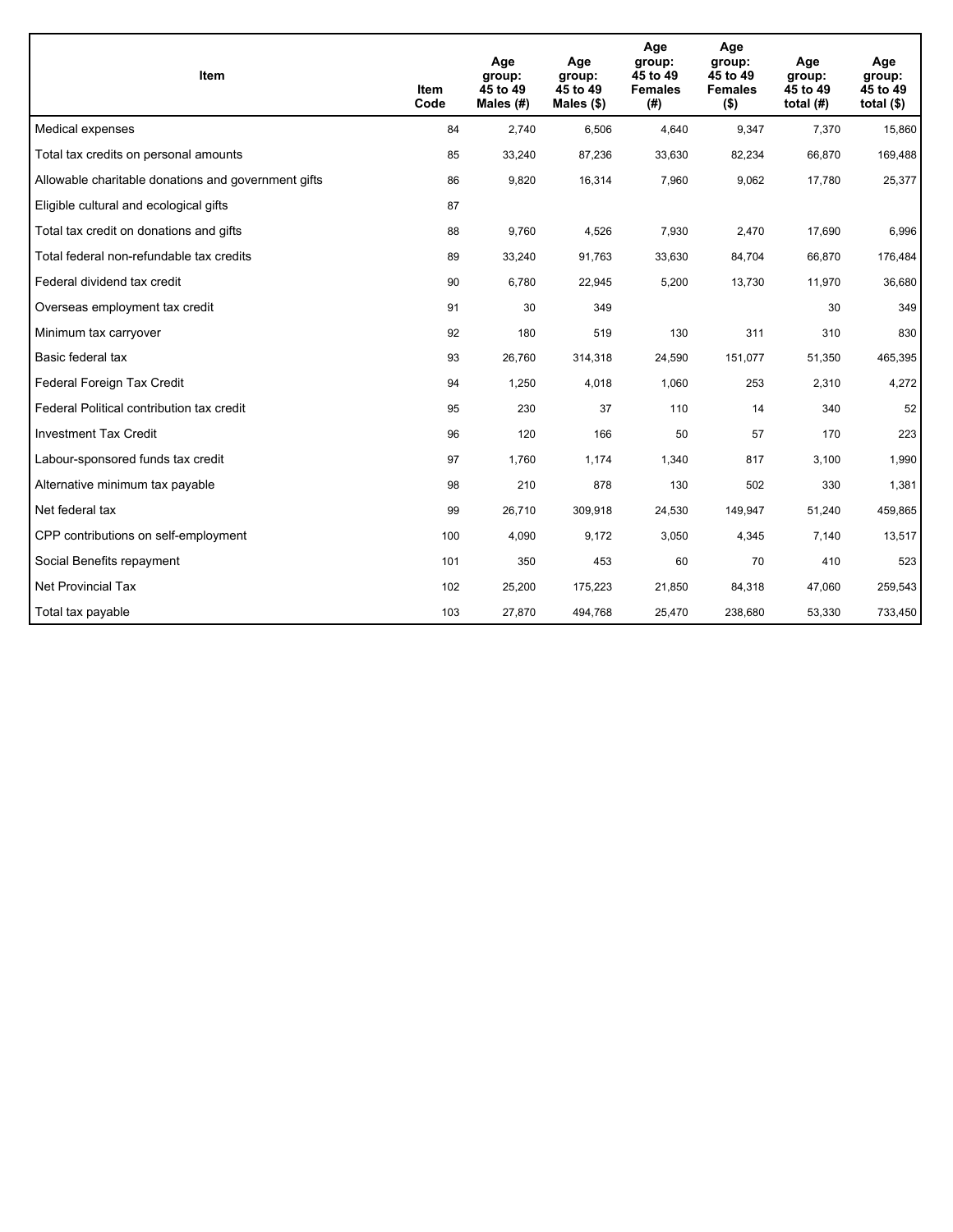| Item                                                                                           | Item<br>Code   | Age<br>group:<br>50 to 54<br>Males (#) | Age<br>group:<br>50 to 54<br>Males $(\$)$ | Age<br>group:<br>50 to 54<br><b>Females</b><br>(#) | Age<br>group:<br>50 to 54<br><b>Females</b><br>$($ \$) | Age<br>group:<br>50 to 54<br>total $(H)$ | Age<br>group:<br>50 to 54<br>total $($ |
|------------------------------------------------------------------------------------------------|----------------|----------------------------------------|-------------------------------------------|----------------------------------------------------|--------------------------------------------------------|------------------------------------------|----------------------------------------|
| Number of taxable returns                                                                      | $\mathbf{1}$   | 31,680                                 |                                           | 29,360                                             |                                                        | 61,040                                   |                                        |
| Number of non-taxable returns                                                                  | $\overline{2}$ | 5,440                                  |                                           | 7,890                                              |                                                        | 13,330                                   |                                        |
| Total number of returns                                                                        | 3              | 37,120                                 |                                           | 37,250                                             |                                                        | 74,370                                   |                                        |
| Employment income                                                                              | 4              | 29,570                                 | 2,054,948                                 | 30,730                                             | 1,343,554                                              | 60,300                                   | 3,398,502                              |
| Commissions (from employment)                                                                  | 5              | 850                                    | 50,967                                    | 390                                                | 12,281                                                 | 1,240                                    | 63,248                                 |
| Other employment income                                                                        | 6              | 3,680                                  | 19,997                                    | 3,730                                              | 16,788                                                 | 7,400                                    | 36,785                                 |
| Old Age Security pension (OASP)                                                                | 7              |                                        |                                           |                                                    |                                                        |                                          |                                        |
| CPP or QPP benefits                                                                            | 8              | 1,110                                  | 9,074                                     | 2,160                                              | 14,839                                                 | 3,260                                    | 23,913                                 |
| Other pensions or superannuation                                                               | 9              | 680                                    | 17,435                                    | 770                                                | 16,109                                                 | 1,450                                    | 33,544                                 |
| Elected split-pension amount                                                                   | 10             | 250                                    | 1,384                                     | 1,270                                              | 13,525                                                 | 1,510                                    | 14,930                                 |
| Universal Child Care Benefit (UCCB)                                                            | 11             | 240                                    | 311                                       | 360                                                | 395                                                    | 600                                      | 706                                    |
| Employment Insurance and other benefits                                                        | 12             | 2,430                                  | 16,224                                    | 2,420                                              | 11,310                                                 | 4,860                                    | 27,534                                 |
| Taxable amount of dividends from taxable Canadian corporations                                 | 13             | 9,060                                  | 192,224                                   | 7,670                                              | 130,039                                                | 16,730                                   | 322,263                                |
| Interest and other investment income                                                           | 14             | 9,810                                  | 17,094                                    | 10,760                                             | 14,365                                                 | 20,580                                   | 31,458                                 |
| Net partnership income (Limited or non-active partners only)                                   | 15             |                                        |                                           | 320                                                | 97                                                     | 870                                      | 6,649                                  |
| Net rental income                                                                              | 16             | 2,700                                  | 14,703                                    | 2,460                                              | 11,618                                                 | 5,160                                    | 26,312                                 |
| Taxable capital gains                                                                          | 17             | 4,000                                  | 67,680                                    | 3,760                                              | 34,891                                                 | 7,760                                    | 102,571                                |
| Registered retirement savings plan income (RRSP)                                               | 18             | 2,630                                  | 19,816                                    | 2,570                                              | 16,867                                                 | 5,190                                    | 36,683                                 |
| Other income                                                                                   | 19             | 8,460                                  | 40,456                                    | 6,900                                              | 26,634                                                 | 15,360                                   | 67,090                                 |
| Net business income                                                                            | 20             | 4,290                                  | 96,187                                    | 3,730                                              | 40,239                                                 | 8,010                                    | 136,426                                |
| Net professional income                                                                        | 21             | 360                                    | 24,115                                    | 390                                                | 15,070                                                 | 750                                      | 39,184                                 |
| Net commission income                                                                          | 22             | 380                                    | 14,342                                    | 410                                                | 6,600                                                  | 790                                      | 20,942                                 |
| Net farming income                                                                             | 23             | 5,210                                  | 63,742                                    | 2,170                                              | 20,267                                                 | 7,380                                    | 84,009                                 |
| Net fishing income                                                                             | 24             | 30                                     | 94                                        |                                                    |                                                        | 40                                       | 112                                    |
| Workers' compensation benefits                                                                 | 25             | 1,190                                  | 11,805                                    | 870                                                | 6,086                                                  | 2,060                                    | 17,891                                 |
| Social assistance payments                                                                     | 26             | 1,760                                  | 15,691                                    | 1,750                                              | 16,134                                                 | 3,510                                    | 31,825                                 |
| Net federal supplements                                                                        | 27             |                                        |                                           |                                                    |                                                        |                                          |                                        |
| Total income assessed                                                                          | 28             | 36,800                                 | 2,754,843                                 | 36,930                                             | 1,771,495                                              | 73,730                                   | 4,526,349                              |
| Registered pension plan contributions (RPP)                                                    | 29             | 11,540                                 | 53,089                                    | 16,710                                             | 63,239                                                 | 28,250                                   | 116,328                                |
| RRSP deduction                                                                                 | 30             | 14,890                                 | 111,516                                   | 13,690                                             | 64,773                                                 | 28,580                                   | 176,289                                |
| Deduction for elected split-pension amount                                                     | 31             | 370                                    | 3,776                                     | 240                                                | 1,430                                                  | 610                                      | 5,206                                  |
| Annual union, professional, or like dues                                                       | 32             | 9,730                                  | 9,620                                     | 13,800                                             | 10,735                                                 | 23,530                                   | 20,355                                 |
| Child care expenses                                                                            | 33             | 380                                    | 846                                       | 370                                                | 540                                                    | 750                                      | 1,387                                  |
| Business investment loss                                                                       | 34             | 30                                     | 529                                       | 20                                                 | 215                                                    | 50                                       | 744                                    |
| Moving expenses                                                                                | 35             | 250                                    | 1,644                                     | 150                                                | 738                                                    | 400                                      | 2,382                                  |
| Support payments made                                                                          | 36             | 250                                    | 3,629                                     |                                                    |                                                        | 260                                      | 3,672                                  |
| Carrying charges and interest expenses                                                         | 37             | 5,580                                  | 8,443                                     | 4,100                                              | 4,700                                                  | 9,690                                    | 13,143                                 |
| Deductions for CPP/QPP contributions on self-employment and other<br>earnings                  | 38             | 5,140                                  | 5,823                                     | 3,620                                              | 2,667                                                  | 8,760                                    | 8,490                                  |
| Deductions for provincial parental insurance plan (PPIP) premiums on<br>self-employment income | 39             |                                        |                                           |                                                    |                                                        |                                          |                                        |
| Exploration and development expenses                                                           | 40             | 360                                    | 4,666                                     | 190                                                | 1,481                                                  | 560                                      | 6,147                                  |
| Other employment expenses                                                                      | 41             | 2,550                                  | 15,034                                    | 1,020                                              | 3,525                                                  | 3,560                                    | 18,559                                 |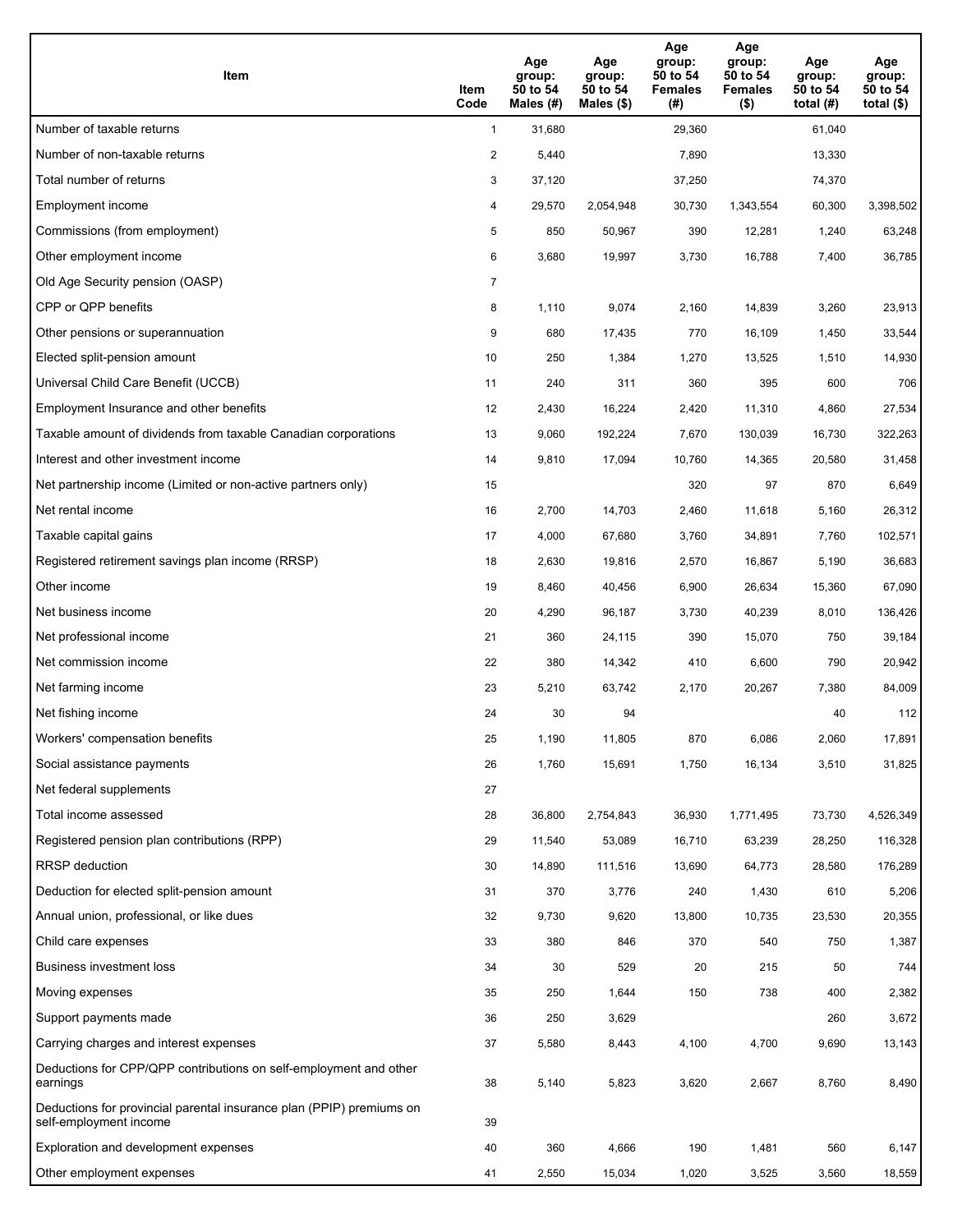| Item                                                              | Item<br>Code | Age<br>group:<br>50 to 54<br>Males (#) | Age<br>group:<br>50 to 54<br>Males (\$) | Age<br>group:<br>50 to 54<br><b>Females</b><br>(# ) | Age<br>group:<br>50 to 54<br><b>Females</b><br>$($ \$) | Age<br>group:<br>50 to 54<br>total $(H)$ | Age<br>group:<br>50 to 54<br>total $($)$ |
|-------------------------------------------------------------------|--------------|----------------------------------------|-----------------------------------------|-----------------------------------------------------|--------------------------------------------------------|------------------------------------------|------------------------------------------|
| Clergy residence deduction                                        | 42           | 160                                    | 2,169                                   | 50                                                  | 471                                                    | 210                                      | 2,640                                    |
| Other deductions                                                  | 43           | 960                                    | 1,589                                   | 1,030                                               | 1,604                                                  | 1,990                                    | 3,193                                    |
| Total deductions before adjustments                               | 44           | 27,420                                 | 222,385                                 | 26,530                                              | 156,183                                                | 53,950                                   | 378,568                                  |
| Social benefits repayment                                         | 45           | 410                                    | 534                                     | 80                                                  | 88                                                     | 490                                      | 622                                      |
| Net income after adjustments                                      | 46           | 36,550                                 | 2,535,982                               | 36,710                                              | 1,616,909                                              | 73,270                                   | 4,152,912                                |
| Canadian Forces personnel and police deduction                    | 47           |                                        |                                         |                                                     |                                                        |                                          |                                          |
| Security options deductions                                       | 48           | 100                                    | 1,136                                   |                                                     |                                                        | 120                                      | 1,683                                    |
| Other payments deductions                                         | 49           | 2,920                                  | 27,503                                  | 2,600                                               | 22,224                                                 | 5,520                                    | 49,728                                   |
| Non-capital losses of other years                                 | 50           | 50                                     | 509                                     | 50                                                  | 425                                                    | 110                                      | 934                                      |
| Net capital losses of other years                                 | 51           | 810                                    | 1,414                                   | 590                                                 | 735                                                    | 1,410                                    | 2,148                                    |
| Capital gains deduction                                           | 52           | 580                                    | 38,752                                  | 370                                                 | 22,520                                                 | 950                                      | 61,271                                   |
| Northern residents deductions                                     | 53           | 500                                    | 1,454                                   | 320                                                 | 807                                                    | 820                                      | 2,261                                    |
| Additional deductions                                             | 54           | 20                                     | 400                                     | 20                                                  | 95                                                     | 40                                       | 495                                      |
| Farming/fishing losses of prior years                             | 55           | 200                                    | 1,876                                   | 50                                                  | 377                                                    | 250                                      | 2,253                                    |
| Total deductions from net income                                  | 56           | 5,030                                  | 73,133                                  | 3,950                                               | 47,745                                                 | 8,980                                    | 120,877                                  |
| Taxable income assessed                                           | 57           | 35,490                                 | 2,463,029                               | 35,770                                              | 1,569,232                                              | 71,260                                   | 4,032,281                                |
| Basic personal amount                                             | 58           | 37,120                                 | 400,424                                 | 37,250                                              | 402,304                                                | 74,370                                   | 802,761                                  |
| Age amount                                                        | 59           |                                        |                                         |                                                     |                                                        |                                          |                                          |
| Spouse or common-law partner amount                               | 60           | 4,360                                  | 34,170                                  | 1,570                                               | 11,920                                                 | 5,930                                    | 46,090                                   |
| Amount for eligible dependant                                     | 61           | 540                                    | 5,262                                   | 1,390                                               | 13,613                                                 | 1,930                                    | 18,875                                   |
| Amount for children 17 and under                                  | 62           | 6,010                                  | 21,298                                  | 2,820                                               | 8,676                                                  | 8,830                                    | 29,973                                   |
| Amount for infirm dependants age 18 or older                      | 63           | 40                                     | 177                                     | 30                                                  | 160                                                    | 70                                       | 336                                      |
| CPP or QPP contributions through employment                       | 64           | 27,300                                 | 53,390                                  | 27,700                                              | 45,937                                                 | 54,990                                   | 99,327                                   |
| CPP or QPP contributions on self-employment and other<br>earnings | 65           | 5,140                                  | 5,823                                   | 3,620                                               | 2.667                                                  | 8,760                                    | 8,490                                    |
| Employment Insurance premiums                                     | 66           | 24,940                                 | 18,311                                  | 26,900                                              | 17,128                                                 | 51,850                                   | 35,439                                   |
| PPIP premiums paid                                                | 67           |                                        |                                         |                                                     |                                                        |                                          |                                          |
| PPIP premiums payable on employment income                        | 68           |                                        |                                         |                                                     |                                                        |                                          |                                          |
| PPIP premiums payable on self-employment income                   | 69           |                                        |                                         |                                                     |                                                        |                                          |                                          |
| Volunteer firefighters' amount                                    | 70           | 180                                    | 525                                     |                                                     |                                                        | 180                                      | 549                                      |
| Canada employment amount                                          | 71           | 28,670                                 | 31,105                                  | 29,230                                              | 31,629                                                 | 57,900                                   | 62,734                                   |
| Public transit amount                                             | 72           | 580                                    | 248                                     | 660                                                 | 291                                                    | 1,230                                    | 539                                      |
| Children's fitness amount                                         | 73           | 2,660                                  | 1,453                                   | 1,090                                               | 525                                                    | 3,750                                    | 1,978                                    |
| Children's arts amount                                            | 74           | 1,050                                  | 562                                     | 440                                                 | 211                                                    | 1,500                                    | 772                                      |
| Home buyers' amount                                               | 75           | 150                                    | 689                                     | 100                                                 | 451                                                    | 250                                      | 1,140                                    |
| Pension income amount                                             | 76           | 910                                    | 1,731                                   | 1,960                                               | 3,779                                                  | 2,870                                    | 5,512                                    |
| Caregiver amount                                                  | 77           | 320                                    | 1,725                                   | 290                                                 | 1,412                                                  | 610                                      | 3,138                                    |
| Disability amount                                                 | 78           | 610                                    | 4,596                                   | 630                                                 | 4,731                                                  | 1,240                                    | 9,327                                    |
| Disability amount transferred from a dependant                    | 79           | 440                                    | 4,158                                   | 340                                                 | 2,869                                                  | 780                                      | 7,027                                    |
| Interest paid on student loans                                    | 80           | 100                                    | 63                                      | 210                                                 | 94                                                     | 310                                      | 157                                      |
| Tuition, education, and textbook amounts                          | 81           | 730                                    | 1,553                                   | 990                                                 | 2,603                                                  | 1,720                                    | 4,156                                    |
| Tuition, education, and textbook amounts transferred from a child | 82           | 3,030                                  | 16,037                                  | 2,000                                               | 10,353                                                 | 5,030                                    | 26,390                                   |
| Amounts transferred from spouse or common-law partner             | 83           | 600                                    | 2,740                                   | 630                                                 | 2,964                                                  | 1,230                                    | 5,704                                    |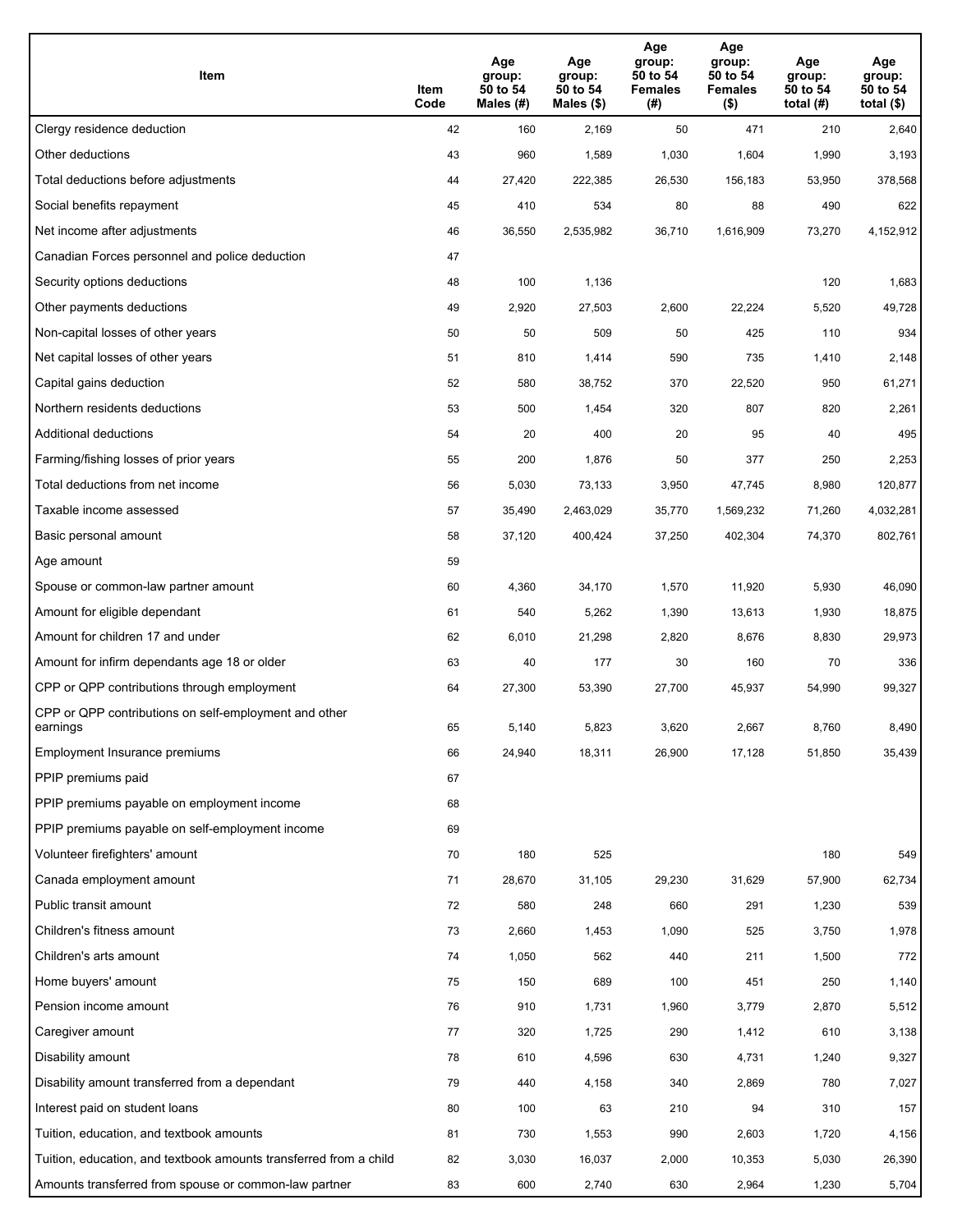| <b>Item</b>                                         | Item<br>Code | Age<br>group:<br>50 to 54<br>Males $(H)$ | Age<br>group:<br>50 to 54<br>Males $(\$)$ | Age<br>group:<br>50 to 54<br><b>Females</b><br>(# ) | Age<br>group:<br>50 to 54<br><b>Females</b><br>$($ \$) | Age<br>group:<br>50 to 54<br>total $(H)$ | Age<br>group:<br>50 to 54<br>total $($)$ |
|-----------------------------------------------------|--------------|------------------------------------------|-------------------------------------------|-----------------------------------------------------|--------------------------------------------------------|------------------------------------------|------------------------------------------|
| Medical expenses                                    | 84           | 3,520                                    | 8,497                                     | 5,720                                               | 11,981                                                 | 9,240                                    | 20,477                                   |
| Total tax credits on personal amounts               | 85           | 37,120                                   | 92,183                                    | 37,250                                              | 86,450                                                 | 74,370                                   | 178,639                                  |
| Allowable charitable donations and government gifts | 86           | 11,750                                   | 21,752                                    | 10,080                                              | 12,163                                                 | 21,830                                   | 33,915                                   |
| Eligible cultural and ecological gifts              | 87           |                                          |                                           |                                                     |                                                        | 10                                       | 5                                        |
| Total tax credit on donations and gifts             | 88           | 11,710                                   | 6,054                                     | 10,040                                              | 3,316                                                  | 21,740                                   | 9,370                                    |
| Total federal non-refundable tax credits            | 89           | 37,120                                   | 98,237                                    | 37,250                                              | 89,766                                                 | 74,370                                   | 188,008                                  |
| Federal dividend tax credit                         | 90           | 9,250                                    | 25,700                                    | 7,330                                               | 17,369                                                 | 16,570                                   | 43,070                                   |
| Overseas employment tax credit                      | 91           | 20                                       | 218                                       |                                                     |                                                        | 20                                       | 218                                      |
| Minimum tax carryover                               | 92           | 280                                      | 959                                       | 200                                                 | 572                                                    | 480                                      | 1,530                                    |
| Basic federal tax                                   | 93           | 30,470                                   | 371,872                                   | 28.340                                              | 182.048                                                | 58,810                                   | 553,921                                  |
| Federal Foreign Tax Credit                          | 94           | 1,830                                    | 5,023                                     | 1,700                                               | 230                                                    | 3,530                                    | 5,253                                    |
| Federal Political contribution tax credit           | 95           | 390                                      | 73                                        | 170                                                 | 28                                                     | 570                                      | 101                                      |
| <b>Investment Tax Credit</b>                        | 96           | 180                                      | 279                                       | 80                                                  | 80                                                     | 260                                      | 359                                      |
| Labour-sponsored funds tax credit                   | 97           | 2,050                                    | 1,365                                     | 1,590                                               | 974                                                    | 3,640                                    | 2,339                                    |
| Alternative minimum tax payable                     | 98           | 260                                      | 1,350                                     | 160                                                 | 787                                                    | 420                                      | 2,137                                    |
| Net federal tax                                     | 99           | 30,410                                   | 366,313                                   | 28,290                                              | 180,789                                                | 58,700                                   | 547,104                                  |
| CPP contributions on self-employment                | 100          | 5,140                                    | 11,645                                    | 3,620                                               | 5,335                                                  | 8,760                                    | 16,980                                   |
| Social Benefits repayment                           | 101          | 410                                      | 534                                       | 80                                                  | 88                                                     | 490                                      | 622                                      |
| <b>Net Provincial Tax</b>                           | 102          | 29,100                                   | 208,802                                   | 26,350                                              | 105.893                                                | 55,450                                   | 314,696                                  |
| Total tax payable                                   | 103          | 31,680                                   | 587,295                                   | 29,360                                              | 292,106                                                | 61,040                                   | 879,403                                  |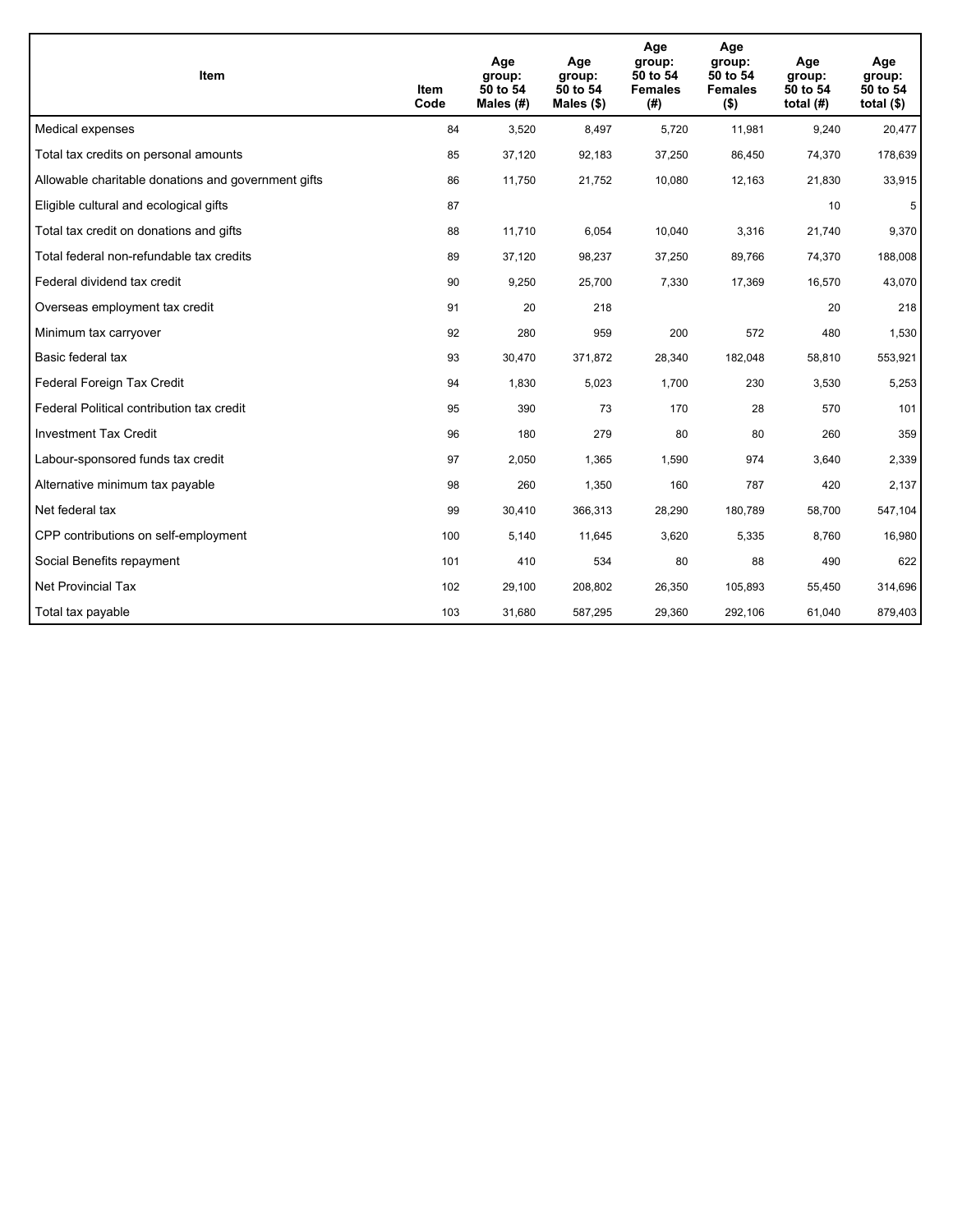| Item                                                                                           | Item<br>Code   | Age<br>group:<br>55 to 59<br>Males (#) | Age<br>group:<br>55 to 59<br>Males $(\$)$ | Age<br>group:<br>55 to 59<br><b>Females</b><br>(#) | Age<br>group:<br>55 to 59<br><b>Females</b><br>$($ \$) | Age<br>group:<br>55 to 59<br>total $(H)$ | Age<br>group:<br>55 to 59<br>total $($ |
|------------------------------------------------------------------------------------------------|----------------|----------------------------------------|-------------------------------------------|----------------------------------------------------|--------------------------------------------------------|------------------------------------------|----------------------------------------|
| Number of taxable returns                                                                      | $\mathbf{1}$   | 30,270                                 |                                           | 27,530                                             |                                                        | 57,800                                   |                                        |
| Number of non-taxable returns                                                                  | $\overline{2}$ | 5,040                                  |                                           | 7,340                                              |                                                        | 12,390                                   |                                        |
| Total number of returns                                                                        | 3              | 35,310                                 |                                           | 34,880                                             |                                                        | 70,190                                   |                                        |
| Employment income                                                                              | 4              | 25.520                                 | 1,616,575                                 | 26,160                                             | 1.066.009                                              | 51,680                                   | 2,682,584                              |
| Commissions (from employment)                                                                  | 5              | 640                                    | 35,980                                    | 270                                                | 6,033                                                  | 910                                      | 42,013                                 |
| Other employment income                                                                        | 6              | 3,710                                  | 25,491                                    | 3,250                                              | 17,677                                                 | 6,970                                    | 43,169                                 |
| Old Age Security pension (OASP)                                                                | 7              |                                        |                                           |                                                    |                                                        |                                          |                                        |
| CPP or QPP benefits                                                                            | 8              | 1,730                                  | 14,715                                    | 3,080                                              | 21,788                                                 | 4,810                                    | 36,502                                 |
| Other pensions or superannuation                                                               | 9              | 3,560                                  | 125,538                                   | 3,750                                              | 94,850                                                 | 7,310                                    | 220,388                                |
| Elected split-pension amount                                                                   | 10             | 940                                    | 6,010                                     | 3,030                                              | 35,238                                                 | 3,970                                    | 41,248                                 |
| Universal Child Care Benefit (UCCB)                                                            | 11             | 90                                     | 104                                       | 190                                                | 175                                                    | 280                                      | 279                                    |
| Employment Insurance and other benefits                                                        | 12             | 2,210                                  | 15,432                                    | 1,970                                              | 9,139                                                  | 4,180                                    | 24,570                                 |
| Taxable amount of dividends from taxable Canadian corporations                                 | 13             | 10,130                                 | 208,934                                   | 8,490                                              | 122,929                                                | 18,620                                   | 331,863                                |
| Interest and other investment income                                                           | 14             | 12,000                                 | 23,907                                    | 12,560                                             | 21,773                                                 | 24,560                                   | 45,680                                 |
| Net partnership income (Limited or non-active partners only)                                   | 15             | 650                                    | 97                                        | 320                                                | 135                                                    | 970                                      | 232                                    |
| Net rental income                                                                              | 16             | 2,950                                  | 18,682                                    | 2,740                                              | 13,785                                                 | 5,690                                    | 32,467                                 |
| Taxable capital gains                                                                          | 17             | 4,720                                  | 77,268                                    | 4,620                                              | 38,705                                                 | 9,340                                    | 115,973                                |
| Registered retirement savings plan income (RRSP)                                               | 18             | 2,510                                  | 25,988                                    | 2,720                                              | 22,483                                                 | 5,230                                    | 48,472                                 |
| Other income                                                                                   | 19             | 10,140                                 | 67,150                                    | 8,260                                              | 43,541                                                 | 18,400                                   | 110,691                                |
| Net business income                                                                            | 20             | 4,530                                  | 92,905                                    | 3,580                                              | 38,272                                                 | 8,120                                    | 131,291                                |
| Net professional income                                                                        | 21             | 420                                    | 29,570                                    | 360                                                | 10,588                                                 | 770                                      | 40,158                                 |
| Net commission income                                                                          | 22             | 420                                    | 14,564                                    | 370                                                | 6,050                                                  | 790                                      | 20,614                                 |
| Net farming income                                                                             | 23             | 6,060                                  | 84,459                                    | 2,380                                              | 22,359                                                 | 8,440                                    | 106,819                                |
| Net fishing income                                                                             | 24             | 40                                     | 97                                        |                                                    |                                                        | 40                                       | 114                                    |
| Workers' compensation benefits                                                                 | 25             | 1,130                                  | 13,298                                    | 790                                                | 6,025                                                  | 1,910                                    | 19,323                                 |
| Social assistance payments                                                                     | 26             | 1,430                                  | 13,319                                    | 1,450                                              | 14,622                                                 | 2,880                                    | 27,940                                 |
| Net federal supplements                                                                        | 27             |                                        |                                           |                                                    |                                                        |                                          |                                        |
| Total income assessed                                                                          | 28             | 35,060                                 | 2,510,146                                 | 34,590                                             | 1,615,855                                              | 69,650                                   | 4,126,115                              |
| Registered pension plan contributions (RPP)                                                    | 29             | 9,420                                  | 40,844                                    | 13,320                                             | 48,475                                                 | 22,740                                   | 89,318                                 |
| RRSP deduction                                                                                 | 30             | 13,790                                 | 109,722                                   | 12,350                                             | 61,194                                                 | 26,140                                   | 170,917                                |
| Deduction for elected split-pension amount                                                     | 31             | 2,000                                  | 24,229                                    | 1,340                                              | 8,817                                                  | 3,350                                    | 33,046                                 |
| Annual union, professional, or like dues                                                       | 32             | 8,330                                  | 7,760                                     | 11,780                                             | 8,914                                                  | 20,110                                   | 16,674                                 |
| Child care expenses                                                                            | 33             | 100                                    | 227                                       | 80                                                 | 175                                                    | 170                                      | 402                                    |
| Business investment loss                                                                       | 34             | 30                                     | 1,181                                     | 20                                                 | 532                                                    | 50                                       | 1,713                                  |
| Moving expenses                                                                                | 35             | 180                                    | 1,237                                     | 120                                                | 666                                                    | 290                                      | 1,903                                  |
| Support payments made                                                                          | 36             | 240                                    | 3,192                                     |                                                    |                                                        | 240                                      | 3,200                                  |
| Carrying charges and interest expenses                                                         | 37             | 6,250                                  | 8,944                                     | 4,760                                              | 5,581                                                  | 11,010                                   | 14,525                                 |
| Deductions for CPP/QPP contributions on self-employment and other<br>earnings                  | 38             | 6,230                                  | 6,953                                     | 3,680                                              | 2,626                                                  | 9,910                                    | 9,582                                  |
| Deductions for provincial parental insurance plan (PPIP) premiums on<br>self-employment income | 39             |                                        |                                           |                                                    |                                                        |                                          |                                        |
| Exploration and development expenses                                                           | 40             | 450                                    | 5,366                                     | 200                                                | 1,349                                                  | 650                                      | 6,714                                  |
| Other employment expenses                                                                      | 41             | 2,120                                  | 11,685                                    | 820                                                | 3,023                                                  | 2,940                                    | 14,709                                 |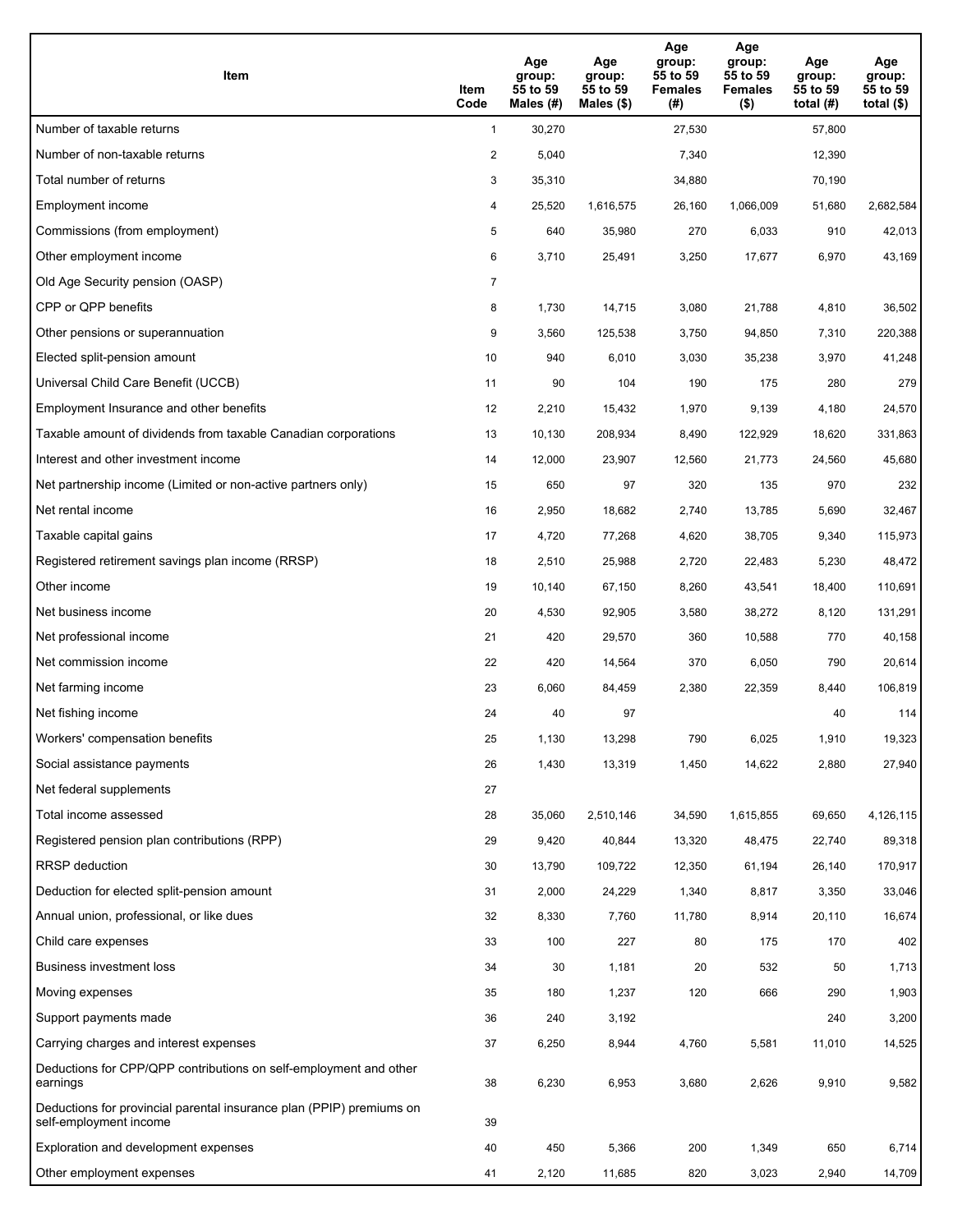| Item                                                              | Item<br>Code | Age<br>group:<br>55 to 59<br>Males (#) | Age<br>group:<br>55 to 59<br>Males (\$) | Age<br>group:<br>55 to 59<br><b>Females</b><br>(# ) | Age<br>group:<br>55 to 59<br><b>Females</b><br>$($ \$) | Age<br>group:<br>55 to 59<br>total $(H)$ | Age<br>group:<br>55 to 59<br>total $($)$ |
|-------------------------------------------------------------------|--------------|----------------------------------------|-----------------------------------------|-----------------------------------------------------|--------------------------------------------------------|------------------------------------------|------------------------------------------|
| Clergy residence deduction                                        | 42           | 180                                    | 2,423                                   | 60                                                  | 620                                                    | 230                                      | 3,043                                    |
| Other deductions                                                  | 43           | 930                                    | 1,411                                   | 1,060                                               | 1,672                                                  | 1,990                                    | 3,083                                    |
| Total deductions before adjustments                               | 44           | 26,340                                 | 225,178                                 | 24,130                                              | 143,660                                                | 50,480                                   | 368,840                                  |
| Social benefits repayment                                         | 45           | 400                                    | 574                                     | 60                                                  | 63                                                     | 460                                      | 637                                      |
| Net income after adjustments                                      | 46           | 34,780                                 | 2,288,774                               | 34,390                                              | 1,474,291                                              | 69,170                                   | 3,763,176                                |
| Canadian Forces personnel and police deduction                    | 47           |                                        |                                         |                                                     |                                                        |                                          |                                          |
| Security options deductions                                       | 48           |                                        |                                         |                                                     |                                                        |                                          |                                          |
| Other payments deductions                                         | 49           | 2,540                                  | 26,625                                  | 2,220                                               | 20,646                                                 | 4,760                                    | 47,271                                   |
| Non-capital losses of other years                                 | 50           | 50                                     | 424                                     | 60                                                  | 464                                                    | 120                                      | 888                                      |
| Net capital losses of other years                                 | 51           | 1,080                                  | 2,241                                   | 880                                                 | 1,177                                                  | 1,950                                    | 3,418                                    |
| Capital gains deduction                                           | 52           | 740                                    | 49,346                                  | 430                                                 | 26,122                                                 | 1,160                                    | 75,468                                   |
| Northern residents deductions                                     | 53           | 430                                    | 1,190                                   | 290                                                 | 730                                                    | 710                                      | 1,920                                    |
| Additional deductions                                             | 54           | 20                                     | 174                                     | 20                                                  | 130                                                    | 40                                       | 304                                      |
| Farming/fishing losses of prior years                             | 55           | 210                                    | 2,392                                   | 60                                                  | 224                                                    | 270                                      | 2,616                                    |
| Total deductions from net income                                  | 56           | 4,960                                  | 97,817                                  | 3,890                                               | 50,884                                                 | 8,850                                    | 148,701                                  |
| Taxable income assessed                                           | 57           | 33,780                                 | 2,191,632                               | 33,520                                              | 1,423,566                                              | 67,310                                   | 3,615,310                                |
| Basic personal amount                                             | 58           | 35,310                                 | 381,424                                 | 34,880                                              | 376,931                                                | 70,190                                   | 758,412                                  |
| Age amount                                                        | 59           |                                        |                                         |                                                     |                                                        |                                          |                                          |
| Spouse or common-law partner amount                               | 60           | 4,030                                  | 31,327                                  | 1,520                                               | 11,057                                                 | 5,550                                    | 42,393                                   |
| Amount for eligible dependant                                     | 61           | 210                                    | 2,070                                   | 450                                                 | 4,335                                                  | 670                                      | 6,405                                    |
| Amount for children 17 and under                                  | 62           | 1,970                                  | 6,314                                   | 730                                                 | 2,206                                                  | 2,700                                    | 8,520                                    |
| Amount for infirm dependants age 18 or older                      | 63           | 40                                     | 174                                     | 30                                                  | 153                                                    | 70                                       | 327                                      |
| CPP or QPP contributions through employment                       | 64           | 23,140                                 | 43,243                                  | 23,310                                              | 36,637                                                 | 46,440                                   | 79,880                                   |
| CPP or QPP contributions on self-employment and other<br>earnings | 65           | 6,230                                  | 6,953                                   | 3,680                                               | 2.626                                                  | 9,910                                    | 9,582                                    |
| Employment Insurance premiums                                     | 66           | 20,850                                 | 14,715                                  | 22,260                                              | 13,531                                                 | 43,110                                   | 28,246                                   |
| PPIP premiums paid                                                | 67           |                                        |                                         |                                                     |                                                        |                                          |                                          |
| PPIP premiums payable on employment income                        | 68           |                                        |                                         |                                                     |                                                        |                                          |                                          |
| PPIP premiums payable on self-employment income                   | 69           |                                        |                                         |                                                     |                                                        |                                          |                                          |
| Volunteer firefighters' amount                                    | 70           | 120                                    | 354                                     | 10                                                  | 30                                                     | 130                                      | 384                                      |
| Canada employment amount                                          | 71           | 25,140                                 | 26,966                                  | 25,300                                              | 27,156                                                 | 50,440                                   | 54,122                                   |
| Public transit amount                                             | 72           | 350                                    | 161                                     | 510                                                 | 265                                                    | 860                                      | 425                                      |
| Children's fitness amount                                         | 73           | 700                                    | 335                                     | 180                                                 | 80                                                     | 880                                      | 415                                      |
| Children's arts amount                                            | 74           | 280                                    | 137                                     | 90                                                  | 45                                                     | 370                                      | 182                                      |
| Home buyers' amount                                               | 75           | 70                                     | 327                                     | 50                                                  | 206                                                    | 120                                      | 533                                      |
| Pension income amount                                             | 76           | 4,390                                  | 8,577                                   | 6,260                                               | 12,198                                                 | 10,650                                   | 20,776                                   |
| Caregiver amount                                                  | 77           | 320                                    | 1,680                                   | 280                                                 | 1,262                                                  | 600                                      | 2,943                                    |
| Disability amount                                                 | 78           | 860                                    | 6,507                                   | 760                                                 | 5,705                                                  | 1,620                                    | 12,213                                   |
| Disability amount transferred from a dependant                    | 79           | 340                                    | 2,776                                   | 260                                                 | 1,928                                                  | 600                                      | 4,705                                    |
| Interest paid on student loans                                    | 80           | 50                                     | 27                                      | 110                                                 | 64                                                     | 160                                      | 91                                       |
| Tuition, education, and textbook amounts                          | 81           | 450                                    | 827                                     | 580                                                 | 1,197                                                  | 1,030                                    | 2,024                                    |
| Tuition, education, and textbook amounts transferred from a child | 82           | 1,870                                  | 9,759                                   | 960                                                 | 4,824                                                  | 2,830                                    | 14,582                                   |
| Amounts transferred from spouse or common-law partner             | 83           | 680                                    | 3,001                                   | 840                                                 | 4,466                                                  | 1,530                                    | 7,467                                    |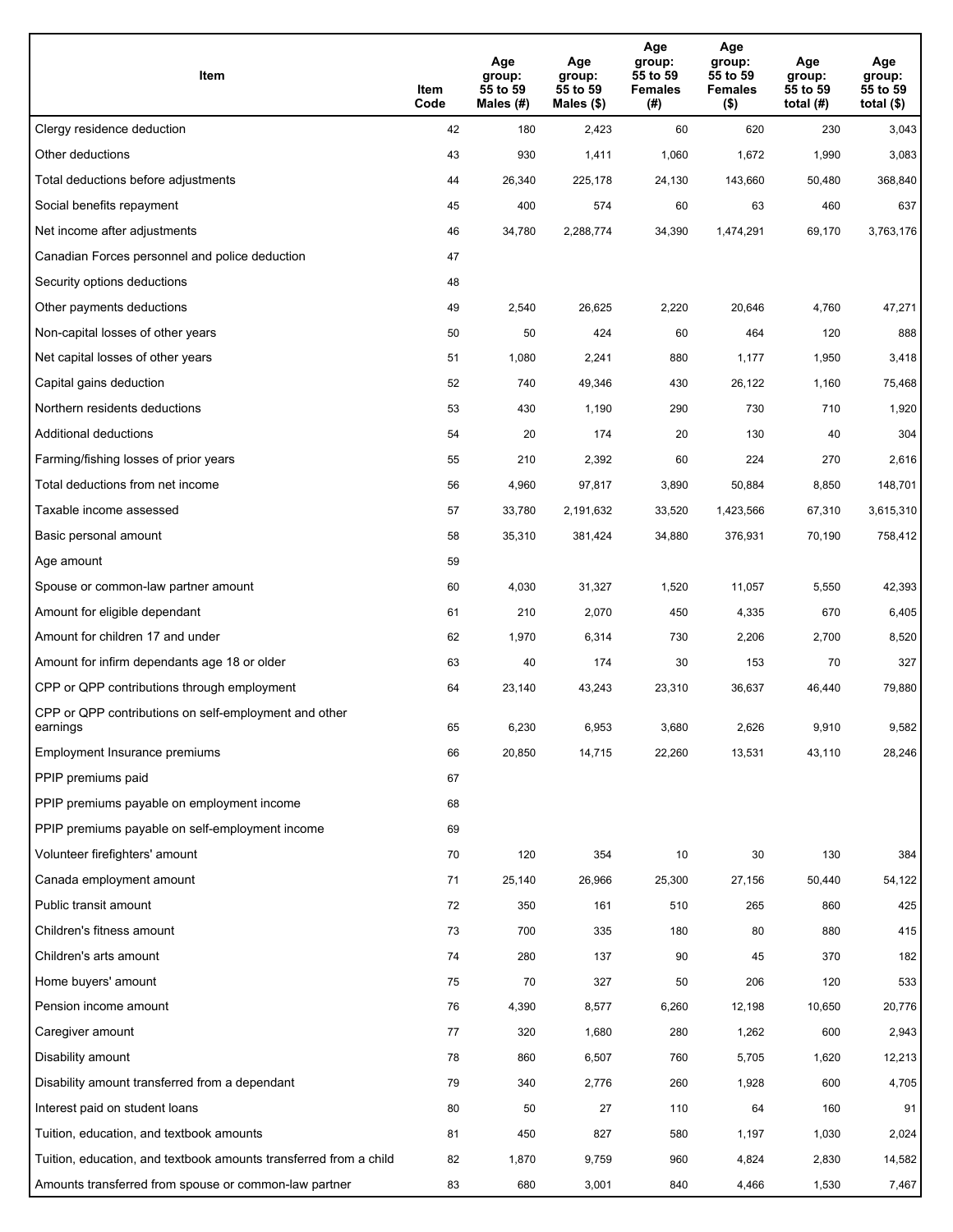| <b>Item</b>                                         | Item<br>Code | Age<br>group:<br>55 to 59<br>Males $(H)$ | Age<br>group:<br>55 to 59<br>Males $(\$)$ | Age<br>group:<br>55 to 59<br><b>Females</b><br>(# ) | Age<br>group:<br>55 to 59<br><b>Females</b><br>$($ \$) | Age<br>group:<br>55 to 59<br>total $(H)$ | Age<br>group:<br>55 to 59<br>total $($)$ |
|-----------------------------------------------------|--------------|------------------------------------------|-------------------------------------------|-----------------------------------------------------|--------------------------------------------------------|------------------------------------------|------------------------------------------|
| Medical expenses                                    | 84           | 4,640                                    | 11,166                                    | 6,970                                               | 15,456                                                 | 11,610                                   | 26,621                                   |
| Total tax credits on personal amounts               | 85           | 35,310                                   | 83,824                                    | 34,880                                              | 78,354                                                 | 70,190                                   | 162,188                                  |
| Allowable charitable donations and government gifts | 86           | 12,070                                   | 28,600                                    | 10,160                                              | 13,907                                                 | 22,230                                   | 42,506                                   |
| Eligible cultural and ecological gifts              | 87           |                                          |                                           |                                                     |                                                        |                                          |                                          |
| Total tax credit on donations and gifts             | 88           | 12,020                                   | 8,033                                     | 10,120                                              | 3,811                                                  | 22,140                                   | 11,844                                   |
| Total federal non-refundable tax credits            | 89           | 35,310                                   | 91,857                                    | 34,880                                              | 82,165                                                 | 70,190                                   | 174,032                                  |
| Federal dividend tax credit                         | 90           | 10,250                                   | 28,021                                    | 8,030                                               | 16,402                                                 | 18,280                                   | 44,423                                   |
| Overseas employment tax credit                      | 91           | 20                                       | 191                                       |                                                     |                                                        | 20                                       | 191                                      |
| Minimum tax carryover                               | 92           | 360                                      | 1,100                                     | 200                                                 | 647                                                    | 560                                      | 1,746                                    |
| Basic federal tax                                   | 93           | 29,010                                   | 314,285                                   | 26.590                                              | 161,039                                                | 55,600                                   | 475,345                                  |
| Federal Foreign Tax Credit                          | 94           | 2,150                                    | 713                                       | 2,110                                               | 263                                                    | 4,260                                    | 976                                      |
| Federal Political contribution tax credit           | 95           | 540                                      | 96                                        | 310                                                 | 45                                                     | 850                                      | 141                                      |
| <b>Investment Tax Credit</b>                        | 96           | 240                                      | 393                                       | 70                                                  | 63                                                     | 310                                      | 455                                      |
| Labour-sponsored funds tax credit                   | 97           | 1,810                                    | 1,199                                     | 1,190                                               | 758                                                    | 3,000                                    | 1,957                                    |
| Alternative minimum tax payable                     | 98           | 330                                      | 1,777                                     | 150                                                 | 878                                                    | 490                                      | 2,656                                    |
| Net federal tax                                     | 99           | 28,950                                   | 312,007                                   | 26,530                                              | 159,925                                                | 55,480                                   | 471,953                                  |
| CPP contributions on self-employment                | 100          | 6,230                                    | 13,907                                    | 3,680                                               | 5,252                                                  | 9,910                                    | 19,164                                   |
| Social Benefits repayment                           | 101          | 400                                      | 574                                       | 60                                                  | 63                                                     | 460                                      | 637                                      |
| <b>Net Provincial Tax</b>                           | 102          | 27,720                                   | 179,949                                   | 24,800                                              | 96,112                                                 | 52,520                                   | 276,073                                  |
| Total tax payable                                   | 103          | 30,270                                   | 506,438                                   | 27,530                                              | 261,353                                                | 57,800                                   | 767,828                                  |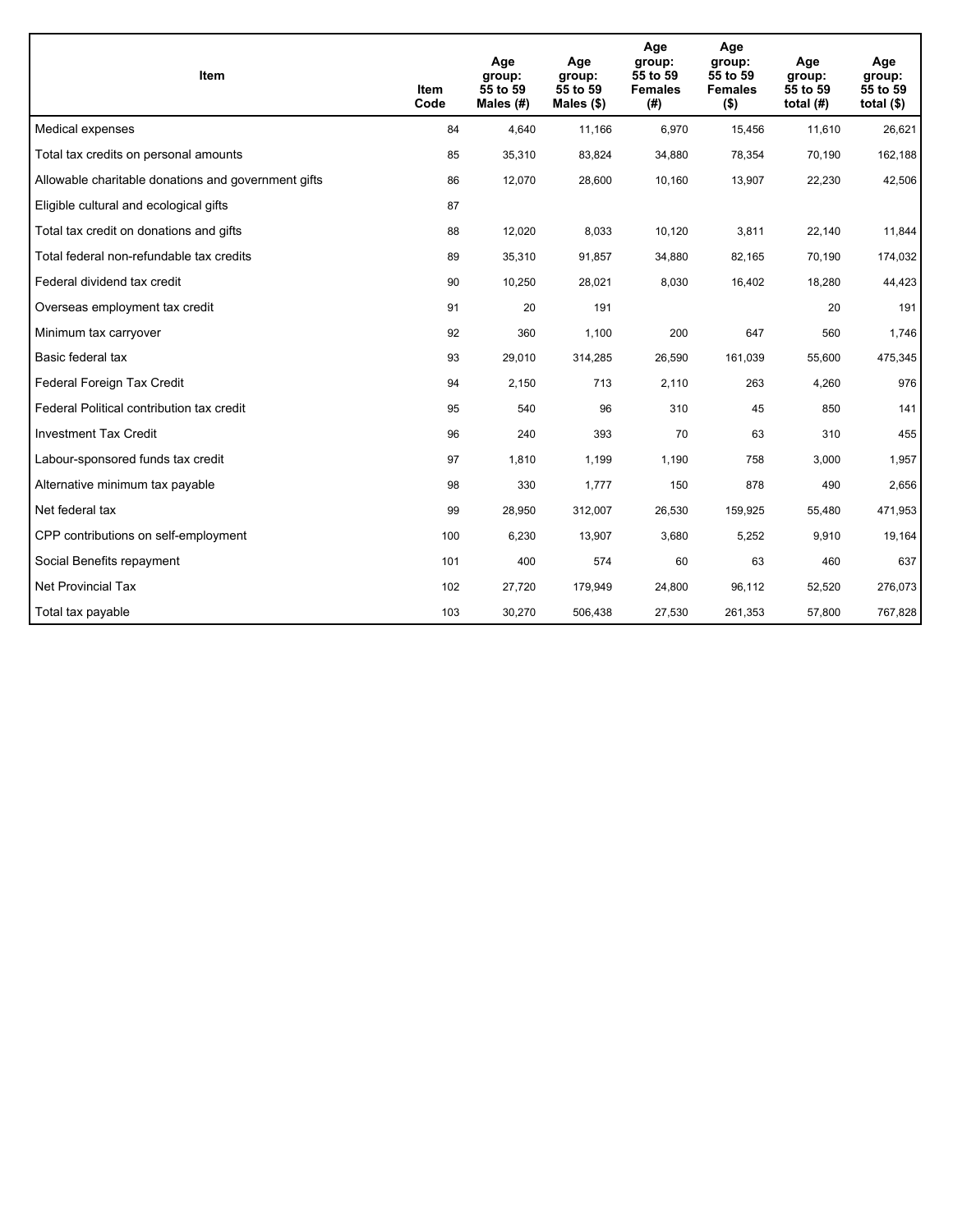| Item                                                                                           | Item<br>Code   | Age<br>group:<br>60 to 64<br>Males (#) | Age<br>group:<br>60 to 64<br>Males $(\$)$ | Age<br>group:<br>60 to 64<br><b>Females</b><br>(#) | Age<br>group:<br>60 to 64<br><b>Females</b><br>$($ \$) | Age<br>group:<br>60 to 64<br>total $(H)$ | Age<br>group:<br>60 to 64<br>total $($ |
|------------------------------------------------------------------------------------------------|----------------|----------------------------------------|-------------------------------------------|----------------------------------------------------|--------------------------------------------------------|------------------------------------------|----------------------------------------|
| Number of taxable returns                                                                      | $\mathbf{1}$   | 23,720                                 |                                           | 21,060                                             |                                                        | 44,770                                   |                                        |
| Number of non-taxable returns                                                                  | $\overline{a}$ | 4,820                                  |                                           | 7,100                                              |                                                        | 11,920                                   |                                        |
| Total number of returns                                                                        | 3              | 28,530                                 |                                           | 28,160                                             |                                                        | 56,700                                   |                                        |
| Employment income                                                                              | 4              | 16,490                                 | 869.686                                   | 15,710                                             | 525,099                                                | 32,200                                   | 1,394,785                              |
| Commissions (from employment)                                                                  | 5              | 410                                    | 22,894                                    | 140                                                | 2,337                                                  | 550                                      | 25,230                                 |
| Other employment income                                                                        | 6              | 3,010                                  | 21,008                                    | 2,360                                              | 12,474                                                 | 5,370                                    | 33,483                                 |
| Old Age Security pension (OASP)                                                                | $\overline{7}$ |                                        |                                           |                                                    |                                                        |                                          |                                        |
| CPP or QPP benefits                                                                            | 8              | 16,750                                 | 104,580                                   | 17,530                                             | 92,618                                                 | 34,290                                   | 197,198                                |
| Other pensions or superannuation                                                               | 9              | 5,830                                  | 190,769                                   | 6,240                                              | 137,662                                                | 12,070                                   | 328,461                                |
| Elected split-pension amount                                                                   | 10             | 1,620                                  | 10,394                                    | 4,480                                              | 53,628                                                 | 6,100                                    | 64,021                                 |
| Universal Child Care Benefit (UCCB)                                                            | 11             | 30                                     | 34                                        | 100                                                | 106                                                    | 130                                      | 140                                    |
| Employment Insurance and other benefits                                                        | 12             | 1,840                                  | 12,749                                    | 1,200                                              | 5,631                                                  | 3,040                                    | 18,380                                 |
| Taxable amount of dividends from taxable Canadian corporations                                 | 13             | 9,110                                  | 157,872                                   | 7,590                                              | 90,351                                                 | 16,690                                   | 248,223                                |
| Interest and other investment income                                                           | 14             | 11,370                                 | 23,886                                    | 11,990                                             | 23,640                                                 | 23,360                                   | 47,526                                 |
| Net partnership income (Limited or non-active partners only)                                   | 15             | 530                                    | 544                                       | 270                                                | $-35$                                                  | 800                                      | 509                                    |
| Net rental income                                                                              | 16             | 2,730                                  | 18,439                                    | 2,250                                              | 13,106                                                 | 4,990                                    | 31,545                                 |
| Taxable capital gains                                                                          | 17             | 4,460                                  | 80,294                                    | 4,350                                              | 37,563                                                 | 8,810                                    | 117,857                                |
| Registered retirement savings plan income (RRSP)                                               | 18             | 2,260                                  | 25,286                                    | 2,680                                              | 26,818                                                 | 4,940                                    | 52,104                                 |
| Other income                                                                                   | 19             | 9,710                                  | 73,679                                    | 8,290                                              | 48,307                                                 | 18,000                                   | 121,986                                |
| Net business income                                                                            | 20             | 3,630                                  | 65,296                                    | 2,620                                              | 26,008                                                 | 6,250                                    | 91,325                                 |
| Net professional income                                                                        | 21             | 440                                    | 26,232                                    | 270                                                | 7,469                                                  | 720                                      | 33,702                                 |
| Net commission income                                                                          | 22             | 360                                    | 10,882                                    | 250                                                | 3,940                                                  | 610                                      | 14,823                                 |
| Net farming income                                                                             | 23             | 5,170                                  | 70,394                                    | 2,060                                              | 21,991                                                 | 7,230                                    | 92,386                                 |
| Net fishing income                                                                             | 24             | 30                                     | 34                                        |                                                    |                                                        | 30                                       | 67                                     |
| Workers' compensation benefits                                                                 | 25             | 840                                    | 11,710                                    | 470                                                | 4,485                                                  | 1,310                                    | 16,195                                 |
| Social assistance payments                                                                     | 26             | 1,190                                  | 10,438                                    | 1,130                                              | 9,915                                                  | 2,310                                    | 20,367                                 |
| Net federal supplements                                                                        | 27             | 240                                    | 1,613                                     | 2,180                                              | 12,384                                                 | 2,410                                    | 13,997                                 |
| Total income assessed                                                                          | 28             | 28,400                                 | 1,808,741                                 | 28,050                                             | 1,157,552                                              | 56,450                                   | 2,966,360                              |
| Registered pension plan contributions (RPP)                                                    | 29             | 4,950                                  | 19,865                                    | 6,740                                              | 21,353                                                 | 11,680                                   | 41,218                                 |
| RRSP deduction                                                                                 | 30             | 9,010                                  | 71,657                                    | 7,590                                              | 39,266                                                 | 16,600                                   | 110,923                                |
| Deduction for elected split-pension amount                                                     | 31             | 3,280                                  | 39,501                                    | 1,690                                              | 10,461                                                 | 4,970                                    | 49,965                                 |
| Annual union, professional, or like dues                                                       | 32             | 4,850                                  | 3,861                                     | 6,680                                              | 4,342                                                  | 11,520                                   | 8,204                                  |
| Child care expenses                                                                            | 33             | 30                                     | 67                                        |                                                    |                                                        | 50                                       | 105                                    |
| Business investment loss                                                                       | 34             | 10                                     | 127                                       | 10                                                 | 59                                                     | 20                                       | 186                                    |
| Moving expenses                                                                                | 35             | 80                                     | 520                                       | 50                                                 | 217                                                    | 130                                      | 737                                    |
| Support payments made                                                                          | 36             | 140                                    | 2,671                                     |                                                    |                                                        | 140                                      | 2,680                                  |
| Carrying charges and interest expenses                                                         | 37             | 5,920                                  | 8,388                                     | 4,520                                              | 4,538                                                  | 10,440                                   | 12,927                                 |
| Deductions for CPP/QPP contributions on self-employment and other<br>earnings                  | 38             | 5,270                                  | 5,468                                     | 2,990                                              | 2,087                                                  | 8,260                                    | 7,557                                  |
| Deductions for provincial parental insurance plan (PPIP) premiums on<br>self-employment income | 39             |                                        |                                           |                                                    |                                                        |                                          |                                        |
| Exploration and development expenses                                                           | 40             | 360                                    | 3,157                                     | 160                                                | 621                                                    | 520                                      | 3,778                                  |
| Other employment expenses                                                                      | 41             | 1,250                                  | 6,842                                     | 450                                                | 1,299                                                  | 1,700                                    | 8,141                                  |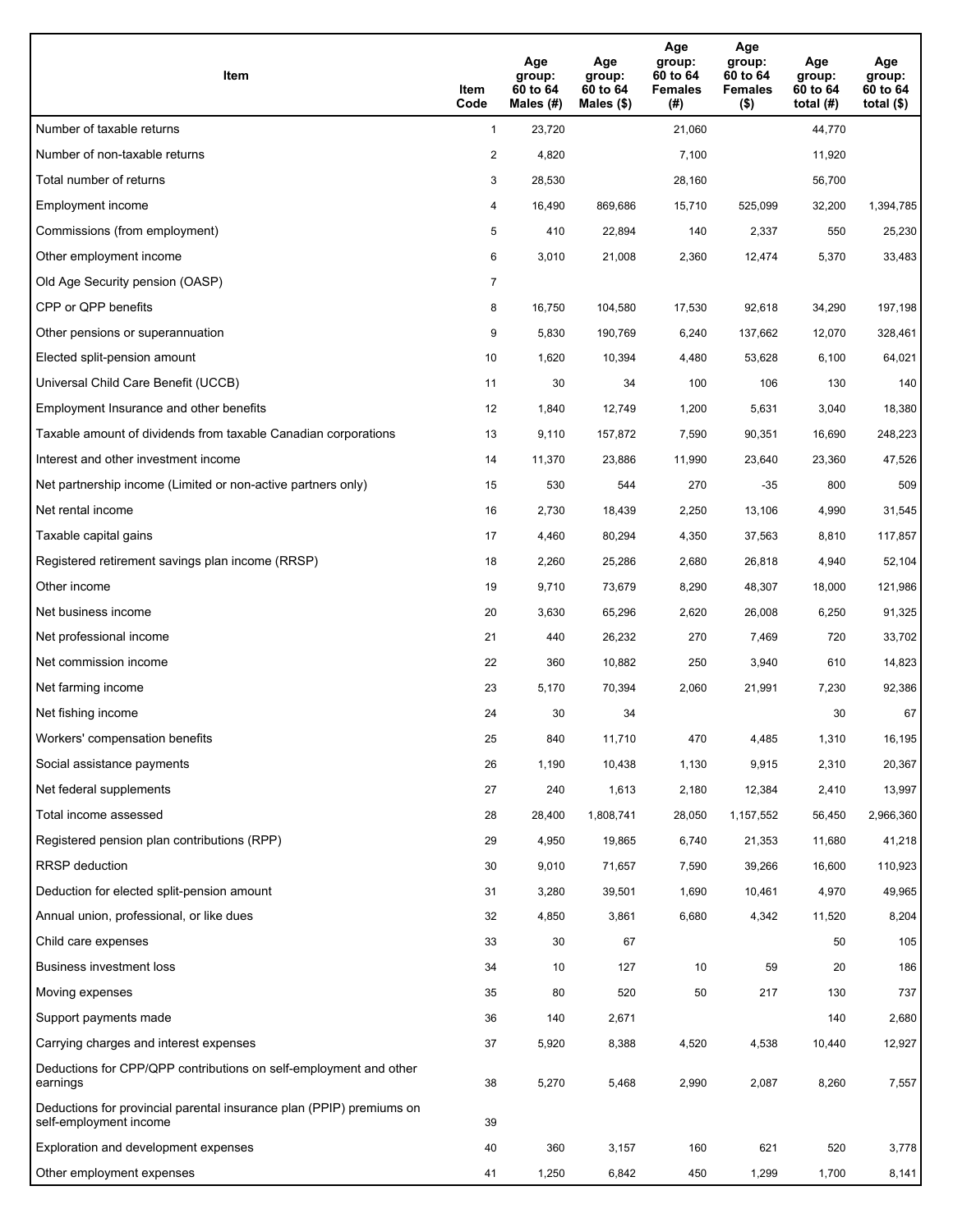| Item                                                              | Item<br>Code | Age<br>group:<br>60 to 64<br>Males (#) | Age<br>group:<br>60 to 64<br>Males (\$) | Age<br>group:<br>60 to 64<br><b>Females</b><br>(# ) | Age<br>group:<br>60 to 64<br><b>Females</b><br>$($ \$) | Age<br>group:<br>60 to 64<br>total $(H)$ | Age<br>group:<br>60 to 64<br>total $($)$ |
|-------------------------------------------------------------------|--------------|----------------------------------------|-----------------------------------------|-----------------------------------------------------|--------------------------------------------------------|------------------------------------------|------------------------------------------|
| Clergy residence deduction                                        | 42           | 130                                    | 1,539                                   | 40                                                  | 465                                                    | 170                                      | 2,004                                    |
| Other deductions                                                  | 43           | 960                                    | 1,767                                   | 890                                                 | 1,573                                                  | 1,850                                    | 3,340                                    |
| Total deductions before adjustments                               | 44           | 19,780                                 | 165,433                                 | 16,680                                              | 86,332                                                 | 36,460                                   | 251,768                                  |
| Social benefits repayment                                         | 45           | 310                                    | 458                                     | 60                                                  | 98                                                     | 370                                      | 555                                      |
| Net income after adjustments                                      | 46           | 28,150                                 | 1,645,838                               | 27,940                                              | 1,071,955                                              | 56,090                                   | 2,717,856                                |
| Canadian Forces personnel and police deduction                    | 47           |                                        |                                         |                                                     |                                                        |                                          |                                          |
| Security options deductions                                       | 48           | 40                                     | 1,693                                   |                                                     |                                                        | 50                                       | 1,704                                    |
| Other payments deductions                                         | 49           | 2,230                                  | 23,757                                  | 3,630                                               | 26,797                                                 | 5,860                                    | 50,569                                   |
| Non-capital losses of other years                                 | 50           | 50                                     | 744                                     | 40                                                  | 307                                                    | 100                                      | 1,051                                    |
| Net capital losses of other years                                 | 51           | 1,020                                  | 1,865                                   | 910                                                 | 1,348                                                  | 1,930                                    | 3,213                                    |
| Capital gains deduction                                           | 52           | 670                                    | 47,179                                  | 410                                                 | 25,145                                                 | 1,080                                    | 72,324                                   |
| Northern residents deductions                                     | 53           | 310                                    | 840                                     | 200                                                 | 511                                                    | 510                                      | 1,351                                    |
| Additional deductions                                             | 54           | 40                                     | 126                                     | 50                                                  | 187                                                    | 90                                       | 314                                      |
| Farming/fishing losses of prior years                             | 55           | 180                                    | 1,909                                   | 50                                                  | 245                                                    | 230                                      | 2,153                                    |
| Total deductions from net income                                  | 56           | 4,380                                  | 78,160                                  | 5,130                                               | 54,571                                                 | 9,510                                    | 132,746                                  |
| Taxable income assessed                                           | 57           | 27,760                                 | 1,568,217                               | 27,390                                              | 1,017,596                                              | 55,150                                   | 2,585,862                                |
| Basic personal amount                                             | 58           | 28,530                                 | 308,413                                 | 28,160                                              | 304,381                                                | 56,700                                   | 612,826                                  |
| Age amount                                                        | 59           |                                        |                                         |                                                     |                                                        |                                          |                                          |
| Spouse or common-law partner amount                               | 60           | 3,390                                  | 24,248                                  | 990                                                 | 6,279                                                  | 4,380                                    | 30,527                                   |
| Amount for eligible dependant                                     | 61           | 90                                     | 901                                     | 170                                                 | 1,666                                                  | 260                                      | 2,567                                    |
| Amount for children 17 and under                                  | 62           | 600                                    | 1,934                                   | 210                                                 | 729                                                    | 800                                      | 2,663                                    |
| Amount for infirm dependants age 18 or older                      | 63           | 40                                     | 212                                     | 20                                                  | 84                                                     | 70                                       | 295                                      |
| CPP or QPP contributions through employment                       | 64           | 14,330                                 | 23,911                                  | 13,460                                              | 18,288                                                 | 27,790                                   | 42,199                                   |
| CPP or QPP contributions on self-employment and other<br>earnings | 65           | 5,270                                  | 5,468                                   | 2,990                                               | 2.087                                                  | 8,260                                    | 7,557                                    |
| Employment Insurance premiums                                     | 66           | 12,960                                 | 8,261                                   | 12,830                                              | 6,847                                                  | 25,790                                   | 15,108                                   |
| PPIP premiums paid                                                | 67           |                                        |                                         |                                                     |                                                        |                                          |                                          |
| PPIP premiums payable on employment income                        | 68           |                                        |                                         |                                                     |                                                        |                                          |                                          |
| PPIP premiums payable on self-employment income                   | 69           |                                        |                                         |                                                     |                                                        |                                          |                                          |
| Volunteer firefighters' amount                                    | 70           | 60                                     | 183                                     |                                                     |                                                        | 60                                       | 186                                      |
| Canada employment amount                                          | 71           | 16,970                                 | 17,762                                  | 16,020                                              | 16,810                                                 | 32,980                                   | 34,572                                   |
| Public transit amount                                             | 72           | 220                                    | 101                                     | 340                                                 | 176                                                    | 560                                      | 278                                      |
| Children's fitness amount                                         | 73           | 170                                    | 80                                      | 40                                                  | 21                                                     | 210                                      | 101                                      |
| Children's arts amount                                            | 74           | 80                                     | 38                                      | 20                                                  | 9                                                      | 100                                      | 47                                       |
| Home buyers' amount                                               | 75           | 40                                     | 157                                     | 30                                                  | 112                                                    | 60                                       | 268                                      |
| Pension income amount                                             | 76           | 7,170                                  | 13,981                                  | 9,150                                               | 17,749                                                 | 16,320                                   | 31,732                                   |
| Caregiver amount                                                  | 77           | 230                                    | 1,201                                   | 200                                                 | 916                                                    | 430                                      | 2,117                                    |
| Disability amount                                                 | 78           | 970                                    | 7,343                                   | 850                                                 | 6,406                                                  | 1,830                                    | 13,749                                   |
| Disability amount transferred from a dependant                    | 79           | 240                                    | 1,867                                   | 190                                                 | 1,370                                                  | 430                                      | 3,237                                    |
| Interest paid on student loans                                    | 80           | 20                                     | 9                                       | 30                                                  | 14                                                     | 50                                       | 24                                       |
| Tuition, education, and textbook amounts                          | 81           | 270                                    | 300                                     | 230                                                 | 398                                                    | 500                                      | 698                                      |
| Tuition, education, and textbook amounts transferred from a child | 82           | 670                                    | 3,356                                   | 250                                                 | 1,173                                                  | 910                                      | 4,529                                    |
| Amounts transferred from spouse or common-law partner             | 83           | 970                                    | 4,231                                   | 1,820                                               | 9,750                                                  | 2,790                                    | 13,981                                   |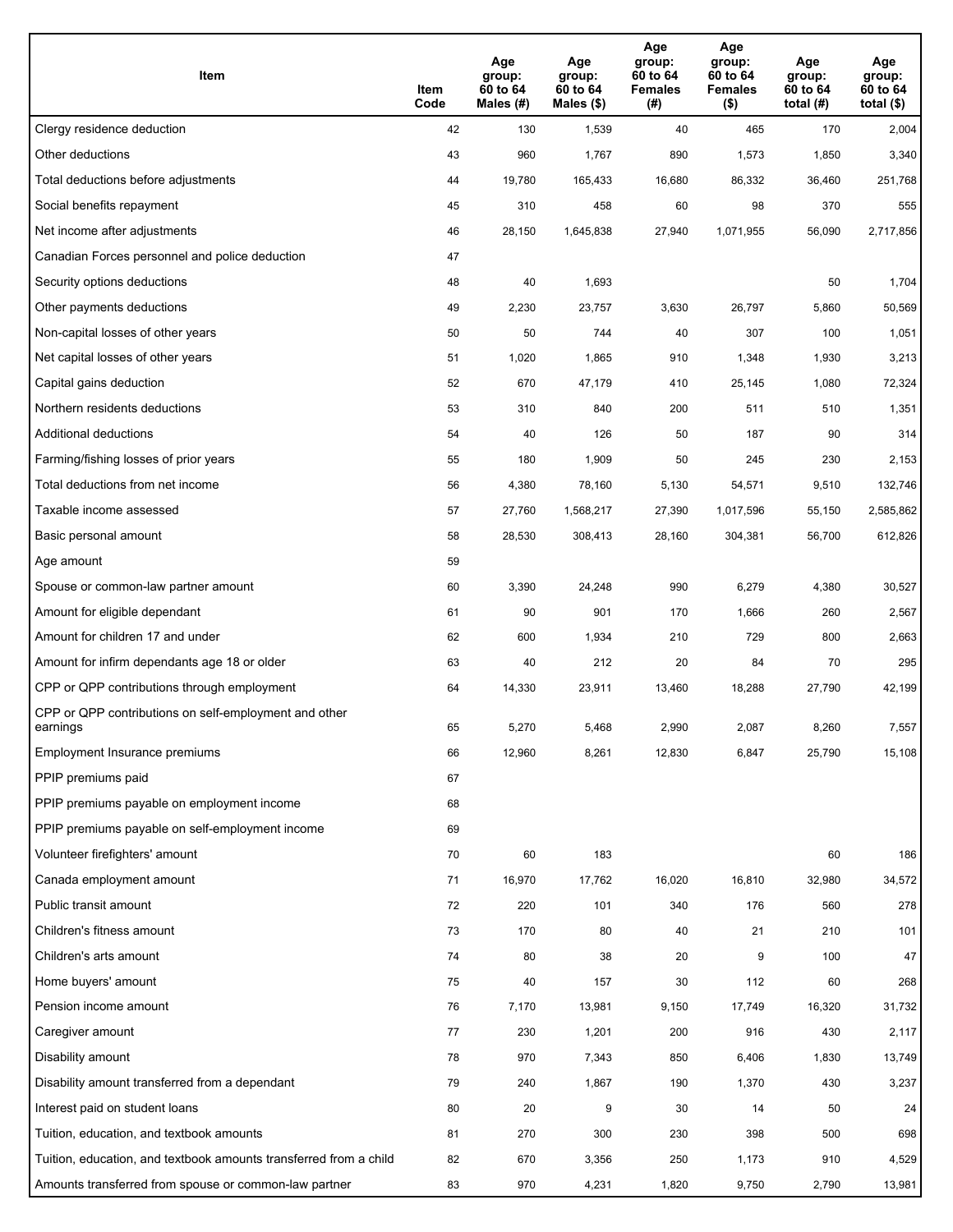| <b>Item</b>                                         | Item<br>Code | Age<br>group:<br>60 to 64<br>Males $(H)$ | Age<br>group:<br>60 to 64<br>Males $(\$)$ | Age<br>group:<br>60 to 64<br><b>Females</b><br>(# ) | Age<br>group:<br>60 to 64<br><b>Females</b><br>$($ \$) | Age<br>group:<br>60 to 64<br>total $(H)$ | Age<br>group:<br>60 to 64<br>total $($)$ |
|-----------------------------------------------------|--------------|------------------------------------------|-------------------------------------------|-----------------------------------------------------|--------------------------------------------------------|------------------------------------------|------------------------------------------|
| Medical expenses                                    | 84           | 5,240                                    | 13,527                                    | 7,460                                               | 18,333                                                 | 12,700                                   | 31,860                                   |
| Total tax credits on personal amounts               | 85           | 28,530                                   | 65,624                                    | 28,160                                              | 62,040                                                 | 56,700                                   | 127,669                                  |
| Allowable charitable donations and government gifts | 86           | 10,380                                   | 20,544                                    | 8,100                                               | 12,472                                                 | 18,490                                   | 33,016                                   |
| Eligible cultural and ecological gifts              | 87           |                                          |                                           |                                                     |                                                        |                                          |                                          |
| Total tax credit on donations and gifts             | 88           | 10,340                                   | 5,733                                     | 8,070                                               | 3,438                                                  | 18,410                                   | 9,170                                    |
| Total federal non-refundable tax credits            | 89           | 28,530                                   | 71,357                                    | 28,160                                              | 65,478                                                 | 56,700                                   | 136,840                                  |
| Federal dividend tax credit                         | 90           | 9,100                                    | 21,365                                    | 7,060                                               | 12,149                                                 | 16,160                                   | 33,514                                   |
| Overseas employment tax credit                      | 91           |                                          |                                           |                                                     |                                                        |                                          |                                          |
| Minimum tax carryover                               | 92           | 330                                      | 967                                       | 160                                                 | 356                                                    | 490                                      | 1,322                                    |
| Basic federal tax                                   | 93           | 22,780                                   | 213,536                                   | 20,340                                              | 106,186                                                | 43,120                                   | 319,726                                  |
| Federal Foreign Tax Credit                          | 94           | 2,150                                    | 971                                       | 2,030                                               | 281                                                    | 4,180                                    | 1,252                                    |
| Federal Political contribution tax credit           | 95           | 640                                      | 109                                       | 330                                                 | 52                                                     | 970                                      | 161                                      |
| <b>Investment Tax Credit</b>                        | 96           | 180                                      | 178                                       | 60                                                  | 31                                                     | 240                                      | 209                                      |
| Labour-sponsored funds tax credit                   | 97           | 950                                      | 632                                       | 620                                                 | 394                                                    | 1,570                                    | 1,026                                    |
| Alternative minimum tax payable                     | 98           | 260                                      | 1,531                                     | 140                                                 | 680                                                    | 410                                      | 2,211                                    |
| Net federal tax                                     | 99           | 22,710                                   | 211,662                                   | 20,270                                              | 105,429                                                | 42,980                                   | 317,095                                  |
| CPP contributions on self-employment                | 100          | 5,270                                    | 10,937                                    | 2,990                                               | 4,175                                                  | 8,260                                    | 15, 113                                  |
| Social Benefits repayment                           | 101          | 310                                      | 458                                       | 60                                                  | 98                                                     | 370                                      | 555                                      |
| <b>Net Provincial Tax</b>                           | 102          | 21,430                                   | 122,578                                   | 18,530                                              | 63,642                                                 | 39,960                                   | 186,222                                  |
| Total tax payable                                   | 103          | 23,720                                   | 345,634                                   | 21,060                                              | 173,344                                                | 44,770                                   | 518,985                                  |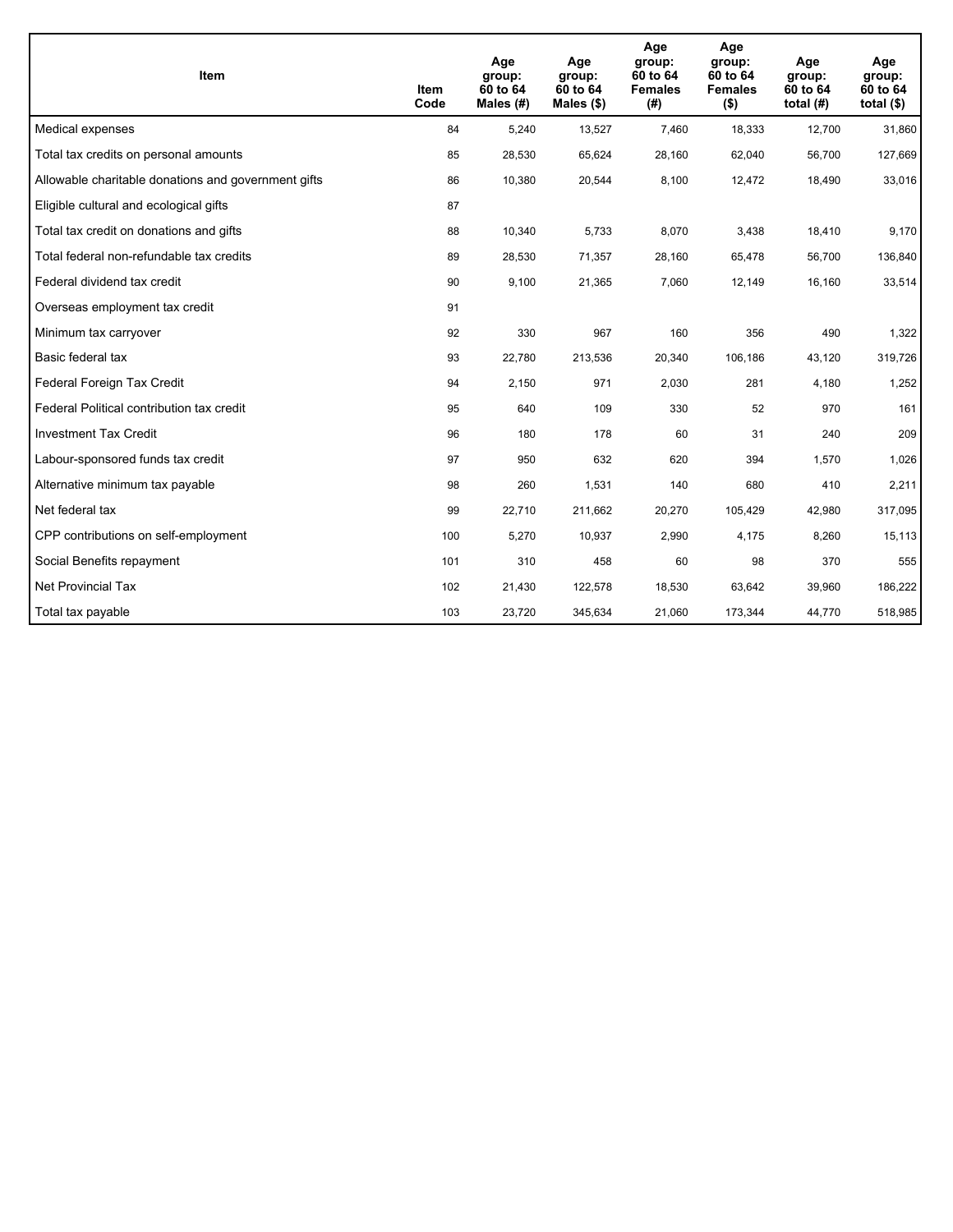| Item                                                                                           | Item<br>Code   | Age<br>group:<br>65 to 69<br>Males (#) | Age<br>group:<br>65 to 69<br>Males $(\$)$ | Age<br>group:<br>65 to 69<br><b>Females</b><br>(#) | Age<br>group:<br>65 to 69<br><b>Females</b><br>$($ \$) | Age<br>group:<br>65 to 69<br>total $(H)$ | Age<br>group:<br>65 to 69<br>total $($)$ |
|------------------------------------------------------------------------------------------------|----------------|----------------------------------------|-------------------------------------------|----------------------------------------------------|--------------------------------------------------------|------------------------------------------|------------------------------------------|
| Number of taxable returns                                                                      | $\mathbf{1}$   | 15,890                                 |                                           | 13,390                                             |                                                        | 29,280                                   |                                          |
| Number of non-taxable returns                                                                  | $\overline{2}$ | 6,390                                  |                                           | 9,130                                              |                                                        | 15,520                                   |                                          |
| Total number of returns                                                                        | 3              | 22,280                                 |                                           | 22,520                                             |                                                        | 44,800                                   |                                          |
| Employment income                                                                              | 4              | 8,090                                  | 339,448                                   | 6,450                                              | 158,783                                                | 14,540                                   | 498,231                                  |
| Commissions (from employment)                                                                  | 5              | 180                                    | 7,950                                     | 60                                                 | 970                                                    | 240                                      | 8,920                                    |
| Other employment income                                                                        | 6              | 1,800                                  | 5,457                                     | 1,180                                              | 3,044                                                  | 2,980                                    | 8,501                                    |
| Old Age Security pension (OASP)                                                                | 7              | 22,130                                 | 121,875                                   | 22,390                                             | 124,686                                                | 44,520                                   | 246,561                                  |
| CPP or QPP benefits                                                                            | 8              | 21,280                                 | 146,512                                   | 21,070                                             | 119,231                                                | 42,350                                   | 265,743                                  |
| Other pensions or superannuation                                                               | 9              | 11,020                                 | 227,289                                   | 11,370                                             | 150,367                                                | 22,390                                   | 377,656                                  |
| Elected split-pension amount                                                                   | 10             | 1,490                                  | 8,753                                     | 4,830                                              | 48,216                                                 | 6,320                                    | 56,969                                   |
| Universal Child Care Benefit (UCCB)                                                            | 11             | 20                                     | 19                                        | 50                                                 | 44                                                     | 70                                       | 62                                       |
| Employment Insurance and other benefits                                                        | 12             | 1,090                                  | 8,201                                     | 420                                                | 2,132                                                  | 1,510                                    | 10,333                                   |
| Taxable amount of dividends from taxable Canadian corporations                                 | 13             | 7,210                                  | 113,872                                   | 6,140                                              | 55,755                                                 | 13,340                                   | 169,627                                  |
| Interest and other investment income                                                           | 14             | 9,900                                  | 24,114                                    | 10,750                                             | 22,793                                                 | 20,660                                   | 46,907                                   |
| Net partnership income (Limited or non-active partners only)                                   | 15             | 360                                    | 294                                       | 210                                                | 134                                                    | 570                                      | 427                                      |
| Net rental income                                                                              | 16             | 1,950                                  | 14,962                                    | 1,630                                              | 10,427                                                 | 3,580                                    | 25,389                                   |
| Taxable capital gains                                                                          | 17             | 3,840                                  | 50,726                                    | 3,790                                              | 26,468                                                 | 7,640                                    | 77,194                                   |
| Registered retirement savings plan income (RRSP)                                               | 18             | 2,100                                  | 21,928                                    | 2,180                                              | 20,305                                                 | 4,280                                    | 42,232                                   |
| Other income                                                                                   | 19             | 6,600                                  | 21,949                                    | 5,320                                              | 11,512                                                 | 11,920                                   | 33,461                                   |
| Net business income                                                                            | 20             | 2,360                                  | 27,809                                    | 1,480                                              | 11,692                                                 | 3,840                                    | 39,501                                   |
| Net professional income                                                                        | 21             | 300                                    | 18,067                                    | 130                                                | 1,942                                                  | 430                                      | 20,008                                   |
| Net commission income                                                                          | 22             | 260                                    | 4,587                                     | 150                                                | 2,239                                                  | 410                                      | 6,826                                    |
| Net farming income                                                                             | 23             | 4,120                                  | 44,930                                    | 1,670                                              | 17,042                                                 | 5,790                                    | 61,972                                   |
| Net fishing income                                                                             | 24             | 20                                     | 43                                        |                                                    |                                                        | 20                                       | 64                                       |
| Workers' compensation benefits                                                                 | 25             | 370                                    | 3,468                                     | 210                                                | 1,848                                                  | 580                                      | 5,316                                    |
| Social assistance payments                                                                     | 26             | 1,630                                  | 4,359                                     | 1,650                                              | 4,327                                                  | 3,280                                    | 8,685                                    |
| Net federal supplements                                                                        | 27             | 5,140                                  | 22,602                                    | 5,860                                              | 25,891                                                 | 11,000                                   | 48,493                                   |
| Total income assessed                                                                          | 28             | 22,280                                 | 1,239,284                                 | 22,520                                             | 820,521                                                | 44,790                                   | 2,059,805                                |
| Registered pension plan contributions (RPP)                                                    | 29             | 1,670                                  | 5,430                                     | 1,720                                              | 4,282                                                  | 3,390                                    | 9,713                                    |
| RRSP deduction                                                                                 | 30             | 4,350                                  | 34,703                                    | 3,080                                              | 16,145                                                 | 7,430                                    | 50,848                                   |
| Deduction for elected split-pension amount                                                     | 31             | 5,120                                  | 56,759                                    | 1,760                                              | 10,162                                                 | 6,880                                    | 66,921                                   |
| Annual union, professional, or like dues                                                       | 32             | 2,040                                  | 1,223                                     | 2,280                                              | 1,049                                                  | 4,320                                    | 2,272                                    |
| Child care expenses                                                                            | 33             |                                        |                                           |                                                    |                                                        | 10                                       | 11                                       |
| Business investment loss                                                                       | 34             | 20                                     | 394                                       | 10                                                 | 169                                                    | 30                                       | 563                                      |
| Moving expenses                                                                                | 35             | 50                                     | 276                                       | 20                                                 | 81                                                     | 60                                       | 357                                      |
| Support payments made                                                                          | 36             | 80                                     | 979                                       |                                                    |                                                        | 80                                       | 979                                      |
| Carrying charges and interest expenses                                                         | 37             | 5,200                                  | 7,080                                     | 4,080                                              | 4,221                                                  | 9,270                                    | 11,302                                   |
| Deductions for CPP/QPP contributions on self-employment and other<br>earnings                  | 38             | 1,940                                  | 1,396                                     | 950                                                | 502                                                    | 2,890                                    | 1,898                                    |
| Deductions for provincial parental insurance plan (PPIP) premiums on<br>self-employment income | 39             |                                        |                                           |                                                    |                                                        |                                          |                                          |
| Exploration and development expenses                                                           | 40             | 330                                    | 1,805                                     | 170                                                | 807                                                    | 500                                      | 2,612                                    |
| Other employment expenses                                                                      | 41             | 580                                    | 2,892                                     | 160                                                | 479                                                    | 730                                      | 3,371                                    |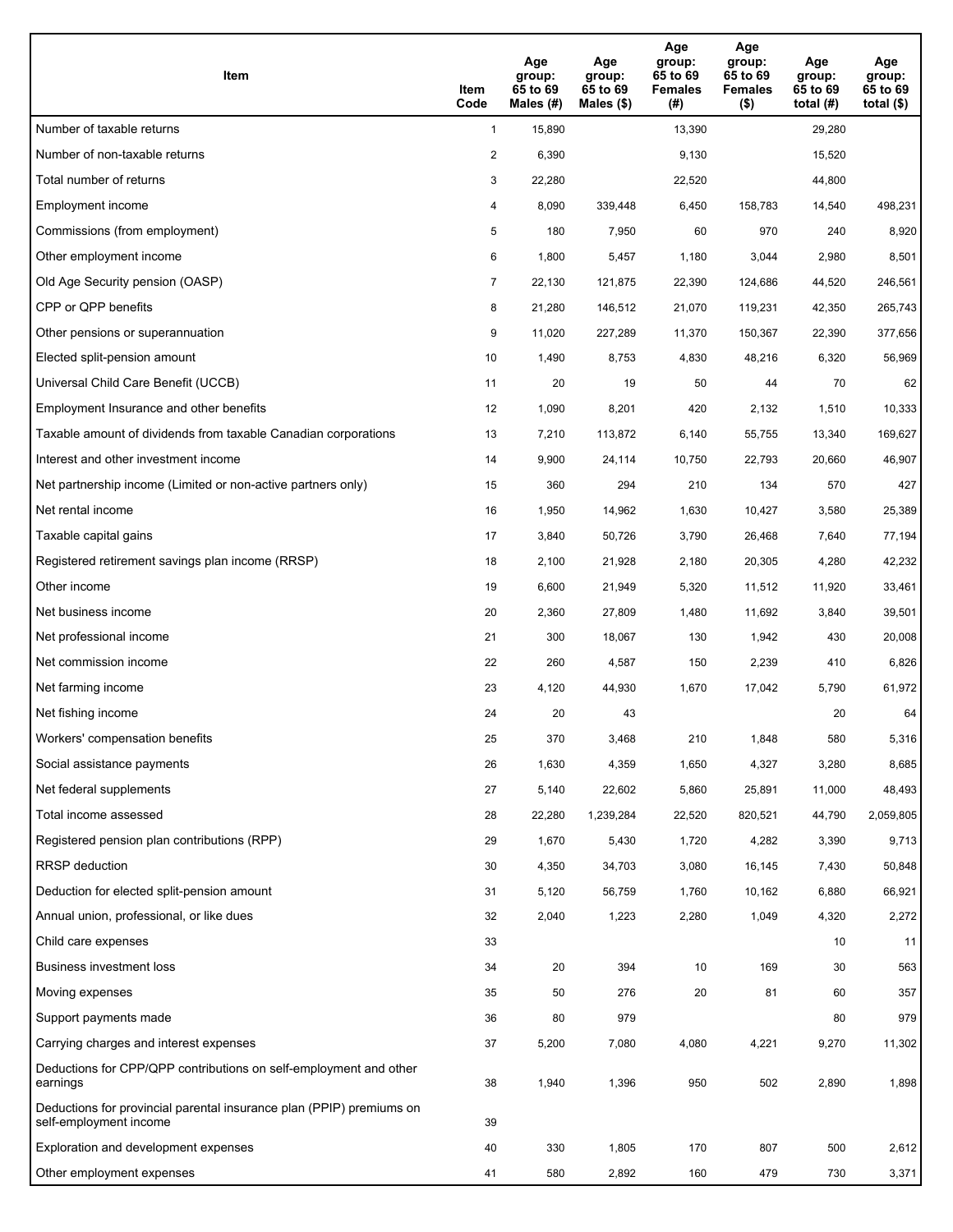| Item                                                              | Item<br>Code | Age<br>group:<br>65 to 69<br>Males (#) | Age<br>group:<br>65 to 69<br>Males (\$) | Age<br>group:<br>65 to 69<br><b>Females</b><br>(#) | Age<br>group:<br>65 to 69<br><b>Females</b><br>$($ \$) | Age<br>group:<br>65 to 69<br>total $(H)$ | Age<br>group:<br>65 to 69<br>total (\$) |
|-------------------------------------------------------------------|--------------|----------------------------------------|-----------------------------------------|----------------------------------------------------|--------------------------------------------------------|------------------------------------------|-----------------------------------------|
| Clergy residence deduction                                        | 42           | 60                                     | 695                                     | 30                                                 | 296                                                    | 100                                      | 992                                     |
| Other deductions                                                  | 43           | 890                                    | 1,301                                   | 770                                                | 2,328                                                  | 1,650                                    | 3,629                                   |
| Total deductions before adjustments                               | 44           | 13,150                                 | 114,941                                 | 9,480                                              | 40,530                                                 | 22,630                                   | 155,471                                 |
| Social benefits repayment                                         | 45           | 2,830                                  | 9,517                                   | 1,220                                              | 3,610                                                  | 4,050                                    | 13,127                                  |
| Net income after adjustments                                      | 46           | 22,160                                 | 1,116,341                               | 22,490                                             | 776,768                                                | 44,650                                   | 1,893,109                               |
| Canadian Forces personnel and police deduction                    | 47           |                                        |                                         |                                                    |                                                        |                                          |                                         |
| Security options deductions                                       | 48           |                                        |                                         |                                                    |                                                        |                                          |                                         |
| Other payments deductions                                         | 49           | 5,500                                  | 30,397                                  | 6,110                                              | 32,055                                                 | 11,610                                   | 62,451                                  |
| Non-capital losses of other years                                 | 50           | 30                                     | 294                                     |                                                    |                                                        | 40                                       | 318                                     |
| Net capital losses of other years                                 | 51           | 850                                    | 1,956                                   | 830                                                | 1,173                                                  | 1,680                                    | 3,129                                   |
| Capital gains deduction                                           | 52           | 520                                    | 29,062                                  | 300                                                | 15,507                                                 | 820                                      | 44,569                                  |
| Northern residents deductions                                     | 53           | 180                                    | 478                                     | 110                                                | 292                                                    | 290                                      | 770                                     |
| Additional deductions                                             | 54           | 120                                    | 240                                     | 170                                                | 857                                                    | 290                                      | 1,097                                   |
| Farming/fishing losses of prior years                             | 55           | 130                                    | 1,424                                   | 40                                                 | 235                                                    | 160                                      | 1,659                                   |
| Total deductions from net income                                  | 56           | 7,050                                  | 66,084                                  | 7,350                                              | 50,203                                                 | 14,400                                   | 116,287                                 |
| Taxable income assessed                                           | 57           | 22,090                                 | 1,051,014                               | 22,450                                             | 726,657                                                | 44,540                                   | 1,777,671                               |
| Basic personal amount                                             | 58           | 22,280                                 | 240,849                                 | 22,520                                             | 243,500                                                | 44,800                                   | 484,349                                 |
| Age amount                                                        | 59           | 19,930                                 | 110,120                                 | 21,600                                             | 128,916                                                | 41,530                                   | 239,035                                 |
| Spouse or common-law partner amount                               | 60           | 2,420                                  | 13,703                                  | 580                                                | 3,058                                                  | 3,000                                    | 16,761                                  |
| Amount for eligible dependant                                     | 61           | 30                                     | 345                                     | 90                                                 | 910                                                    | 130                                      | 1,255                                   |
| Amount for children 17 and under                                  | 62           | 200                                    | 636                                     | 120                                                | 384                                                    | 320                                      | 1,021                                   |
| Amount for infirm dependants age 18 or older                      | 63           | 30                                     | 145                                     | 30                                                 | 128                                                    | 60                                       | 272                                     |
| CPP or QPP contributions through employment                       | 64           | 4,240                                  | 5,058                                   | 3,490                                              | 3,305                                                  | 7,730                                    | 8,364                                   |
| CPP or QPP contributions on self-employment and other<br>earnings | 65           | 1,940                                  | 1,396                                   | 950                                                | 502                                                    | 2,890                                    | 1,898                                   |
| Employment Insurance premiums                                     | 66           | 5,950                                  | 3,086                                   | 4,760                                              | 1,980                                                  | 10,720                                   | 5,067                                   |
| PPIP premiums paid                                                | 67           |                                        |                                         |                                                    |                                                        |                                          |                                         |
| PPIP premiums payable on employment income                        | 68           |                                        |                                         |                                                    |                                                        |                                          |                                         |
| PPIP premiums payable on self-employment income                   | 69           |                                        |                                         |                                                    |                                                        |                                          |                                         |
| Volunteer firefighters' amount                                    | 70           | 30                                     | 87                                      |                                                    |                                                        | 30                                       | 93                                      |
| Canada employment amount                                          | 71           | 8,980                                  | 8,981                                   | 7,030                                              | 7,067                                                  | 16,000                                   | 16,048                                  |
| Public transit amount                                             | 72           | 160                                    | 43                                      | 250                                                | 66                                                     | 400                                      | 109                                     |
| Children's fitness amount                                         | 73           | 60                                     | 27                                      | 20                                                 | $\overline{7}$                                         | 80                                       | 34                                      |
| Children's arts amount                                            | 74           | 30                                     | 15                                      |                                                    |                                                        | 30                                       | 15                                      |
| Home buyers' amount                                               | 75           | 10                                     | 65                                      |                                                    |                                                        | 20                                       | 105                                     |
| Pension income amount                                             | 76           | 11,980                                 | 22,844                                  | 13,760                                             | 26,278                                                 | 25,740                                   | 49,122                                  |
| Caregiver amount                                                  | 77           | 150                                    | 746                                     | 120                                                | 575                                                    | 280                                      | 1,321                                   |
| Disability amount                                                 | 78           | 870                                    | 6,569                                   | 810                                                | 6,115                                                  | 1,680                                    | 12,684                                  |
| Disability amount transferred from a dependant                    | 79           | 150                                    | 1,076                                   | 120                                                | 849                                                    | 270                                      | 1,925                                   |
| Interest paid on student loans                                    | 80           | 10                                     | 4                                       |                                                    |                                                        | 20                                       | 6                                       |
| Tuition, education, and textbook amounts                          | 81           | 90                                     | 67                                      | 80                                                 | 75                                                     | 170                                      | 142                                     |
| Tuition, education, and textbook amounts transferred from a child | 82           | 170                                    | 839                                     | 40                                                 | 173                                                    | 200                                      | 1,012                                   |
| Amounts transferred from spouse or common-law partner             | 83           | 2,110                                  | 11,097                                  | 1,830                                              | 9,669                                                  | 3,940                                    | 20,766                                  |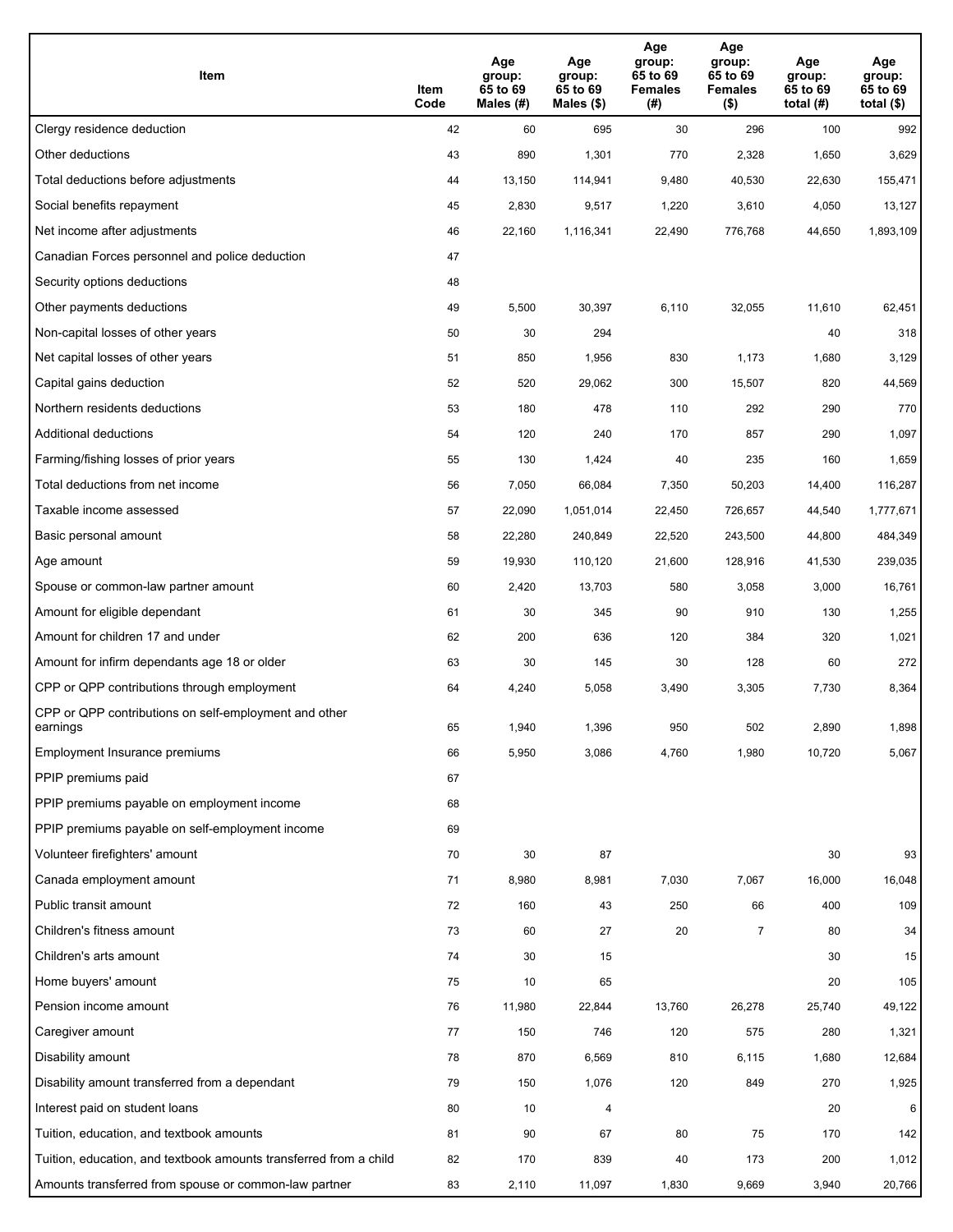| <b>Item</b>                                         | <b>Item</b><br>Code | Age<br>group:<br>65 to 69<br>Males (#) | Age<br>group:<br>65 to 69<br>Males $(\$)$ | Age<br>group:<br>65 to 69<br><b>Females</b><br>(# ) | Age<br>group:<br>65 to 69<br><b>Females</b><br>$($ \$) | Age<br>group:<br>65 to 69<br>total $(H)$ | Age<br>group:<br>65 to 69<br>total $($)$ |
|-----------------------------------------------------|---------------------|----------------------------------------|-------------------------------------------|-----------------------------------------------------|--------------------------------------------------------|------------------------------------------|------------------------------------------|
| Medical expenses                                    | 84                  | 5.110                                  | 13,876                                    | 6,690                                               | 16,692                                                 | 11,800                                   | 30,569                                   |
| Total tax credits on personal amounts               | 85                  | 22,280                                 | 66,251                                    | 22,520                                              | 67,545                                                 | 44,800                                   | 133,796                                  |
| Allowable charitable donations and government gifts | 86                  | 8,050                                  | 20,499                                    | 5,800                                               | 8,658                                                  | 13,840                                   | 29,156                                   |
| Eligible cultural and ecological gifts              | 87                  |                                        |                                           |                                                     |                                                        | 10                                       | 25                                       |
| Total tax credit on donations and gifts             | 88                  | 8,020                                  | 5,762                                     | 5,780                                               | 2,377                                                  | 13,790                                   | 8,139                                    |
| Total federal non-refundable tax credits            | 89                  | 22,280                                 | 72,013                                    | 22,520                                              | 69,922                                                 | 44,800                                   | 141,935                                  |
| Federal dividend tax credit                         | 90                  | 6,900                                  | 15,601                                    | 5,260                                               | 7,517                                                  | 12,160                                   | 23,118                                   |
| Overseas employment tax credit                      | 91                  |                                        |                                           |                                                     |                                                        |                                          |                                          |
| Minimum tax carryover                               | 92                  | 230                                    | 671                                       | 120                                                 | 303                                                    | 350                                      | 974                                      |
| Basic federal tax                                   | 93                  | 15,420                                 | 116,057                                   | 13,040                                              | 55,262                                                 | 28,460                                   | 171,319                                  |
| Federal Foreign Tax Credit                          | 94                  | 1,750                                  | 377                                       | 1,610                                               | 224                                                    | 3,360                                    | 601                                      |
| Federal Political contribution tax credit           | 95                  | 610                                    | 100                                       | 350                                                 | 50                                                     | 960                                      | 150                                      |
| <b>Investment Tax Credit</b>                        | 96                  | 130                                    | 146                                       | 70                                                  | 62                                                     | 200                                      | 208                                      |
| Labour-sponsored funds tax credit                   | 97                  | 350                                    | 240                                       | 170                                                 | 113                                                    | 530                                      | 353                                      |
| Alternative minimum tax payable                     | 98                  | 130                                    | 852                                       | 60                                                  | 449                                                    | 180                                      | 1,301                                    |
| Net federal tax                                     | 99                  | 15,350                                 | 115,212                                   | 12,980                                              | 54,832                                                 | 28,340                                   | 170,044                                  |
| CPP contributions on self-employment                | 100                 | 1,940                                  | 2,792                                     | 950                                                 | 1,005                                                  | 2,890                                    | 3,796                                    |
| Social Benefits repayment                           | 101                 | 2,830                                  | 9,517                                     | 1,220                                               | 3,610                                                  | 4,050                                    | 13,127                                   |
| <b>Net Provincial Tax</b>                           | 102                 | 14,440                                 | 66,562                                    | 11,890                                              | 33,451                                                 | 26,330                                   | 100,013                                  |
| Total tax payable                                   | 103                 | 15,890                                 | 194,083                                   | 13,390                                              | 92,897                                                 | 29,280                                   | 286,980                                  |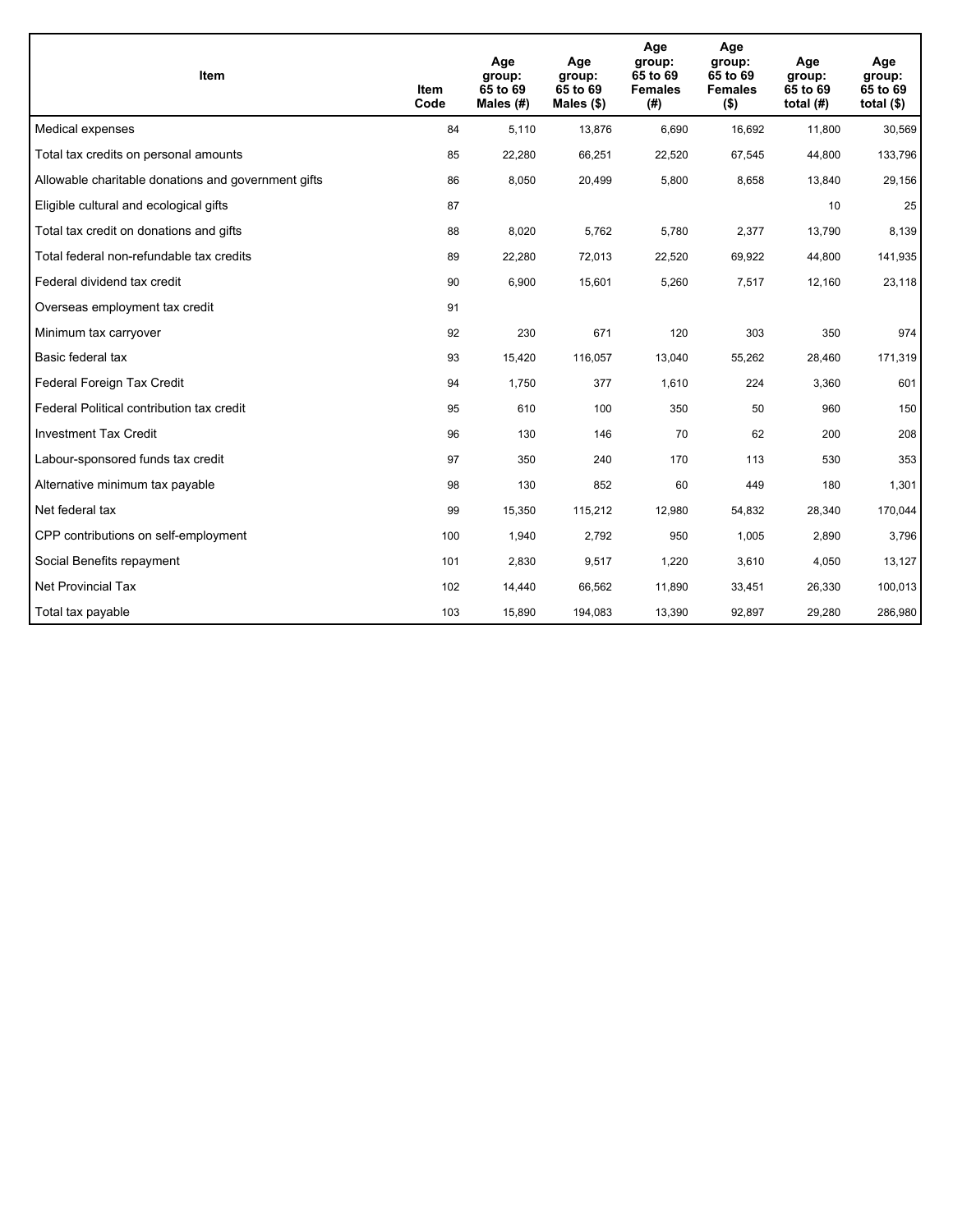| Item                                                                                           | Item<br>Code   | Age<br>group:<br>70 to 74<br>Males $(H)$ | Age<br>group:<br>70 to 74<br>Males (\$) | Age<br>group:<br>70 to 74<br><b>Females</b><br>(# ) | Age<br>group:<br>70 to 74<br><b>Females</b><br>$($ \$) | Age<br>group:<br>70 to 74<br>total $(H)$ | Age<br>group:<br>70 to 74<br>total $($ |
|------------------------------------------------------------------------------------------------|----------------|------------------------------------------|-----------------------------------------|-----------------------------------------------------|--------------------------------------------------------|------------------------------------------|----------------------------------------|
| Number of taxable returns                                                                      | $\mathbf{1}$   | 10,110                                   |                                         | 9,640                                               |                                                        | 19,750                                   |                                        |
| Number of non-taxable returns                                                                  | $\overline{2}$ | 6,320                                    |                                         | 8,200                                               |                                                        | 14,520                                   |                                        |
| Total number of returns                                                                        | 3              | 16,420                                   |                                         | 17,840                                              |                                                        | 34,270                                   |                                        |
| Employment income                                                                              | 4              | 3,080                                    | 89,299                                  | 2,080                                               | 41,627                                                 | 5,160                                    | 130,925                                |
| Commissions (from employment)                                                                  | 5              | 50                                       | 1,308                                   |                                                     |                                                        | 50                                       | 1,313                                  |
| Other employment income                                                                        | 6              | 970                                      | 2,364                                   | 600                                                 | 1,128                                                  | 1,570                                    | 3,493                                  |
| Old Age Security pension (OASP)                                                                | $\overline{7}$ | 16,390                                   | 103,850                                 | 17,810                                              | 113,773                                                | 34,200                                   | 217,623                                |
| CPP or QPP benefits                                                                            | 8              | 16,130                                   | 116,302                                 | 16,800                                              | 99,881                                                 | 32,930                                   | 216,183                                |
| Other pensions or superannuation                                                               | 9              | 10,930                                   | 207,373                                 | 12,120                                              | 158,608                                                | 23,050                                   | 365,981                                |
| Elected split-pension amount                                                                   | 10             | 1,170                                    | 7,015                                   | 3,710                                               | 37,389                                                 | 4,880                                    | 44,404                                 |
| Universal Child Care Benefit (UCCB)                                                            | 11             |                                          |                                         |                                                     |                                                        |                                          |                                        |
| Employment Insurance and other benefits                                                        | 12             | 330                                      | 2,562                                   | 100                                                 | 538                                                    | 430                                      | 3,100                                  |
| Taxable amount of dividends from taxable Canadian corporations                                 | 13             | 5,320                                    | 56,878                                  | 4,920                                               | 40,500                                                 | 10,240                                   | 97,378                                 |
| Interest and other investment income                                                           | 14             | 8,160                                    | 20,377                                  | 9,560                                               | 22,464                                                 | 17,720                                   | 42,841                                 |
| Net partnership income (Limited or non-active partners only)                                   | 15             | 220                                      | 594                                     | 130                                                 | $-208$                                                 | 350                                      | 386                                    |
| Net rental income                                                                              | 16             | 1,320                                    | 9,729                                   | 1,150                                               | 8,347                                                  | 2,460                                    | 18,076                                 |
| Taxable capital gains                                                                          | 17             | 2,960                                    | 30,304                                  | 3,150                                               | 18,412                                                 | 6,100                                    | 48,716                                 |
| Registered retirement savings plan income (RRSP)                                               | 18             | 970                                      | 7,961                                   | 1,050                                               | 7,642                                                  | 2,020                                    | 15,603                                 |
| Other income                                                                                   | 19             | 4,790                                    | 16,687                                  | 4,330                                               | 13,613                                                 | 9,120                                    | 30,300                                 |
| Net business income                                                                            | 20             | 1,280                                    | 10,108                                  | 710                                                 | 4,140                                                  | 2,000                                    | 14,249                                 |
| Net professional income                                                                        | 21             | 190                                      | 8,864                                   | 50                                                  | 1,469                                                  | 240                                      | 10,333                                 |
| Net commission income                                                                          | 22             | 130                                      | 2,608                                   | 80                                                  | 489                                                    | 210                                      | 3,097                                  |
| Net farming income                                                                             | 23             | 3,140                                    | 29,532                                  | 1,290                                               | 12,583                                                 | 4,430                                    | 42,114                                 |
| Net fishing income                                                                             | 24             |                                          |                                         |                                                     |                                                        |                                          |                                        |
| Workers' compensation benefits                                                                 | 25             | 130                                      | 928                                     | 70                                                  | 567                                                    | 200                                      | 1,495                                  |
| Social assistance payments                                                                     | 26             | 1,350                                    | 2,923                                   | 1,530                                               | 3,000                                                  | 2,880                                    | 5,922                                  |
| Net federal supplements                                                                        | 27             | 4,730                                    | 20,797                                  | 5,840                                               | 25,693                                                 | 10,570                                   | 46,490                                 |
| Total income assessed                                                                          | 28             | 16,420                                   | 748,433                                 | 17,840                                              | 612,022                                                | 34,260                                   | 1,360,455                              |
| Registered pension plan contributions (RPP)                                                    | 29             | 230                                      | 699                                     | 170                                                 | 314                                                    | 400                                      | 1,013                                  |
| RRSP deduction                                                                                 | 30             | 1,060                                    | 8,448                                   | 540                                                 | 2,545                                                  | 1,590                                    | 10,993                                 |
| Deduction for elected split-pension amount                                                     | 31             | 4,600                                    | 46,409                                  | 1,150                                               | 6,498                                                  | 5,750                                    | 52,907                                 |
| Annual union, professional, or like dues                                                       | 32             | 710                                      | 284                                     | 540                                                 | 196                                                    | 1,250                                    | 480                                    |
| Child care expenses                                                                            | 33             |                                          |                                         |                                                     |                                                        |                                          |                                        |
| Business investment loss                                                                       | 34             | 10                                       | 161                                     | 10                                                  | 63                                                     | $20\,$                                   | 224                                    |
| Moving expenses                                                                                | 35             |                                          |                                         |                                                     |                                                        |                                          |                                        |
| Support payments made                                                                          | 36             | 50                                       | 451                                     |                                                     |                                                        | 50                                       | 451                                    |
| Carrying charges and interest expenses                                                         | 37             | 4,210                                    | 4,130                                   | 3,720                                               | 3,249                                                  | 7,930                                    | 7,379                                  |
| Deductions for CPP/QPP contributions on self-employment and other<br>earnings                  | 38             | 210                                      | 82                                      | 120                                                 | 34                                                     | 330                                      | 117                                    |
| Deductions for provincial parental insurance plan (PPIP) premiums on<br>self-employment income | 39             |                                          |                                         |                                                     |                                                        |                                          |                                        |
| Exploration and development expenses                                                           | 40             | 210                                      | 1,043                                   | 110                                                 | 533                                                    | 320                                      | 1,576                                  |
| Other employment expenses                                                                      | 41             | 180                                      | 725                                     | 40                                                  | 132                                                    | 220                                      | 857                                    |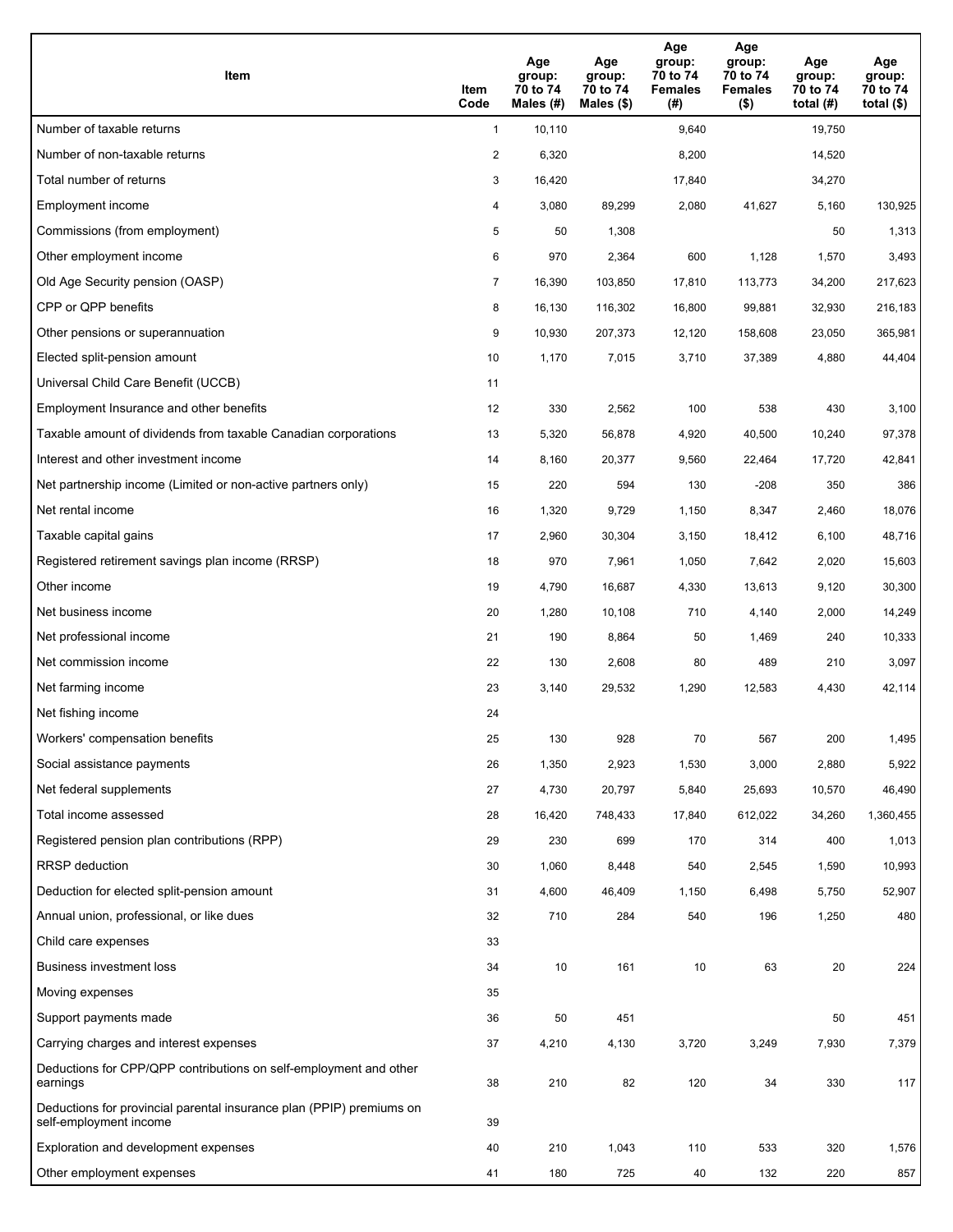| Item                                                              | Item<br>Code | Age<br>group:<br>70 to 74<br>Males (#) | Age<br>group:<br>70 to 74<br>Males (\$) | Age<br>group:<br>70 to 74<br><b>Females</b><br>(# ) | Age<br>group:<br>70 to 74<br>Females<br>$($ \$) | Age<br>group:<br>70 to 74<br>total $(H)$ | Age<br>group:<br>70 to 74<br>total $($)$ |
|-------------------------------------------------------------------|--------------|----------------------------------------|-----------------------------------------|-----------------------------------------------------|-------------------------------------------------|------------------------------------------|------------------------------------------|
| Clergy residence deduction                                        | 42           | 30                                     | 368                                     |                                                     |                                                 | 40                                       | 450                                      |
| Other deductions                                                  | 43           | 560                                    | 2,000                                   | 610                                                 | 8,108                                           | 1,170                                    | 10,108                                   |
| Total deductions before adjustments                               | 44           | 8,070                                  | 64,806                                  | 5,580                                               | 21,760                                          | 13,660                                   | 86,565                                   |
| Social benefits repayment                                         | 45           | 1,450                                  | 5,320                                   | 870                                                 | 2,859                                           | 2,320                                    | 8,180                                    |
| Net income after adjustments                                      | 46           | 16,370                                 | 679,180                                 | 17,830                                              | 587,556                                         | 34,200                                   | 1,266,736                                |
| Canadian Forces personnel and police deduction                    | 47           |                                        |                                         |                                                     |                                                 |                                          |                                          |
| Security options deductions                                       | 48           |                                        |                                         |                                                     |                                                 |                                          |                                          |
| Other payments deductions                                         | 49           | 4,860                                  | 24,638                                  | 5,910                                               | 29,245                                          | 10,770                                   | 53,883                                   |
| Non-capital losses of other years                                 | 50           |                                        |                                         |                                                     |                                                 | 10                                       | 125                                      |
| Net capital losses of other years                                 | 51           | 710                                    | 1,787                                   | 740                                                 | 1,253                                           | 1,450                                    | 3,040                                    |
| Capital gains deduction                                           | 52           | 420                                    | 19,818                                  | 240                                                 | 10,335                                          | 660                                      | 30,154                                   |
| Northern residents deductions                                     | 53           | 110                                    | 287                                     | 50                                                  | 112                                             | 160                                      | 399                                      |
| Additional deductions                                             | 54           | 170                                    | 311                                     | 220                                                 | 1,090                                           | 390                                      | 1,401                                    |
| Farming/fishing losses of prior years                             | 55           | 90                                     | 702                                     | 10                                                  | 76                                              | 100                                      | 779                                      |
| Total deductions from net income                                  | 56           | 6,110                                  | 48,305                                  | 6,990                                               | 42,154                                          | 13,100                                   | 90,460                                   |
| Taxable income assessed                                           | 57           | 16,310                                 | 631,227                                 | 17,780                                              | 545,522                                         | 34,090                                   | 1,176,749                                |
| Basic personal amount                                             | 58           | 16,420                                 | 177,548                                 | 17,840                                              | 192,900                                         | 34,270                                   | 370,459                                  |
| Age amount                                                        | 59           | 15,370                                 | 89,400                                  | 17,250                                              | 105,090                                         | 32,620                                   | 194,497                                  |
| Spouse or common-law partner amount                               | 60           | 1,420                                  | 5,794                                   | 310                                                 | 1,444                                           | 1,730                                    | 7,238                                    |
| Amount for eligible dependant                                     | 61           | 20                                     | 143                                     | 70                                                  | 627                                             | 80                                       | 770                                      |
| Amount for children 17 and under                                  | 62           | 60                                     | 213                                     | 60                                                  | 196                                             | 120                                      | 409                                      |
| Amount for infirm dependants age 18 or older                      | 63           | 20                                     | 97                                      | 10                                                  | 91                                              | 40                                       | 188                                      |
| CPP or QPP contributions through employment                       | 64           | 260                                    | 137                                     | 200                                                 | 101                                             | 470                                      | 238                                      |
| CPP or QPP contributions on self-employment and other<br>earnings | 65           | 210                                    | 82                                      | 120                                                 | 34                                              | 330                                      | 117                                      |
| Employment Insurance premiums                                     | 66           | 1,910                                  | 764                                     | 1,210                                               | 388                                             | 3,130                                    | 1,152                                    |
| PPIP premiums paid                                                | 67           |                                        |                                         |                                                     |                                                 |                                          |                                          |
| PPIP premiums payable on employment income                        | 68           |                                        |                                         |                                                     |                                                 |                                          |                                          |
| PPIP premiums payable on self-employment income                   | 69           |                                        |                                         |                                                     |                                                 |                                          |                                          |
| Volunteer firefighters' amount                                    | 70           |                                        |                                         |                                                     |                                                 |                                          |                                          |
| Canada employment amount                                          | 71           | 3,750                                  | 3,525                                   | 2,510                                               | 2,328                                           | 6,260                                    | 5,853                                    |
| Public transit amount                                             | 72           | 100                                    | 24                                      | 240                                                 | 54                                              | 340                                      | 78                                       |
| Children's fitness amount                                         | 73           | 10                                     | 4                                       |                                                     |                                                 | 20                                       | 7 <sup>1</sup>                           |
| Children's arts amount                                            | 74           |                                        |                                         |                                                     |                                                 |                                          |                                          |
| Home buyers' amount                                               | 75           |                                        |                                         |                                                     |                                                 |                                          |                                          |
| Pension income amount                                             | 76           | 11,410                                 | 21,664                                  | 13,120                                              | 24,807                                          | 24,530                                   | 46,472                                   |
| Caregiver amount                                                  | 77           | 80                                     | 445                                     | 70                                                  | 335                                             | 150                                      | 780                                      |
| Disability amount                                                 | 78           | 760                                    | 5,710                                   | 650                                                 | 4,925                                           | 1,410                                    | 10,635                                   |
| Disability amount transferred from a dependant                    | 79           |                                        |                                         | 90                                                  | 670                                             | 170                                      | 1,236                                    |
| Interest paid on student loans                                    | 80           |                                        |                                         |                                                     |                                                 |                                          |                                          |
| Tuition, education, and textbook amounts                          | 81           | 30                                     | 16                                      | 40                                                  | 39                                              | 70                                       | 55                                       |
| Tuition, education, and textbook amounts transferred from a child | 82           | 30                                     | 138                                     |                                                     |                                                 | 40                                       | 178                                      |
| Amounts transferred from spouse or common-law partner             | 83           | 2,780                                  | 15,564                                  | 1,440                                               | 7,351                                           | 4,210                                    | 22,916                                   |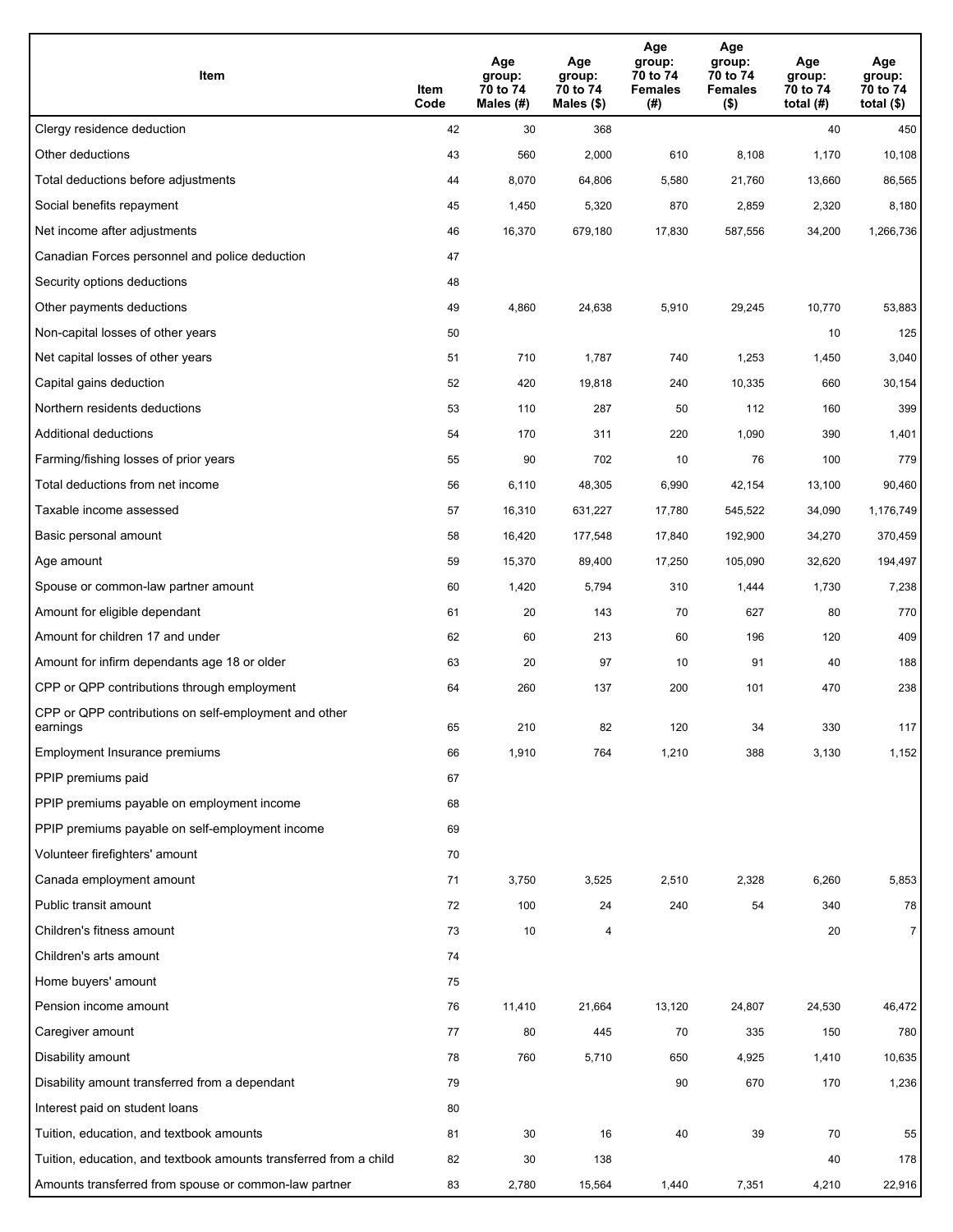| <b>Item</b>                                         | Item<br>Code | Age<br>group:<br>70 to 74<br>Males (#) | Age<br>group:<br>70 to 74<br>Males $(\$)$ | Age<br>group:<br>70 to 74<br><b>Females</b><br>(#) | Age<br>group:<br>70 to 74<br><b>Females</b><br>$($ \$) | Age<br>group:<br>70 to 74<br>total $(H)$ | Age<br>group:<br>70 to 74<br>total $($)$ |
|-----------------------------------------------------|--------------|----------------------------------------|-------------------------------------------|----------------------------------------------------|--------------------------------------------------------|------------------------------------------|------------------------------------------|
| Medical expenses                                    | 84           | 4,410                                  | 13,617                                    | 5,950                                              | 15,133                                                 | 10,360                                   | 28,751                                   |
| Total tax credits on personal amounts               | 85           | 16,420                                 | 50,324                                    | 17,840                                             | 53,486                                                 | 34,270                                   | 103,813                                  |
| Allowable charitable donations and government gifts | 86           | 6,010                                  | 15,433                                    | 4,880                                              | 9,788                                                  | 10,900                                   | 25,221                                   |
| Eligible cultural and ecological gifts              | 87           |                                        |                                           |                                                    |                                                        |                                          |                                          |
| Total tax credit on donations and gifts             | 88           | 5,990                                  | 4,372                                     | 4,870                                              | 2,720                                                  | 10,850                                   | 7,092                                    |
| Total federal non-refundable tax credits            | 89           | 16,420                                 | 54,696                                    | 17,840                                             | 56,206                                                 | 34,270                                   | 110,905                                  |
| Federal dividend tax credit                         | 90           | 5,010                                  | 7,747                                     | 4,210                                              | 5,482                                                  | 9,220                                    | 13,229                                   |
| Overseas employment tax credit                      | 91           |                                        |                                           |                                                    |                                                        |                                          |                                          |
| Minimum tax carryover                               | 92           | 130                                    | 319                                       | 70                                                 | 168                                                    | 200                                      | 487                                      |
| Basic federal tax                                   | 93           | 9,980                                  | 55,893                                    | 9,550                                              | 38,680                                                 | 19,540                                   | 94,573                                   |
| Federal Foreign Tax Credit                          | 94           |                                        |                                           | 1,380                                              | 457                                                    | 2,630                                    | 636                                      |
| Federal Political contribution tax credit           | 95           | 530                                    | 83                                        | 320                                                | 46                                                     | 850                                      | 129                                      |
| <b>Investment Tax Credit</b>                        | 96           | 90                                     | 93                                        | 40                                                 | 54                                                     | 130                                      | 148                                      |
| Labour-sponsored funds tax credit                   | 97           | 90                                     | 62                                        |                                                    |                                                        | 150                                      | 102                                      |
| Alternative minimum tax payable                     | 98           | 80                                     | 442                                       | 40                                                 | 307                                                    | 120                                      | 749                                      |
| Net federal tax                                     | 99           | 9,920                                  | 55,477                                    | 9,510                                              | 38,082                                                 | 19,430                                   | 93,559                                   |
| CPP contributions on self-employment                | 100          | 210                                    | 165                                       | 120                                                | 69                                                     | 330                                      | 233                                      |
| Social Benefits repayment                           | 101          | 1,450                                  | 5,320                                     | 870                                                | 2,859                                                  | 2,320                                    | 8,180                                    |
| <b>Net Provincial Tax</b>                           | 102          | 9,080                                  | 33,068                                    | 8,540                                              | 23,368                                                 | 17,630                                   | 56,436                                   |
| Total tax payable                                   | 103          | 10,110                                 | 94,029                                    | 9,640                                              | 64,379                                                 | 19,750                                   | 158,408                                  |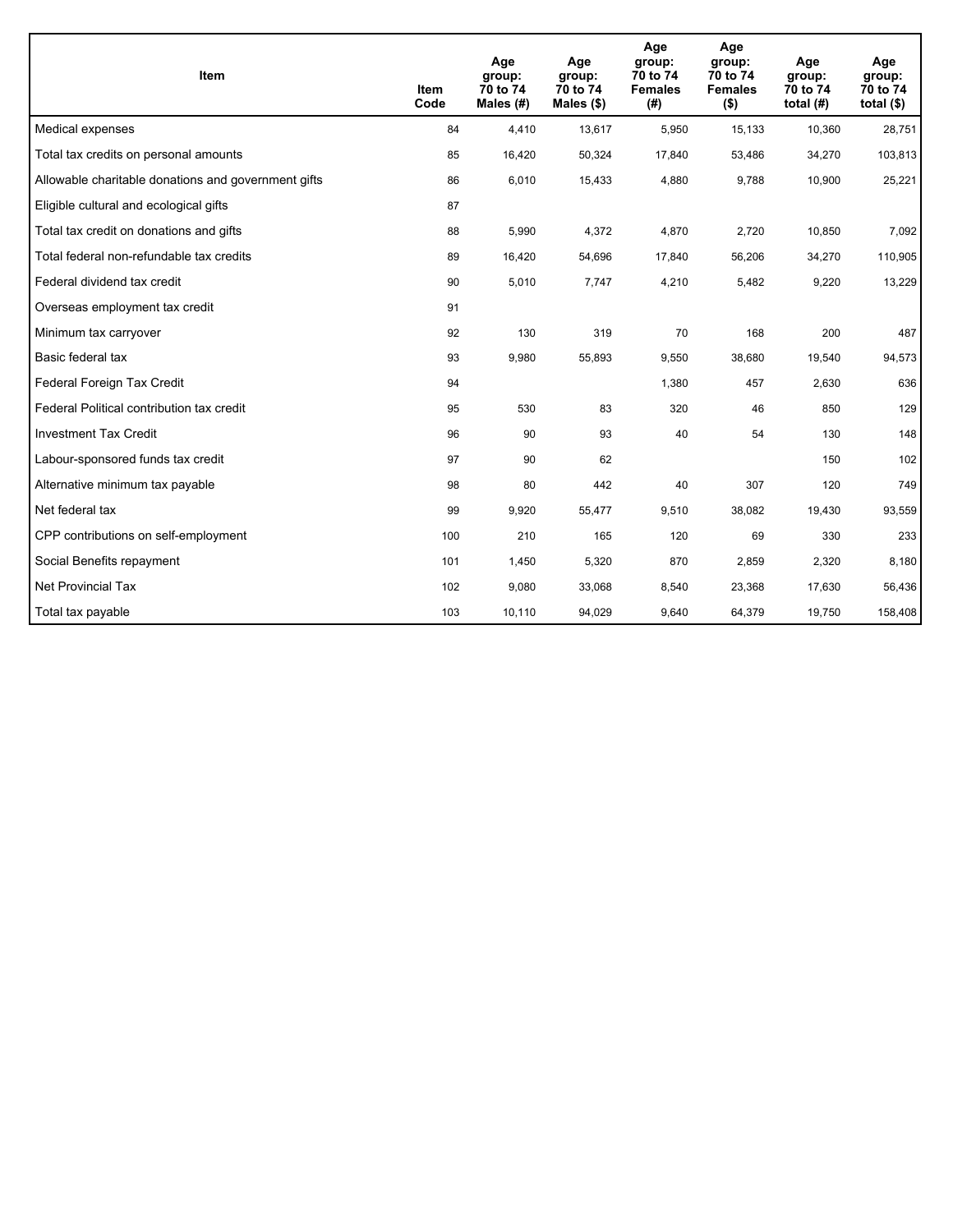| Item                                                                                           | Item<br>Code   | Age<br>group:<br>75 and<br>over<br>Males (#) | Age<br>group:<br>75 and<br>over<br>Males (\$) | Age<br>group:<br>75 and<br>over<br><b>Females</b><br>(#) | Age<br>group:<br>75 and<br>over<br>Females<br>$($ \$) | Age<br>group:<br>75 and<br>over total<br>(#) | Age<br>group:<br>75 and<br>over total<br>$($ \$) |
|------------------------------------------------------------------------------------------------|----------------|----------------------------------------------|-----------------------------------------------|----------------------------------------------------------|-------------------------------------------------------|----------------------------------------------|--------------------------------------------------|
| Number of taxable returns                                                                      | $\mathbf{1}$   | 16,870                                       |                                               | 18,890                                                   |                                                       | 35,760                                       |                                                  |
| Number of non-taxable returns                                                                  | $\overline{2}$ | 16,720                                       |                                               | 29,280                                                   |                                                       | 46,010                                       |                                                  |
| Total number of returns                                                                        | 3              | 33,590                                       |                                               | 48,170                                                   |                                                       | 81,770                                       |                                                  |
| Employment income                                                                              | 4              | 1,580                                        | 55,572                                        | 1,030                                                    | 16,093                                                | 2,610                                        | 71,665                                           |
| Commissions (from employment)                                                                  | 5              | 20                                           | 568                                           |                                                          |                                                       | 20                                           | 572                                              |
| Other employment income                                                                        | 6              | 1,190                                        | 1,783                                         | 660                                                      | 1,008                                                 | 1,850                                        | 2,801                                            |
| Old Age Security pension (OASP)                                                                | $\overline{7}$ | 33,550                                       | 208,976                                       | 48,110                                                   | 301,868                                               | 81,660                                       | 510,864                                          |
| CPP or QPP benefits                                                                            | 8              | 33,100                                       | 250,893                                       | 44,690                                                   | 281,724                                               | 77,790                                       | 532,626                                          |
| Other pensions or superannuation                                                               | 9              | 23,090                                       | 379,368                                       | 31,080                                                   | 326,967                                               | 54,180                                       | 706,399                                          |
| Elected split-pension amount                                                                   | 10             | 1,890                                        | 10,046                                        | 4,530                                                    | 44,530                                                | 6,430                                        | 54,578                                           |
| Universal Child Care Benefit (UCCB)                                                            | 11             |                                              |                                               |                                                          |                                                       |                                              |                                                  |
| Employment Insurance and other benefits                                                        | 12             | 120                                          | 898                                           | 20                                                       | 71                                                    | 140                                          | 970                                              |
| Taxable amount of dividends from taxable Canadian corporations                                 | 13             | 10,340                                       | 103,494                                       | 11,390                                                   | 68,594                                                | 21,720                                       | 172,088                                          |
| Interest and other investment income                                                           | 14             | 21,720                                       | 74,089                                        | 32,030                                                   | 98,006                                                | 53,750                                       | 172,119                                          |
| Net partnership income (Limited or non-active partners only)                                   | 15             | 310                                          | 320                                           | 180                                                      | 143                                                   | 490                                          | 463                                              |
| Net rental income                                                                              | 16             | 2,430                                        | 20,520                                        | 2,620                                                    | 25,047                                                | 5,050                                        | 45,566                                           |
| Taxable capital gains                                                                          | 17             | 6,390                                        | 114,229                                       | 7,730                                                    | 79,173                                                | 14,120                                       | 193,407                                          |
| Registered retirement savings plan income (RRSP)                                               | 18             | 2,210                                        | 11,628                                        | 3,360                                                    | 14,148                                                | 5,560                                        | 25,776                                           |
| Other income                                                                                   | 19             | 9,390                                        | 35,991                                        | 10,430                                                   | 46,936                                                | 19,820                                       | 82,927                                           |
| Net business income                                                                            | 20             | 920                                          | 5,539                                         | 490                                                      | 2,173                                                 | 1,410                                        | 7,712                                            |
| Net professional income                                                                        | 21             | 160                                          | 7,387                                         |                                                          |                                                       | 190                                          | 7,627                                            |
| Net commission income                                                                          | 22             | 120                                          | 903                                           | 70                                                       | 263                                                   | 190                                          | 1,166                                            |
| Net farming income                                                                             | 23             | 6,080                                        | 67,830                                        | 2,630                                                    | 28,738                                                | 8,710                                        | 96,568                                           |
| Net fishing income                                                                             | 24             |                                              |                                               |                                                          |                                                       |                                              |                                                  |
| Workers' compensation benefits                                                                 | 25             | 160                                          | 736                                           | 150                                                      | 1,702                                                 | 320                                          | 2,438                                            |
| Social assistance payments                                                                     | 26             | 2,350                                        | 4,712                                         | 4,780                                                    | 8,295                                                 | 7,130                                        | 13,011                                           |
| Net federal supplements                                                                        | 27             | 11,470                                       | 42,245                                        | 22,740                                                   | 102,391                                               | 34,210                                       | 144,669                                          |
| Total income assessed                                                                          | 28             | 33,590                                       | 1,397,818                                     | 48,160                                                   | 1,448,724                                             | 81,760                                       | 2,846,720                                        |
| Registered pension plan contributions (RPP)                                                    | 29             | 60                                           | 101                                           | 50                                                       | 67                                                    | 110                                          | 169                                              |
| <b>RRSP</b> deduction                                                                          | 30             | 210                                          | 1,350                                         | 50                                                       | 61                                                    | 260                                          | 1,411                                            |
| Deduction for elected split-pension amount                                                     | 31             | 6,860                                        | 65,169                                        | 1,180                                                    | 6,168                                                 | 8,040                                        | 71,337                                           |
| Annual union, professional, or like dues                                                       | 32             | 550                                          | 102                                           | 380                                                      | 36                                                    | 930                                          | 139                                              |
| Child care expenses                                                                            | 33             |                                              |                                               |                                                          |                                                       |                                              |                                                  |
| Business investment loss                                                                       | 34             |                                              |                                               |                                                          |                                                       |                                              |                                                  |
| Moving expenses                                                                                | 35             |                                              |                                               |                                                          |                                                       |                                              |                                                  |
| Support payments made                                                                          | 36             | 90                                           | 692                                           |                                                          |                                                       | 100                                          | 703                                              |
| Carrying charges and interest expenses                                                         | 37             | 9,930                                        | 7,490                                         | 11,710                                                   | 7,333                                                 | 21,650                                       | 14,826                                           |
| Deductions for CPP/QPP contributions on self-employment and other<br>earnings                  | 38             |                                              |                                               |                                                          |                                                       |                                              |                                                  |
| Deductions for provincial parental insurance plan (PPIP) premiums on<br>self-employment income | 39             |                                              |                                               |                                                          |                                                       |                                              |                                                  |
| Exploration and development expenses                                                           | 40             | 400                                          | 2,547                                         | 220                                                      | 1,206                                                 | 620                                          | 3,754                                            |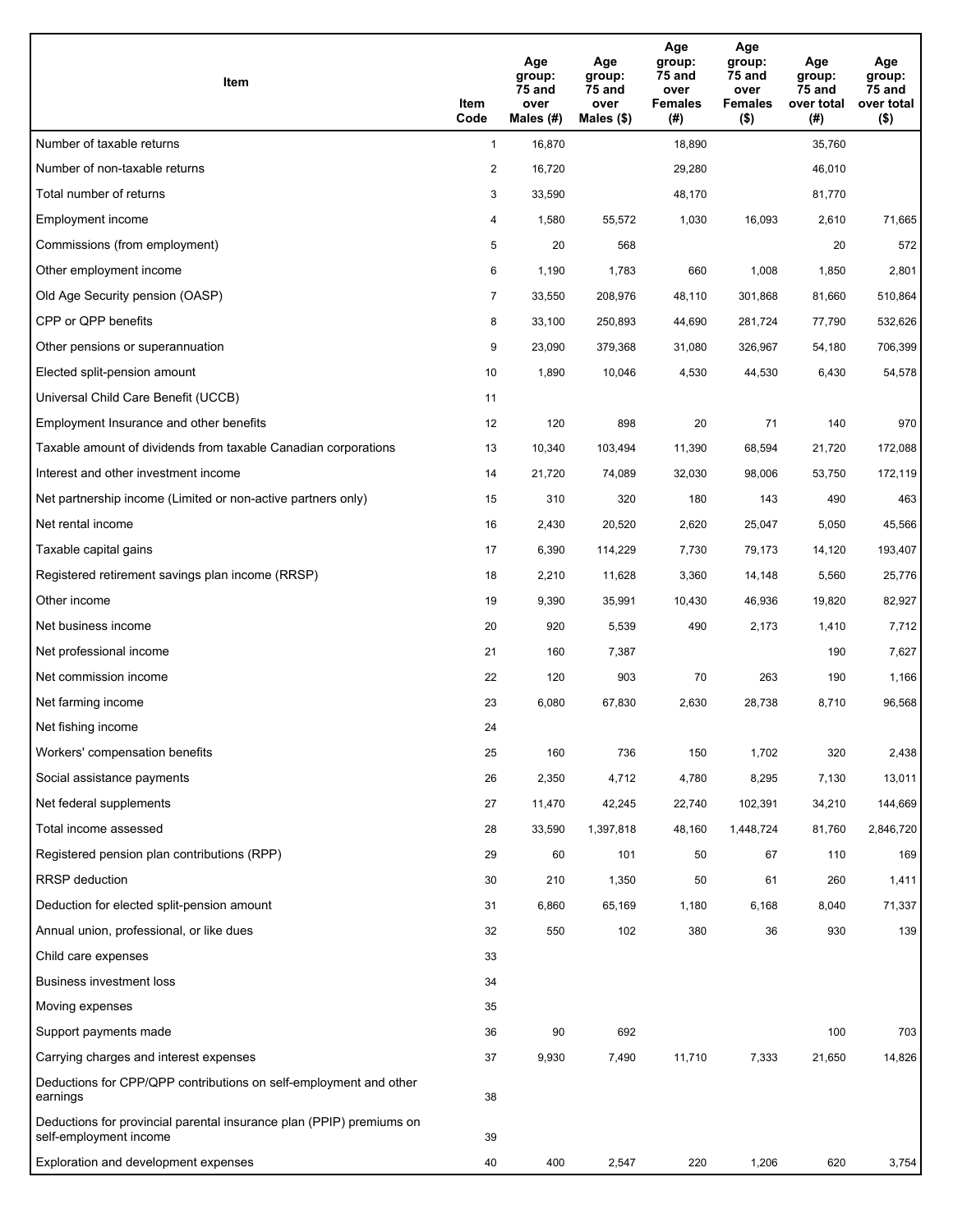| Item                                                              | Item<br>Code | Age<br>group:<br>75 and<br>over Males<br>(# ) | Age<br>group:<br>75 and<br>over Males<br>$($ \$) | Age<br>group:<br>75 and<br>over<br><b>Females</b><br>(# ) | Age<br>group:<br>75 and<br>over<br><b>Females</b><br>$($ \$) | Age<br>group:<br>75 and<br>over total<br>(#) | Age<br>group:<br>75 and<br>over total<br>$($ \$) |
|-------------------------------------------------------------------|--------------|-----------------------------------------------|--------------------------------------------------|-----------------------------------------------------------|--------------------------------------------------------------|----------------------------------------------|--------------------------------------------------|
| Other employment expenses                                         | 41           | 70                                            | 268                                              | 20                                                        | 32                                                           | 90                                           | 301                                              |
| Clergy residence deduction                                        | 42           | 30                                            | 182                                              |                                                           |                                                              | 30                                           | 193                                              |
| Other deductions                                                  | 43           | 1,240                                         | 5,387                                            | 1,530                                                     | 12,013                                                       | 2,760                                        | 17,400                                           |
| Total deductions before adjustments                               | 44           | 14,450                                        | 83,354                                           | 13,560                                                    | 27,068                                                       | 28,010                                       | 110,426                                          |
| Social benefits repayment                                         | 45           | 2,400                                         | 8,893                                            | 1,860                                                     | 6,105                                                        | 4,250                                        | 14,998                                           |
| Net income after adjustments                                      | 46           | 33,530                                        | 1,307,027                                        | 48,150                                                    | 1,415,766                                                    | 81,690                                       | 2,722,969                                        |
| Canadian Forces personnel and police deduction                    | 47           |                                               |                                                  |                                                           |                                                              |                                              |                                                  |
| Security options deductions                                       | 48           |                                               |                                                  |                                                           |                                                              |                                              |                                                  |
| Other payments deductions                                         | 49           | 11,590                                        | 47,562                                           | 22,860                                                    | 112,290                                                      | 34,460                                       | 159,890                                          |
| Non-capital losses of other years                                 | 50           |                                               |                                                  |                                                           |                                                              |                                              |                                                  |
| Net capital losses of other years                                 | 51           | 1,460                                         | 3,514                                            | 1,580                                                     | 3,619                                                        | 3,040                                        | 7,134                                            |
| Capital gains deduction                                           | 52           | 1,070                                         | 79,596                                           | 610                                                       | 41,148                                                       | 1,680                                        | 120,744                                          |
| Northern residents deductions                                     | 53           | 110                                           | 311                                              | 80                                                        | 206                                                          | 190                                          | 517                                              |
| Additional deductions                                             | 54           | 440                                           | 860                                              | 690                                                       | 4,613                                                        | 1,130                                        | 5,478                                            |
| Farming/fishing losses of prior years                             | 55           | 100                                           | 632                                              | 20                                                        | 175                                                          | 120                                          | 849                                              |
| Total deductions from net income                                  | 56           | 14,180                                        | 132,526                                          | 25,190                                                    | 162,073                                                      | 39,370                                       | 294,684                                          |
| Taxable income assessed                                           | 57           | 33,460                                        | 1,175,011                                        | 47,940                                                    | 1,254,213                                                    | 81,410                                       | 2,429,316                                        |
| Basic personal amount                                             | 58           | 33,590                                        | 363,377                                          | 48,170                                                    | 521,069                                                      | 81,770                                       | 884,542                                          |
| Age amount                                                        | 59           | 31,800                                        | 192,248                                          | 46,910                                                    | 294,828                                                      | 78,720                                       | 487,133                                          |
| Spouse or common-law partner amount                               | 60           | 2,700                                         | 7,322                                            | 460                                                       | 2,200                                                        | 3,160                                        | 9,523                                            |
| Amount for eligible dependant                                     | 61           | 20                                            | 185                                              | 60                                                        | 491                                                          | 80                                           | 676                                              |
| Amount for children 17 and under                                  | 62           | 40                                            | 112                                              | 20                                                        | 56                                                           | 50                                           | 168                                              |
| Amount for infirm dependants age 18 or older                      | 63           | 30                                            | 132                                              | 40                                                        | 202                                                          | 70                                           | 335                                              |
| CPP or QPP contributions through employment                       | 64           |                                               |                                                  |                                                           |                                                              |                                              |                                                  |
| CPP or QPP contributions on self-employment and other<br>earnings | 65           |                                               |                                                  |                                                           |                                                              |                                              |                                                  |
| Employment Insurance premiums                                     | 66           | 690                                           | 204                                              | 340                                                       | 78                                                           | 1,030                                        | 282                                              |
| PPIP premiums paid                                                | 67           |                                               |                                                  |                                                           |                                                              |                                              |                                                  |
| PPIP premiums payable on employment income                        | 68           |                                               |                                                  |                                                           |                                                              |                                              |                                                  |
| PPIP premiums payable on self-employment income                   | 69           |                                               |                                                  |                                                           |                                                              |                                              |                                                  |
| Volunteer firefighters' amount                                    | 70           |                                               |                                                  |                                                           |                                                              |                                              |                                                  |
| Canada employment amount                                          | 71           | 2,650                                         | 2,021                                            | 1,610                                                     | 1,257                                                        | 4,260                                        | 3,278                                            |
| Public transit amount                                             | 72           | 250                                           | 61                                               | 950                                                       | 197                                                          | 1,210                                        | 258                                              |
| Children's fitness amount                                         | 73           |                                               |                                                  |                                                           |                                                              |                                              |                                                  |
| Children's arts amount                                            | 74           |                                               |                                                  |                                                           |                                                              |                                              |                                                  |
| Home buyers' amount                                               | 75           |                                               |                                                  |                                                           |                                                              |                                              |                                                  |
| Pension income amount                                             | 76           | 24,090                                        | 44,417                                           | 32,680                                                    | 57,726                                                       | 56,780                                       | 102,148                                          |
| Caregiver amount                                                  | 77           | 100                                           | 559                                              | 110                                                       | 523                                                          | 210                                          | 1,082                                            |
| Disability amount                                                 | 78           | 3,040                                         | 22,897                                           | 4,230                                                     | 31,919                                                       | 7,270                                        | 54,823                                           |
| Disability amount transferred from a dependant                    | 79           | 120                                           | 834                                              | 140                                                       | 974                                                          | 260                                          | 1,808                                            |
| Interest paid on student loans                                    | 80           |                                               |                                                  |                                                           |                                                              |                                              |                                                  |
| Tuition, education, and textbook amounts                          | 81           | 20                                            | 21                                               | 20                                                        | 18                                                           | 40                                           | 39                                               |